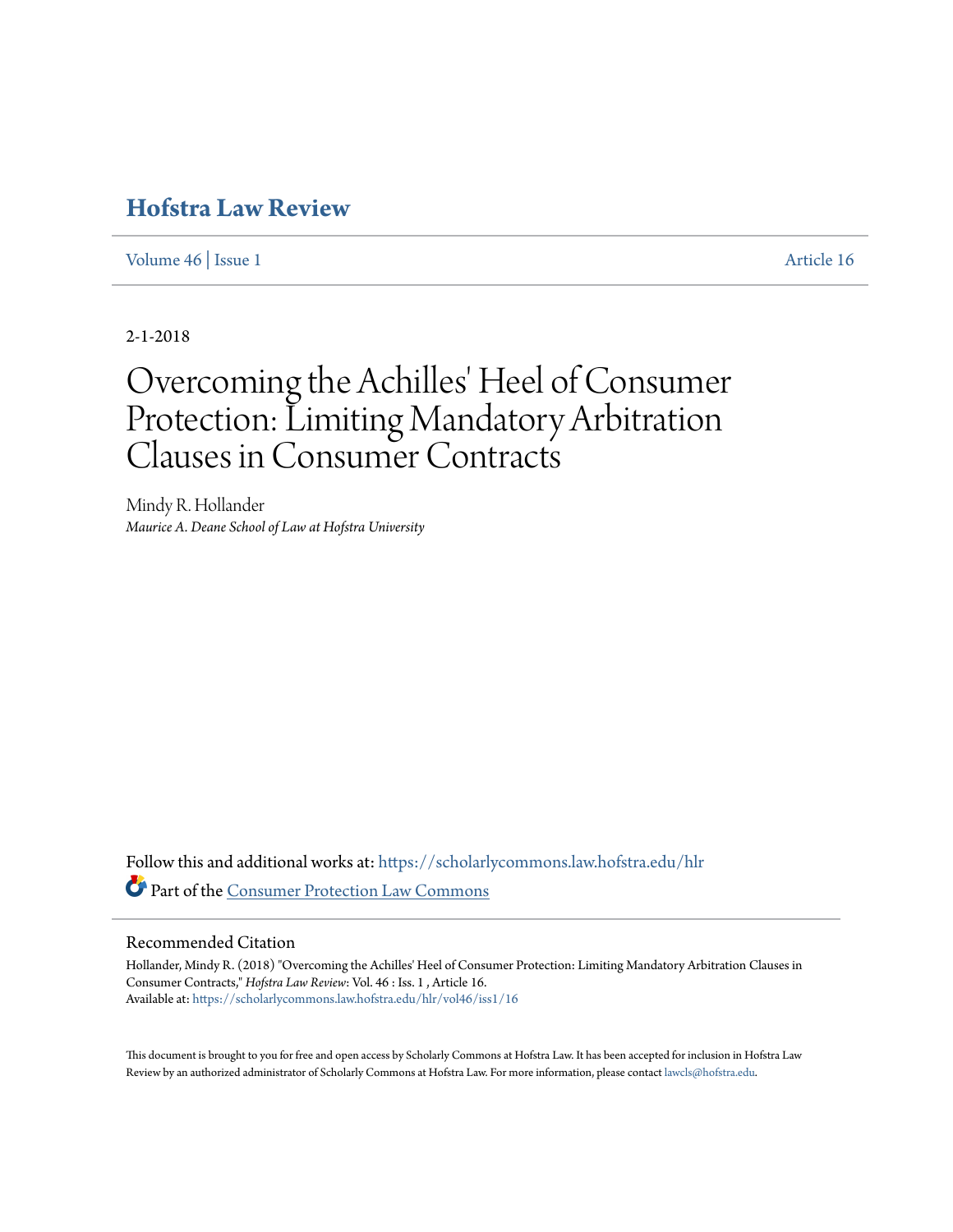## **NOTE**

## OVERCOMING THE ACHILLES' HEEL OF CONSUMER PROTECTION: LIMITING MANDATORY ARBITRATION CLAUSES IN CONSUMER CONTRACTS

#### I. INTRODUCTION

Many lawsuits are "doomed" irrespective of their merits.<sup>1</sup> These lawsuits may neither contain frivolous claims nor lack vital evidence.<sup>2</sup> Instead, they are precluded from judicial remedy because they arise out of contracts containing arbitration clauses.<sup>3</sup> Aware of it or not, most Americans are bound by "several, if not dozens, of forced arbitration clauses." 4

Forced arbitration clauses are prevalent in "hundreds of millions of consumer contracts";<sup>5</sup> yet, consumers are generally unaware of the presence of these clauses.<sup>6</sup> Mandatory arbitration clauses are often

4. MARTHA MCCLUSKEY ET AL., CTR. FOR PROGRESSIVE REFORM, REGULATING FORCED ARBITRATION IN CONSUMER FINANCIAL SERVICES: RE-OPENING THE COURTHOUSE DOORS TO VICTIMIZED CONSUMERS 1 (2016), http://progressivereform.org/articles/Forced\_Arbitration\_Paper\_ 050416.pdf.

363

1

<sup>1.</sup> David Horton, *Federal Arbitration Act Preemption, Purposivism, and State Public Policy*, 101 GEO. L.J. 1217, 1218 (2013).

<sup>2.</sup> *Id.* at 1219; Christopher R. Leslie, *The Arbitration Bootstrap*, 94 TEX. L. REV. 265, 270 (2015).

<sup>3.</sup> *See* Jean R. Sternlight, *Panacea or Corporate Tool?: Debunking the Supreme Court's Preference for Binding Arbitration*, 74 WASH. U. L.Q. 637, 681 (1996) [hereinafter Sternlight, *Panacea or Corporate Tool?*]. American courts have generally enforced arbitration clauses and consequently, many consumers are required to arbitrate their claims. *See* Jean R. Sternlight, *Is the*  U.S. Out on a Limb? Comparing the U.S. Approach to Mandatory Consumer and Employment *Arbitration to that of the Rest of the World*, 56 U. MIAMI L. REV. 831, 835-37 (2002) [hereinafter Sternlight, *Comparing the U.S. Approach to Mandatory Consumer and Employment Arbitration to that of the Rest of the World*].

<sup>5.</sup> *See* Mandy Walker, *The Consumer Rights You're Giving Away*, CONSUMER REP., Nov. 2015, at 8.

<sup>6.</sup> *See Arbitration Clauses Harm Consumers*, GOLDMAN SCARLATO PENNY P.C., http://www.lawgsp.com/arbitration-clauses-harm-consumers (last visited Nov. 15, 2017) (reporting that a study conducted by the Consumer Financial Protection Bureau ("CFPB") "found that more than 75% of the consumers surveyed did not realize that they signed agreements containing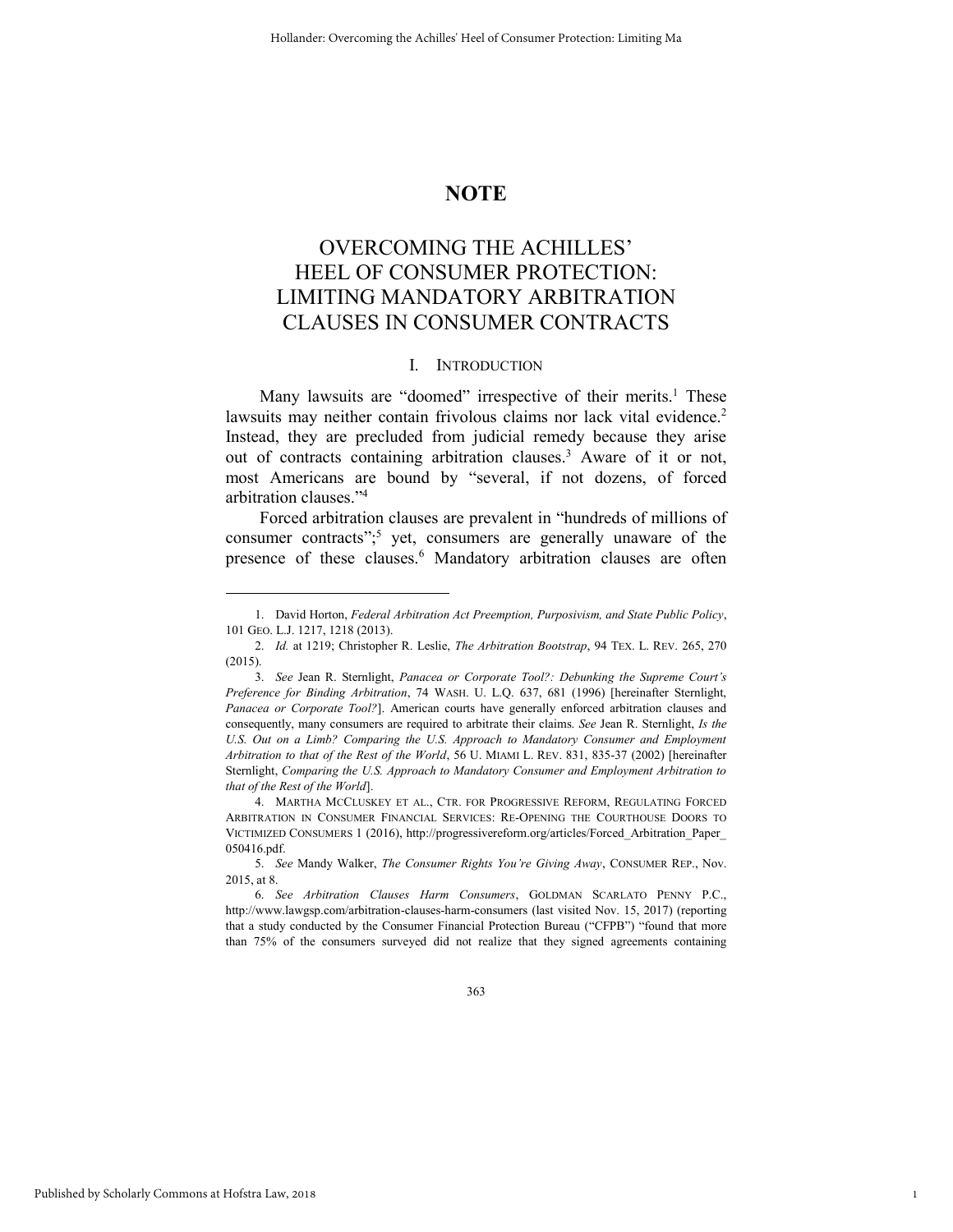hidden within the fine print of terms for leases, and insurance, credit card, employment, and nursing home agreements.<sup>7</sup> By simply signing a contract containing an arbitration clause or "clicking 'I agree' on a website," a consumer may be instantly bound to take any dispute arising from that contract to arbitration.<sup>8</sup>

Arbitration is a contractual method of resolving disputes in which parties select an impartial person, called an arbitrator, to render a decision.<sup>9</sup> The decision of the arbitrator(s) is referred to as an award.<sup>10</sup> Provided that a valid arbitration agreement exists and the dispute in question falls within the scope of the arbitration agreement, parties may be required to arbitrate their claims.<sup>11</sup>

Arbitration often leads to speedier resolution of disputes compared to typical court proceedings because arbitration requires fewer formalities and the decision makers are often selected based upon their technical expertise or knowledge.<sup>12</sup> Moreover, the fast-paced process of arbitration may minimize costs of dispute resolution and hostility between families and businesses in conflict.<sup>13</sup> In addition, arbitration may provide more privacy for parties than a public hearing since arbitration may be subject to non-disclosure agreements.<sup>14</sup>

l

8. Walker, *supra* note 5, at 8.

10. NOVICK & WHITEHILL, *supra* note 9, at 1.

arbitration clauses").

<sup>7.</sup> Walker, *supra* note 5, at 8; *see, e.g.*, *CFPB Study Finds that Arbitration Agreements Limit Relief for Consumers*, CONSUMER FIN. PROTECTION BUREAU (Mar. 10, 2015), www.consumerfinance.gov/about-us/newsroom/cfpb-study-finds-that-arbitration-agreements-limitrelief-for-consumers ("For example, in the credit card market, card issuers representing more than half of all credit card debt have arbitration clauses – impacting as many as 80 million consumers."). The author of this Note acknowledges that in more than 400 credit card contracts, consumers are afforded the opportunity to opt out of mandatory arbitration. Megan Leonhardt, *Credit Card Companies Want You to Give Up Your Right to Sue Them. Here's How to Opt Out*, MONEY (Nov. 14, 2016), http://time.com/money/4556422/opt-out-arbitration-citi-credit-card. However, the short period of time to opt out is effectually inadequate because consumers are either unaware of their ability to opt out of mandatory arbitration, or miss the short period of time to opt out. *Id.*

<sup>9.</sup> KEITH V. NOVICK & WILLIAM WHITEHILL, PROBATE, TRS. & ESTATES SECTION, DALLAS BAR ASS'N, KING SOLOMON'S OTHER ALTERNATIVE: ARBITRATION IN THE TRUST & ESTATES PRACTICE 1 (2013), http://www.dallasbar.org/sites/default/files/arbitration in the trust and estates\_practice\_0\_0.pdf; *Consumer Legal Information*, OKLA. B. ASS'N, http://www.okbar.org/ public/brochures/methodsforresolvingconflictsanddisputes.aspx (last modified Aug. 2015).

<sup>11.</sup> *Id.*

<sup>12.</sup> *See* SECTION OF DISPUTE RESOLUTION, ARBITRATION COMM., A.B.A., BENEFITS OF ARBITRATION FOR COMMERCIAL DISPUTES 3-6, https://www.americanbar.org/content/ dam/aba/events/dispute\_resolution/committees/arbitration/arbitrationguide.authcheckdam.pdf (last visited Nov. 15, 2017).

<sup>13.</sup> *See* NOVICK & WHITEHILL, *supra* note 9, at 2.

<sup>14.</sup> *See* Amy J. Schmitz, *Untangling the Privacy Paradox in Arbitration*, 54 U. KAN. L. REV. 1211, 1218, 1222 (2006); *see also* LINDQUIST & VENNUM PLLP & ASS'N OF CORP. COUNSEL,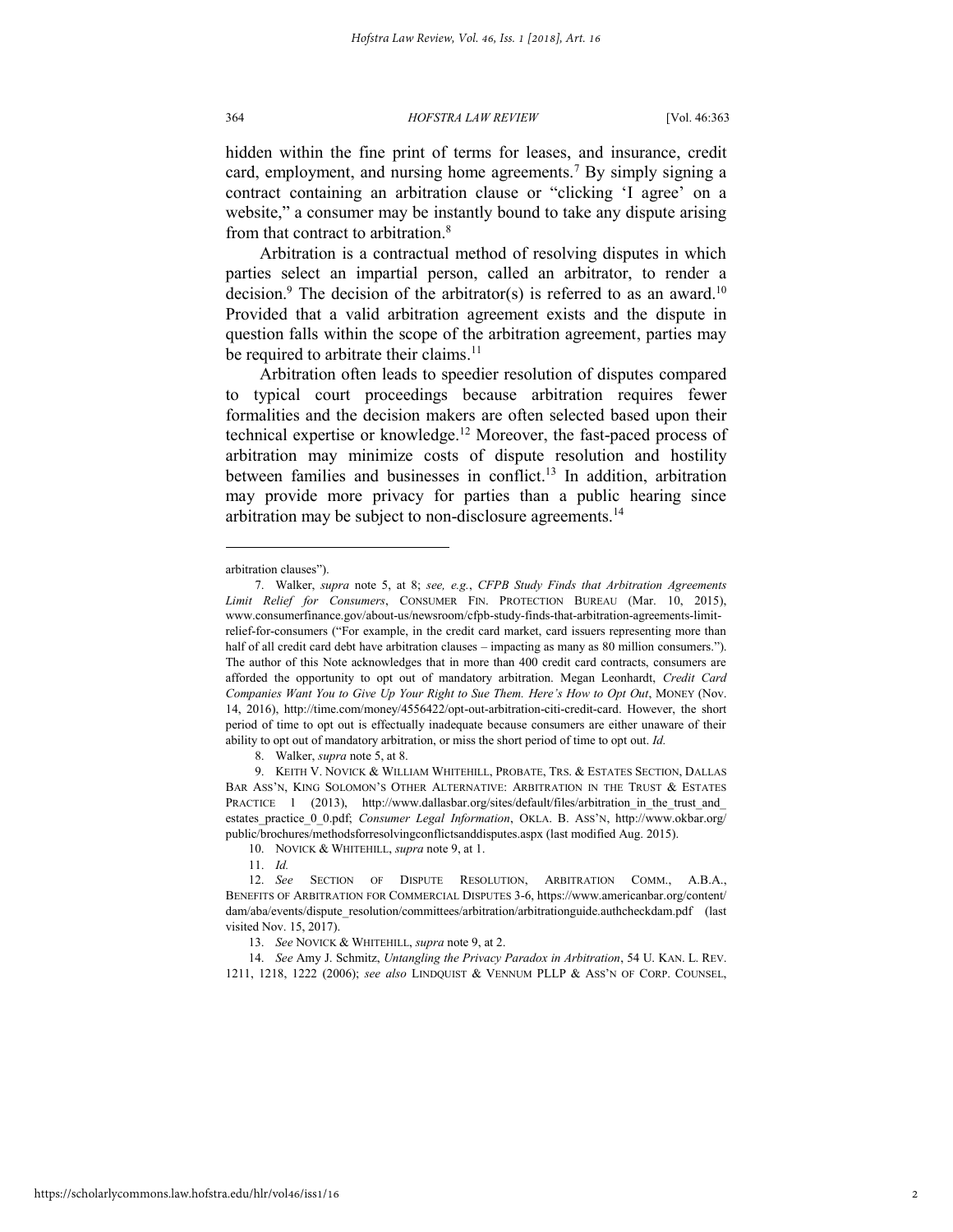However, certain disadvantages of arbitration may follow from the less formal procedures.<sup>15</sup> For example, the right to discovery or the right of appeal may be limited—or even completely restricted—depending on the exact terms of the contract.<sup>16</sup> Moreover, claimants may be further disadvantaged if they are forced to relinquish their right to a trial by jury.<sup>17</sup> Unlike juries who often sympathize with claimants or judges who rely upon law and rules of evidence to make decisions, arbitrators may issue awards based upon broad and nebulous principles of justice, equity, and compromise.<sup>18</sup> Unless parties specify otherwise in the contract, arbitrators are generally not bound to follow legal precedent.<sup>19</sup> Furthermore, arbitration may require more time and resources than anticipated since the proceedings may become very lengthy, depending on the complexity of issues at hand.<sup>20</sup> In the context of arbitration between consumers and commercial parties, the commercial party usually has the upper hand.<sup>21</sup> The commercial party typically selects

21. *See* Walker, *supra* note 5, at 8.

SAMPLE ARBITRATION CLAUSES WITH COMMENTS, http://www.acc.com/\_cs\_upload/vl/ membersonly/SampleFormPolicy/409703\_1.pdf (last visited Nov. 15, 2017) ("A confidentiality agreement in the agreement to arbitrate will preserve confidentiality, a significant benefit of the arbitration process for those companies that prefer not to have their business disputes made public.").

<sup>15.</sup> *See* JOHN W. COOLEY & STEVEN LUBET, NITA PRACTICAL GUIDE SERIES: ARBITRATION ADVOCACY 6-7 (2d ed. 2003).

<sup>16.</sup> Russell D. Feingold, *Mandatory Arbitration: What Process Is Due?*, 39 HARV. J. ON LEGIS. 281, 283 (2002). Since arbitration need not follow the rules of evidence, any relevant information with probative value may potentially enter as evidence. *See* KARL BAYER & VICTORIA VANBUREN, EVIDENCE AND DISCOVERY IN ARBITRATION ch. 18, at 19, *in* 23RD ANNUAL ADVANCED EVIDENCE AND DISCOVERY COURSE (2010).

<sup>17.</sup> *See* Stacey P. Slaughter & Denise Rahne, *Arbitration vs. Jury Trials: Does It Make a Difference?*, INSIDE COUNS. (Dec. 2, 2014), http://www.law.com/insidecounsel/2014/12/02/ arbitration-vs-jury-trials-does-it-make-a-differen/?slreturn=20171001140644 (noting that arbitrators typically base their decisions on logic while juries determine cases based upon notions of fundamental fairness).

<sup>18.</sup> NOVICK & WHITEHILL, *supra* note 9, at 2-3; Slaughter & Rahne, *supra* note 17.

<sup>19.</sup> *See* Mark E. Budnitz, *Arbitration of Disputes Between Consumers and Financial Institutions: A Serious Threat to Consumer Protection*, 10 OHIO ST. J. ON DISP. RESOL. 267, 310 (1995).

<sup>20.</sup> NOVICK & WHITEHILL, *supra* note 9, at 1; *see* Daniel E. González et al., *Controlling the Rising Costs of Arbitration*, FINANCIER WORLDWIDE (Oct. 2014), https://www.financier worldwide.com/controlling-the-rising-costs-of-arbitration/#.WHptejsg9Ps (showing that costs of arbitration may increase dramatically depending on the number of expert witnesses, expenses for travel and accommodation of witnesses, and other logistical costs necessary, "such as necessary translation services, interpreter services, court reporter services, videographer services, rental fees for hearing rooms, food and beverage consumed during the hearings, photocopying and courier services, among others").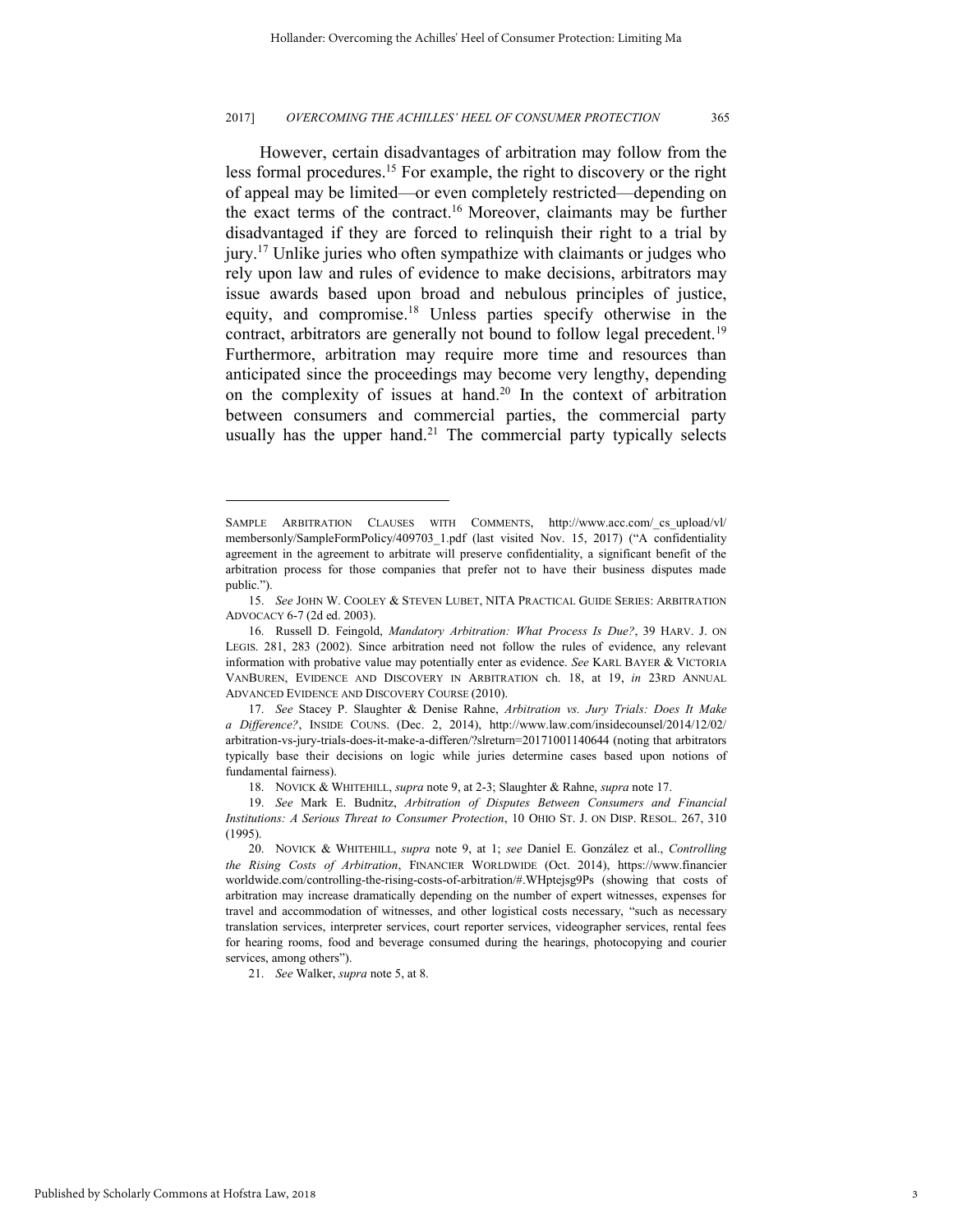366 *HOFSTRA LAW REVIEW* [Vol. 46:363

the arbitrator based upon the arbitrator's previous and often favorable decisions.<sup>22</sup>

This Note begins by analyzing the historical background of arbitration, including why it exists and its purposes, as well as the current state of the law.<sup>23</sup> It then examines the actions taken by the Consumer Financial Protection Bureau ("CFPB") to monitor arbitration.<sup>24</sup> Part III discusses the legal issues and public policy concerns created by the use of pre-dispute mandatory arbitration clauses.<sup>25</sup> Part IV argues that pre-dispute mandatory arbitration clauses in consumer contracts should be prohibited as intended by the drafters of the Federal Arbitration Act ("FAA"), and as other countries have already done.<sup>26</sup> Alternatively, Part IV proposes model legislation that would regulate the use of mandatory arbitration clauses. $27$ 

### II. HISTORY OF ARBITRATION IN AMERICA

It is well settled that "[t]he United States inherited arbitration from England." <sup>28</sup> This Part discusses the origins of arbitration in England, its transition into the American judiciary, and the current state of arbitration in the United States.<sup>29</sup> This Part also discusses the development of the CFPB and the Bureau's current state.<sup>30</sup>

- 23. *See infra* Part II.A–B.
- 24. *See infra* Part II.C.
- 25. *See infra* Part III.
- 26. *See infra* Part IV.A.
- 27. *See infra* Part IV.B.

- 29. *See infra* Part II.A–B.
- 30. *See infra* Part II.C.

<sup>22.</sup> *See* David Lazarus, *Forced Arbitrations Fail to Resolve Disputes Fairly*, L.A. TIMES, Mar. 23, 2015, at C1 ("A 2007 report by Public Citizen found that over a four-year period, arbitrators ruled in favor of banks and credit card companies 94% of the time in disputes with California consumers."); Liz Kramer, *Beyond the Headlines Part II: What the New CFPB Report Teaches Us About Arbitration v. Litigation*, ARB. NATION (Mar. 12, 2015), http://arbitrationnation.com/beyond-the-headlines-part-ii-what-the-new-cfpb-report-teaches-usabout-arbitration-v-litigation (stating that the CFPB's March 2015 study found that the arbitrators

favored the consumer in only twenty percent of disputes and that consumers were only awarded an average of fifty-seven cents for every dollar claimed). Businesses may typically select an arbitrator based upon the arbitrators' skills, expertise, and previous decisions. *See* NOVICK & WHITEHILL, *supra* note 9, at 2; Walker, *supra* note 5, at 8.

<sup>28.</sup> RICHARD A. BALES, COMPULSORY ARBITRATION: THE GRAND EXPERIMENT IN EMPLOYMENT 5 (1997); *see also* Drew M. Gulley, *That Enhanced Arbitration Appeal Amendment: A Proposal to Save American Jurisprudence from Arbitration, Modeled on the English Arbitration Act of 1996*, 36 HOFSTRA L. REV. 1095, 1098-99 (2008).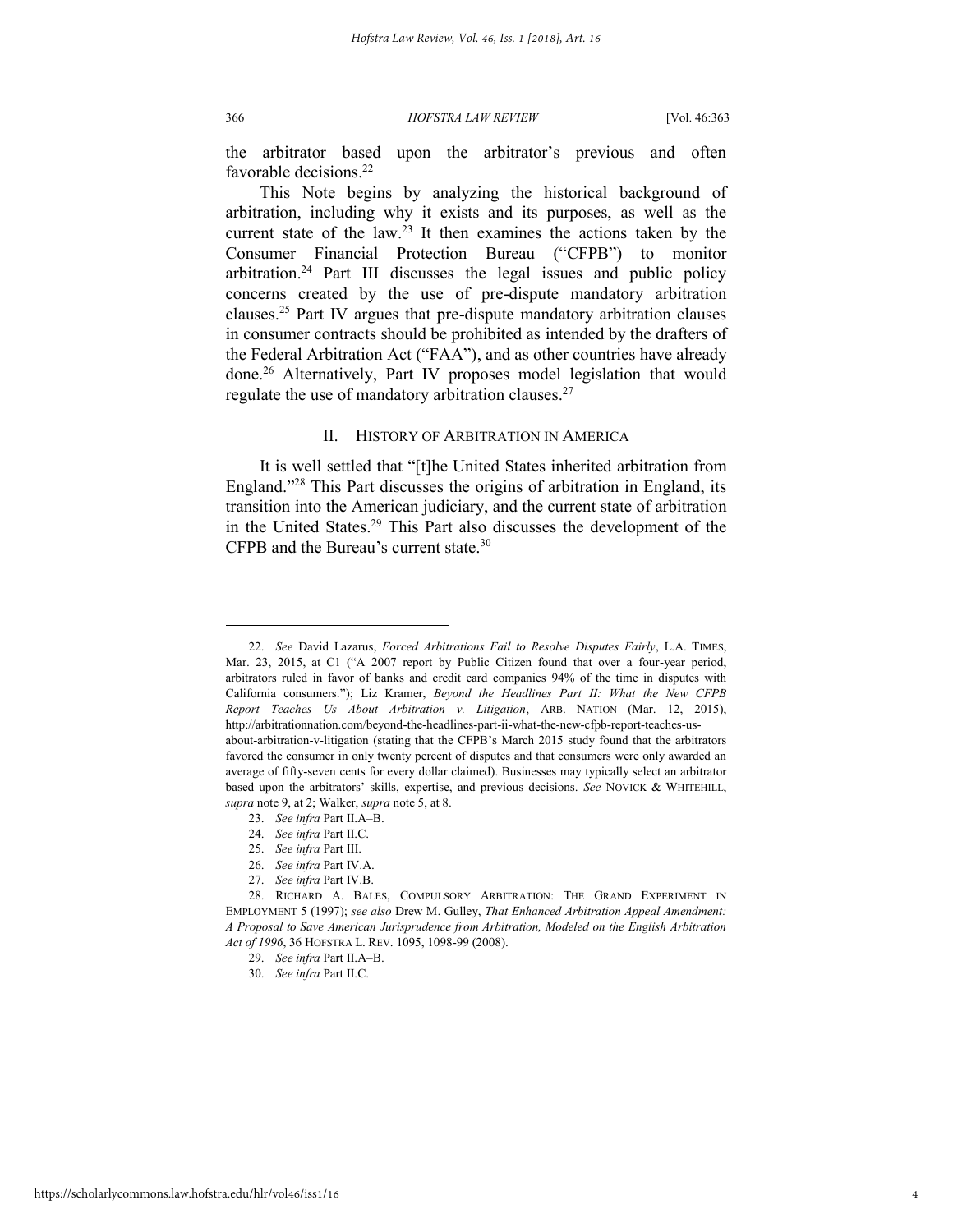#### *A. Development of Arbitration in England*

Before the codification of laws or establishment of courts, English merchants resorted to arbitration in order to resolve disputes.<sup>31</sup> However, even after the establishment of the Royal Courts, merchants continued to resort to outside adjudication that better served their needs.<sup>32</sup> As early as the medieval period, trading communities relied on special tribunals to resolve disputes arising from local and international trade.<sup>33</sup> To ensure the ability to arbitrate, commercial parties drafted their charters in order to permit dispute resolution in these special tribunals.<sup>34</sup> As their purpose was to expedite the resolution of disputes, these tribunals were the predecessors of modern arbitral tribunals.<sup>35</sup>

Despite widespread use of arbitration tribunals, courts remained hostile to arbitration and did not readily enforce arbitration awards.<sup>36</sup> However, arbitration remained prevalent because arbitrators could potentially resolve disputes more quickly than judges due to their

<sup>31.</sup> *See* Frank D. Emerson, *History of Arbitration Practice and Law*, 19 CLEV. ST. L. REV. 155, 155 (1970) (stating that one of the earliest recorded arbitrators was King Solomon in the Old Testament). The history of arbitration procedures in medieval England remains largely unwritten, as the development of English common law has overshadowed the development of other forms of dispute resolution. Edward Powell, *Settlement of Disputes by Arbitration in Fifteenth-Century England*, 2 LAW & HIST. REV. 21, 21 (1984).

<sup>32. 14</sup> WILLIAM HOLDSWORTH, A HISTORY OF ENGLISH LAW 187 (A.L. Goodhart & H.G. Hanbury eds., 1964); William Catron Jones, *History of Commercial Arbitration in England and the United States: A Summary View*, *in* INTERNATIONAL TRADE ARBITRATION: A ROAD TO WORLD-WIDE COOPERATION 129-30 (Martin Domke ed., 1958). The Royal Courts were not adapted to serve the needs of merchants since the Royal Courts lacked the necessary expediency for transient merchants and were more concerned with the disputes over land and conduct that were detrimental to the King's peace. Sarah Rudolph Cole, *Incentives and Arbitration: The Case Against Enforcement of Executory Arbitration Agreements Between Employers and Employees*, 64 UMKC L. REV. 449, 459-60 (1996); *see* JOHN F. PHILLIPS, ARBITRATION, LAW PRACTICE AND PRECEDENTS 9-10 (1988).

<sup>33.</sup> KYRIAKI NOUSSIA, CONFIDENTIALITY IN INTERNATIONAL COMMERCIAL ARBITRATION: A COMPARATIVE ANALYSIS OF THE POSITION UNDER ENGLISH, US, GERMAN AND FRENCH LAW 11 (2010).

<sup>34.</sup> *Id.* at 12.

<sup>35.</sup> *Id.*

<sup>36.</sup> Larry J. Pittman, *The Federal Arbitration Act: The Supreme Court's Erroneous Statutory Interpretation, Stare Decisis, and a Proposal for Change*, 53 ALA. L. REV. 789, 793-94 (2002). Arbitration awards were generally unenforceable because Royal Courts desired to maintain authority over legal disputes. *Id.* Slowly, the Royal Courts began to offer more protection for arbitration agreements and awards. *See* HOLDSWORTH, *supra* note 32, at 196-97. For instance, in 1746, an arbitration clause was struck down by the Royal Court because the enforcement would "oust courts of their jurisdiction." Bruce L. Benson, *An Exploration of the Impact of Modern Arbitration Statutes on the Development of Arbitration in the United States*, 11 J.L. ECON. & ORG. 479, 483 (1995) (quoting Kill v. Hollister, 1 Wils. 129 (1746)). However, concerns over jurisdiction were likely motivated by financial concerns because Kings generated revenue from the intervening judicial activity. *Id.*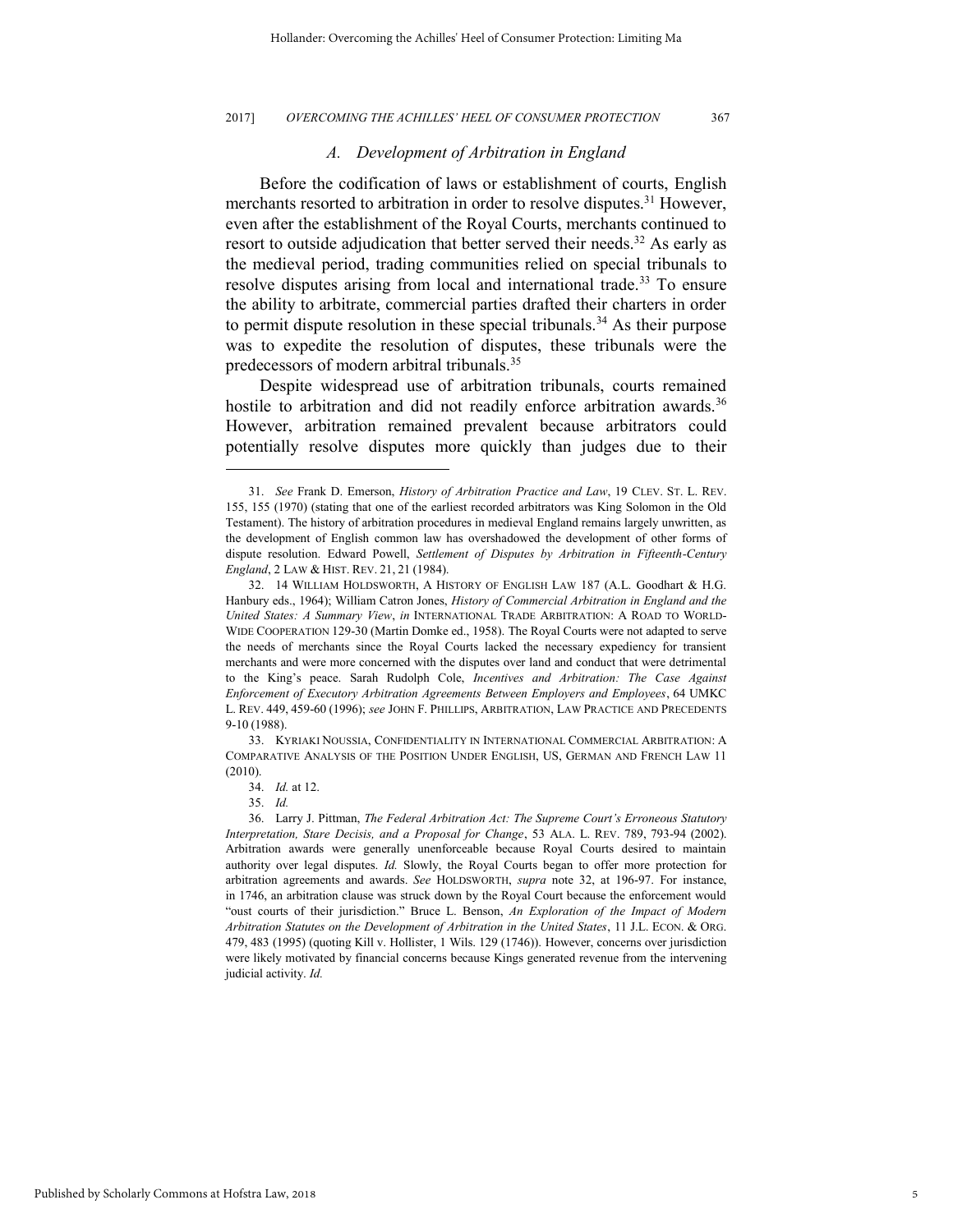expertise in commercial and technical matters. $37$  Since traditional arbitration could be revoked any time before the award was determined, parties would often revoke the arbitrator's authority when an unfavorable decision was suspected. $38$  In response to this abuse, England was compelled to enact the Arbitration Act of 1889 in order to make arbitration agreements irrevocable except by leave of the court; consequently, the framework for modern arbitration in the United States was established.<sup>39</sup>

#### *B. Rise of Commercial Arbitration in the United States*

Arbitration in the United States traces back to the early colonial period.<sup>40</sup> It was commonly used to resolve disputes between merchants and businessmen of different colonies because arbitration was more efficient and effective than courts during this time period.<sup>41</sup> However, the ability of arbitrators to produce fair results was questioned in the late-nineteenth and early-twentieth centuries.<sup>42</sup>

The rise of commercial arbitration grew out of the enthusiasm for a free market during the Roaring Twenties.<sup>43</sup> Following the end of World War I, the economy in the United States was transformed by the shift from wartime to peacetime production.<sup>44</sup> Consumerism dominated the 1920s as technology advanced in areas such as automobiles, household appliances, and other mass-produced products.<sup>45</sup> The extraordinary destruction of World War I along with the consumerism of the 1920s facilitated the development of modern arbitration laws in America.<sup>46</sup> Arbitration laws "reflected a societal desire to avoid future mass destruction and the belief that peaceful resolution of economic rivalries

<sup>37.</sup> NOUSSIA, *supra* note 33, at 12.

<sup>38.</sup> Sabra A. Jones, *Historical Development of Commercial Arbitration in the United States*, 12 MINN. L. REV. 240, 245 (1928).

<sup>39.</sup> *See id.* at 246.

<sup>40.</sup> *See* BALES, *supra* note 28, at 5; Benson, *supra* note 36, at 481-83.

<sup>41.</sup> Benson, *supra* note 36, at 481-83.

<sup>42.</sup> *See* Jones, *supra* note 38, at 245-46.

<sup>43.</sup> Jeff Bleich & Josh Patashnik, *Arbitration's Empire*, S.F. ATT'Y, Spring 2016, at 36. The rise of mass production along with expansion of the consumer goods markets led to the economic expansion of the Roaring Twenties. THOMAS STREIGSSGUTH, THE ROARING TWENTIES 276 (rev. ed. 2007).

<sup>44.</sup> Nate Sullivan, *American Economy in the 1920s: Consumerism, Stock Market & Economic Shift*, STUDY.COM, http://study.com/academy/lesson/american-economy-in-the-1920s-consumerismstock-market-economic-shift.html (last visited Nov. 15, 2017).

<sup>45.</sup> *Id.*

<sup>46.</sup> IMRE STEPHEN SZALAI, OUTSOURCING JUSTICE: THE RISE OF MODERN ARBITRATION LAWS IN AMERICA 163-65 (2013).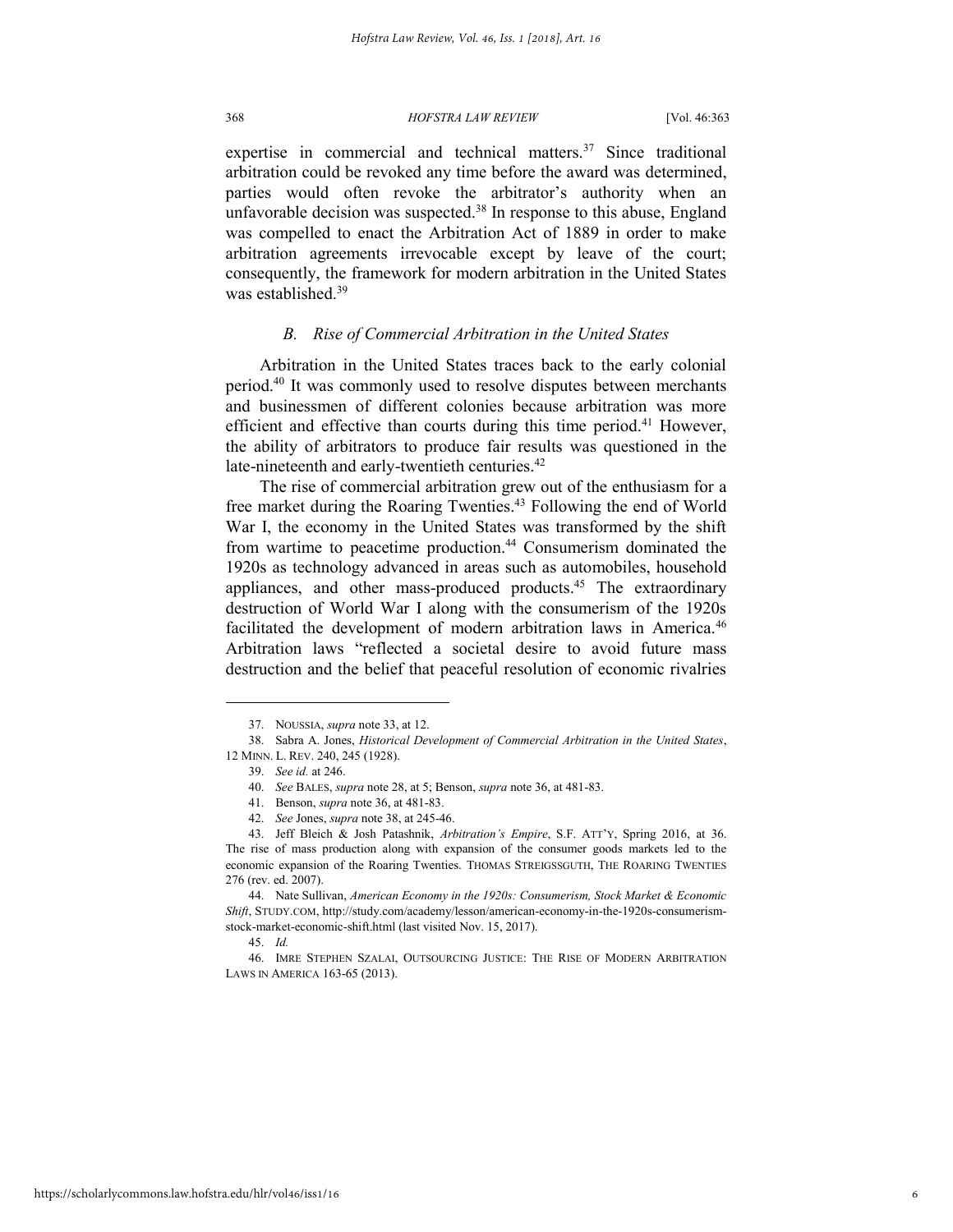could assist to avoid future wars."<sup>47</sup> Statutory reforms, beginning in New York, radically changed the enforceability of arbitration agreements.<sup>48</sup>

Prior to 1920, arbitration agreements were very difficult to enforce in New York.<sup>49</sup> However, 1920 marked the year that New York adopted its first arbitration law, "revers[ing] the common-law rule of revocability of arbitration agreements."<sup>50</sup> The drafters of the New York law used its success to lobby Congress for a federal law that would similarly make arbitration agreements between merchants enforceable in federal court.<sup>51</sup> The underlying purpose behind the federal law was to ensure that New Yorkers could compel out-of-staters to arbitrate claims.<sup>52</sup> However, a federal law would have other purposes including the following: (1) to reduce consumer costs; (2) to reduce court delays; (3) to save time and

<sup>47.</sup> Imre Stephen Szalai, *Exploring the Federal Arbitration Act Through the Lens of History*, 2016 J. DISP. RESOL. 115, 137-38. Many intellectuals and artists were shocked by the intolerance that many Americans expressed towards political radicals and immigrants following World War I. *See* 2 JOHN M. MURRIN ET AL., LIBERTY, EQUALITY, POWER ENHANCED CONCISE EDITION 668 (6th ed. 2014). Disillusioned by the popularity of conformity after World War I, a group of American intellectuals and artists—collectively known as the "Lost Generation"—gathered in Paris in order to transform their disillusionment into "rich literary sensibility." *Id.* at 668-69.

<sup>48.</sup> Steven J. Burton, *The New Judicial Hostility to Arbitration: Federal Preemption, Contract Unconscionability, and Agreements to Arbitrate*, 2006 J. DISP. RESOL. 469, 475. New York's Arbitration Law provided that written contracts to settle an existing or future dispute were "valid, enforcible and irrevocable, save upon such grounds as exist at law or in equity for the revocation of any contract." Arbitration Law, ch. 72, 1920 N.Y. Laws 82, 83 (later codified in 9 U.S.C. § 2 (2012)). The primary purpose of this law was to prevent parties from strategically opting out of arbitration. *See* Julius Henry Cohen & Kenneth Dayton, *The New Federal Arbitration Law*, 12 VA. L. REV. 265, 269-70 (1926).

<sup>49.</sup> H. H. Nordlinger, *The Law and Practice of Arbitration in New York*, 13 MO. L. REV. 196, 196 (1948).

<sup>50.</sup> Zhaodong Jiang, *Federal Arbitration Law and State Court Proceedings*, 23 LOY. L.A. L. REV. 473, 478-79 (1990); *see* 1920 N.Y. Laws at 82.

<sup>51.</sup> Margaret L. Moses, *Statutory Misconstruction: How the Supreme Court Created a Federal Arbitration Law Never Enacted by Congress*, 34 FLA. ST. U. L. REV. 99, 101-02 (2006). One scholar has explained the magnitude of the New York statute as follows:

<sup>[</sup>O]ne cannot overstate the significance of the single salutary reform which made possible the extension of arbitration beyond the trade associations which were its main breeding ground and led to its wholesale employment in standardized agreements of all kinds. This, in turn, raised a whole host of new questions regarding public policy limitations and one-sidedness which were not a problem when arbitration was about two textile merchants arguing over the quality of the merchandize . . . .

IAN R. MACNEIL, AMERICAN ARBITRATION LAW 36-37 (1992) (citation omitted).

<sup>52.</sup> Moses, *supra* note 51, at 101-02. The New York law served as a model for the FAA. Caitlin J. Halligan & Gabriel K. Gillett, *New York Courts at the Forefront of Arbitration Law*, L.A. DAILY J. (June 24, 2016), http://www.gibsondunn.com/publications/Documents/Halligan-Gillett-New-York-Courts-at-the-Forefront-of-Arbitration-Law-DJ-6-24-16.pdf; *see* Federal Arbitration Act, Pub. L. No. 68-401, 43 Stat. 883 (1925) (codified as amended at 9 U.S.C. §§ 1–15).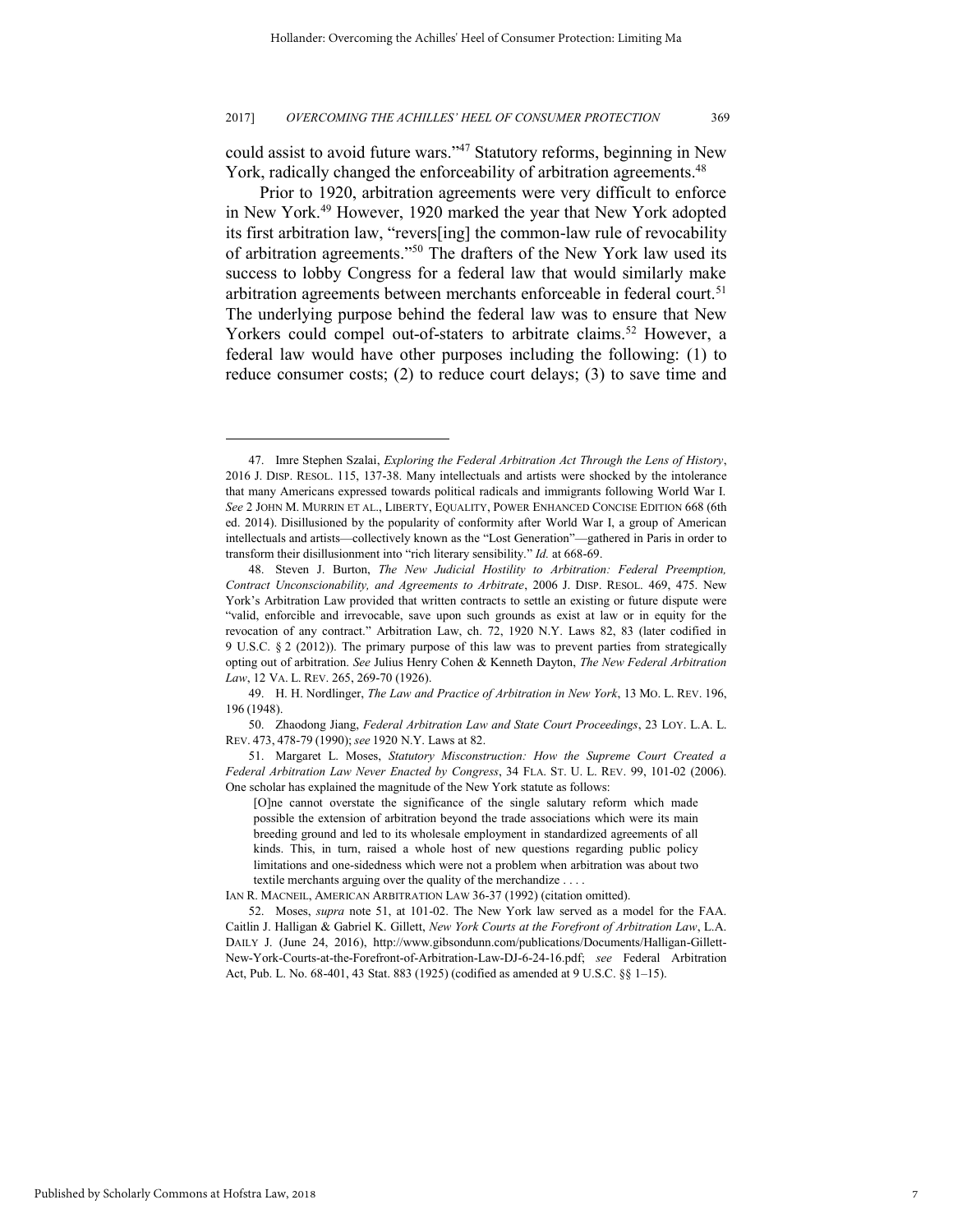370 *HOFSTRA LAW REVIEW* [Vol. 46:363

money for the disputants; (4) to preserve business relationships; and (5) to simply enforce voluntary agreements to arbitrate disputes.<sup>53</sup>

Pursuant to its commerce power, Congress passed the FAA in 1925.<sup>54</sup> At the time the Act was passed, arbitration was typically between merchants and other commercial parties making consensual contracts, such as "contracts of insurance, ship charters, commercial leases, partnership agreements, goods contracts, [and] construction contracts."<sup>55</sup> However, many groups, especially labor unions, feared that the FAA would encourage the expansion of arbitration into areas that were not typically arbitrated.<sup>56</sup>

For instance, labor unions feared that the Act "might authorize federal judicial enforcement of arbitration clauses in employment contracts and collective-bargaining agreements."<sup>57</sup> To quash these concerns, former Secretary of Commerce Herbert Hoover emphasized that the Act would not be applicable to contracts for labor and Hoover's language was codified at  $9 \text{ U.S.C. }$   $8 \text{ 1.}^{58}$  In hindsight, the fear of labor

55. Stephen A. Plass, *Reforming the Federal Arbitration Act to Equalize the Adjudication Rights of Powerful and Weak Parties*, 65 CATH. U. L. REV. 79, 91 (2015); Rhonda Wasserman, *Legal Process in a Box, or What Class Action Waivers Teach Us About Law-Making*, 44 LOY. U. CHI. L.J. 391, 396 (2012).

57. Circuit City Stores, Inc. v. Adams, 532 U.S. 105, 125-27 (2001) (Stevens, J., dissenting).

58. *Id.* at 127. Herbert Hoover suggested the following:

<sup>53.</sup> MACNEIL, *supra* note 51, at 29-30.

<sup>54.</sup> Isham R. Jones, Note, *The Federal Arbitration Act and Section 2's "Involving Commerce" Requirement: The Final Step Towards Complete Federal Preemption over State Law and Policy:* Allied-Bruce Terminix v. Dobson, 1995 J. DISP. RESOL. 327, 331-32; *see* U.S. CONST. art. I, § 8, cl. 3 ("The Congress shall have Power . . . [t]o regulate Commerce with foreign Nations, and among the several States, and with the Indian Tribes . . . ."). The key provision adopted from the New York State Arbitration Act of 1920 was that contracts were "valid, irrevocable, and enforceable, save on such grounds as exist at law or in equity for the revocation of any contract." Arbitration Law, ch. 72, 1920 N.Y. Laws 82, 83 (later codified in 9 U.S.C. § 2).

<sup>56.</sup> Lori G. Feldman & Christopher J. Kupka, *Turning Tides for Employee Arbitration Agreements*, LAW360 (Oct. 28, 2016, 11:04 AM), https://www.law360.com/foodbeverage/articles/ 855000/turning-tides-for-employee-arbitration-agreements.

If objection appears to the inclusion of workers' contracts in the law's scheme, [the FAA] might be well amended by stating "but nothing herein contained shall apply to contracts of employment of seamen, railroad employees or any other class of workers engaged in interstate or foreign commerce."

*Id.* (Stevens, J., dissenting) (quoting *Arbitration of Interstate Commercial Disputes*: *Joint Hearings on S. 1005 and H.R. 646 Before the Subcomms. of the Comms. on the Judiciary*, 68th Cong. 21 (1924)); *see* 9 U.S.C. § 1 (stating that the FAA "shall [not] apply to contracts of employment of seamen, railroad employees, or any other class of workers engaged in foreign or interstate commerce"). Hoover, one of the main proponents of the FAA, believed that it would help promote self-regulation of commercial parties. Carmen Comsti, *A Metamorphosis: How Forced Arbitration Arrived in the Workplace*, 35 BERKLEY J. EMP. LAB. L. 5, 11 (2014).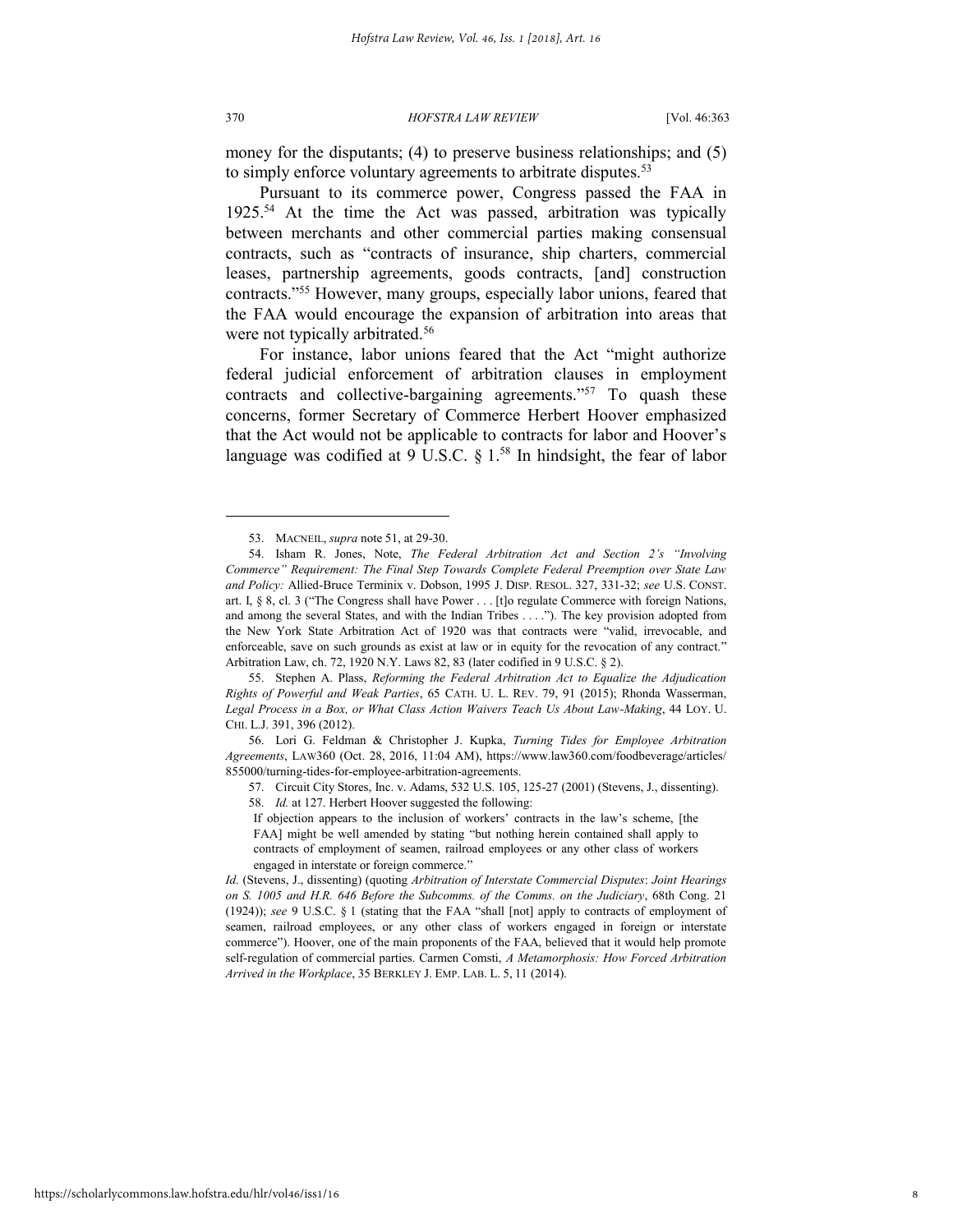unions was not unreasonable because the courts have vastly expanded the scope of the FAA beyond that which Congress intended.<sup>59</sup>

The FAA, originally intended as a procedural statute for agreements between commercial parties, was transformed into a substantive statute, applicable to both federal and state courts and consumer and employment contracts.<sup>60</sup> As the Supreme Court expanded the scope of the FAA, lower courts were required to grant greater deference to arbitration agreements.<sup>61</sup> Consequently, regardless of whether "the parties drafting these agreements increasingly included unfair and overreaching terms," forced arbitration clauses were enforceable and consumers could only seek relief from unfair agreements through the unconscionability doctrine or through Congress.<sup>62</sup>

#### *C. Development of the Consumer Financial Protection Bureau*

In 2008, a financial crisis of great magnitude left millions of Americans unemployed and resulted in devastation of private and public wealth.<sup>63</sup> The "predatory subprime lending" scheme led by financial institution managers contributed to this economic recession, which harmed shareholders and consumers.<sup>64</sup> The harm to consumers has been more long-lasting than to shareholders.<sup>65</sup>

<sup>59.</sup> *See infra* Part III.

<sup>60.</sup> Thomas V. Burch, *Regulating Mandatory Arbitration*, 2011 UTAH L. REV. 1309, 1319-21. The FAA was part of a larger regulatory movement towards procedural simplification in federal courts. Szalai, *supra* note 47, at 119.

<sup>61.</sup> Burch, *supra* note 60, at 1325.

<sup>62.</sup> *Id.* After *Doctor's Associates v. Casarotto*, state legislators were increasingly limited in their ability to regulate arbitration agreements. *See* 517 U.S. 681, 687 (1996) (holding that state law could not invalidate arbitration agreements).

<sup>63.</sup> *Wall Street Reform: The Dodd-Frank Act*, WHITE HOUSE, https://obamawhitehouse. archives.gov/economy/middle-class/dodd-frank-wall-street-reform (last visited Nov. 15, 2017). In 2008, the United States underwent a "historic number of shockwaves" such as the declaration of bankruptcy by Lehman Brothers, bailing out of AIG by the U.S. Federal Reserve System, and enactment of countless industry bailouts by Congress. Catherine Moore, *The Effect of the Dodd– Frank Act on Arbitration Agreements: A Proposal for Consumer Choice*, 12 PEPP. DISP. RESOL. L.J. 503, 504 (2012).

<sup>64.</sup> Cheryl L. Wade, *Fiduciary Duty and the Public Interest*, 91 B.U. L. REV. 1191, 1196-97, 1202-03 (2011); *Wall Street Reform: The Dodd-Frank Act*, *supra* note 63. The U.S. Senate Permanent Subcommittee on Investigations reported that the causes of the 2008 financial crisis included, but were not limited to, "high-risk mortgage lending, inflated credit ratings, structured products sold by investment banks, and repeated failures of regulatory agencies to provide adequate oversight of the financial services industry." FEDERAL REGULATORY DIRECTORY 387 (17th ed. 2016).

<sup>65.</sup> Wade, *supra* note 64, at 1191-92. Consumers that do not have a diverse investment portfolio but are bound to one investment—their home—are typically more vulnerable to economic harm. *Id.* at 1192 n.2. According to Elizabeth Warren, Special Advisor to the Secretary of the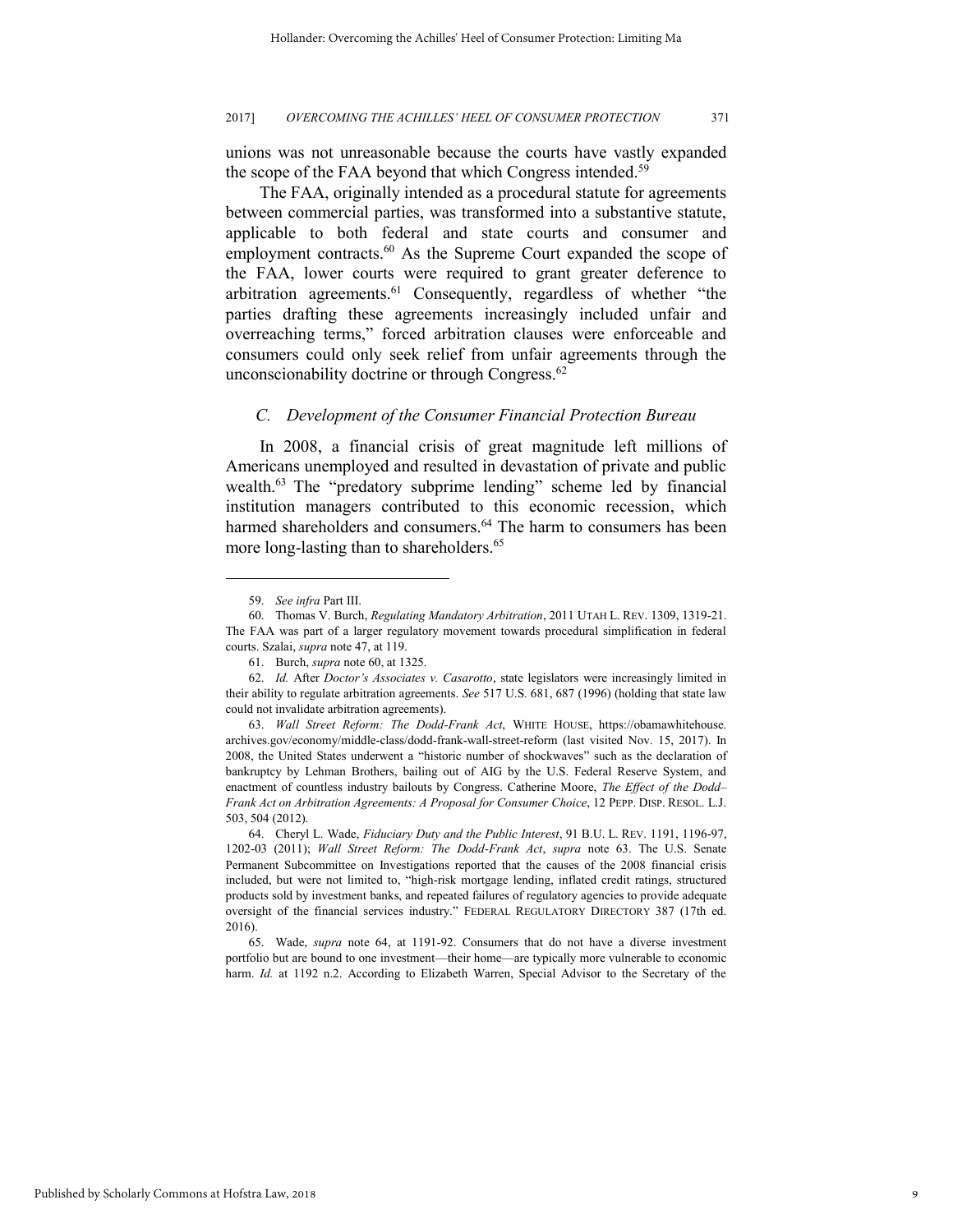#### 372 *HOFSTRA LAW REVIEW* [Vol. 46:363

In response to the financial crisis of 2008, Congress passed the Dodd-Frank Wall Street Reform and Consumer Protection Act ("Dodd-Frank Act").<sup>66</sup> The Dodd-Frank Act was an attempt to correct the shortcomings of the regulatory system that was in place at the time by regulating certain aspects of the financial services industry that were previously under-regulated or not regulated at all.<sup>67</sup> The purpose of the Dodd-Frank Act was to increase transparency in consumer markets of financial services by requiring additional disclosures.<sup>68</sup> The Dodd-Frank Act created a number of government agencies responsible for overseeing various components of the act, including the CFPB.<sup>69</sup>

Treasury for the CFPB, "Consumer financial protection had not been the primary focus of any Federal agency, and no agency had effective tools to set the rules for and oversee the whole market" before the development of the CFPB. Elizabeth Warren, Special Advisor to the Sec'y of the Treasury for the Consumer Fin. Prot. Bureau, Testimony Before the Subcommittee on TARP, Financial Services, and Bailouts of Public and Private Programs (May 24, 2011), http://www.consumerfinance.gov/about-us/newsroom/testimony-of-elizabeth-warren-before-thesubcommittee-on-tarp-financial-services-and-bailouts-of-public-and-private-programs.

<sup>66.</sup> Dodd-Frank Wall Street Reform and Consumer Protection Act, Pub. L. No. 111-203, 124 Stat. 1376 (2010) (codified as amended in scattered sections of U.S.C.); *Dodd-Frank Wall Street Reform and Consumer Protection Act*, INVESTOPEDIA, http://www.investopedia.com/terms/d/doddfrank-financial-regulatory-reform-bill.asp (last visited Nov. 15, 2017).

<sup>67.</sup> *Dodd-Frank Wall Street Reform and Consumer Protection Act*, *supra* note 66. Before the creation of the CFPB, "seven different Federal agencies were responsible for various aspects of consumer financial protection." Megan Slack, *Consumer Financial Protection Bureau 101: Why We Need a Consumer Watchdog*, WHITE HOUSE (Jan. 4, 2012, 11:13 AM), https://www.whitehouse.gov/blog/2012/01/04/consumer-financial-protection-bureau-101-why-weneed-consumer-watchdog. It can be argued that the economic crisis of 2008 was inevitable since no single agency had the ability to effectively enact rules or monitor the market. *See* CONSUMER FED'N OF AM., ACCOUNTABILITY OF THE CONSUMER FINANCIAL PROTECTION BUREAU 1 (2011), http://www.consumerfed.org/pdfs/CFPB-Accountability-fact-sheet-6-11.pdf ("Massive regulatory failures by these agencies led to the proliferation of unfair and unsustainable lending practices, which deeply damaged millions of Americans and the overall economy.").

<sup>68.</sup> Mark Totten, *Credit Reform and the States: The Vital Role of Attorneys General After Dodd-Frank*, 99 IOWA L. REV. 115, 126, 140-41 (2013); *Consumer Financial Protection Bureau*, FED. REG., https://www.federalregister.gov/agencies/consumer-financial-protection-bureau (last visited Nov. 15, 2017).

<sup>69.</sup> *Dodd-Frank Wall Street Reform and Consumer Protection Act*, *supra* note 66. In 2007, Elizabeth Warren proposed the CFPB while she was a professor at Harvard Law School. Donna Borak, *President Obama, Elizabeth Warren Defend Postcrisis Financial Regulations*, WALL ST. J. (July 23, 2016, 6:00 AM), http://www.wsj.com/articles/president-obama-elizabeth-warren-defendpostcrisis-financial-regulations-1469268001.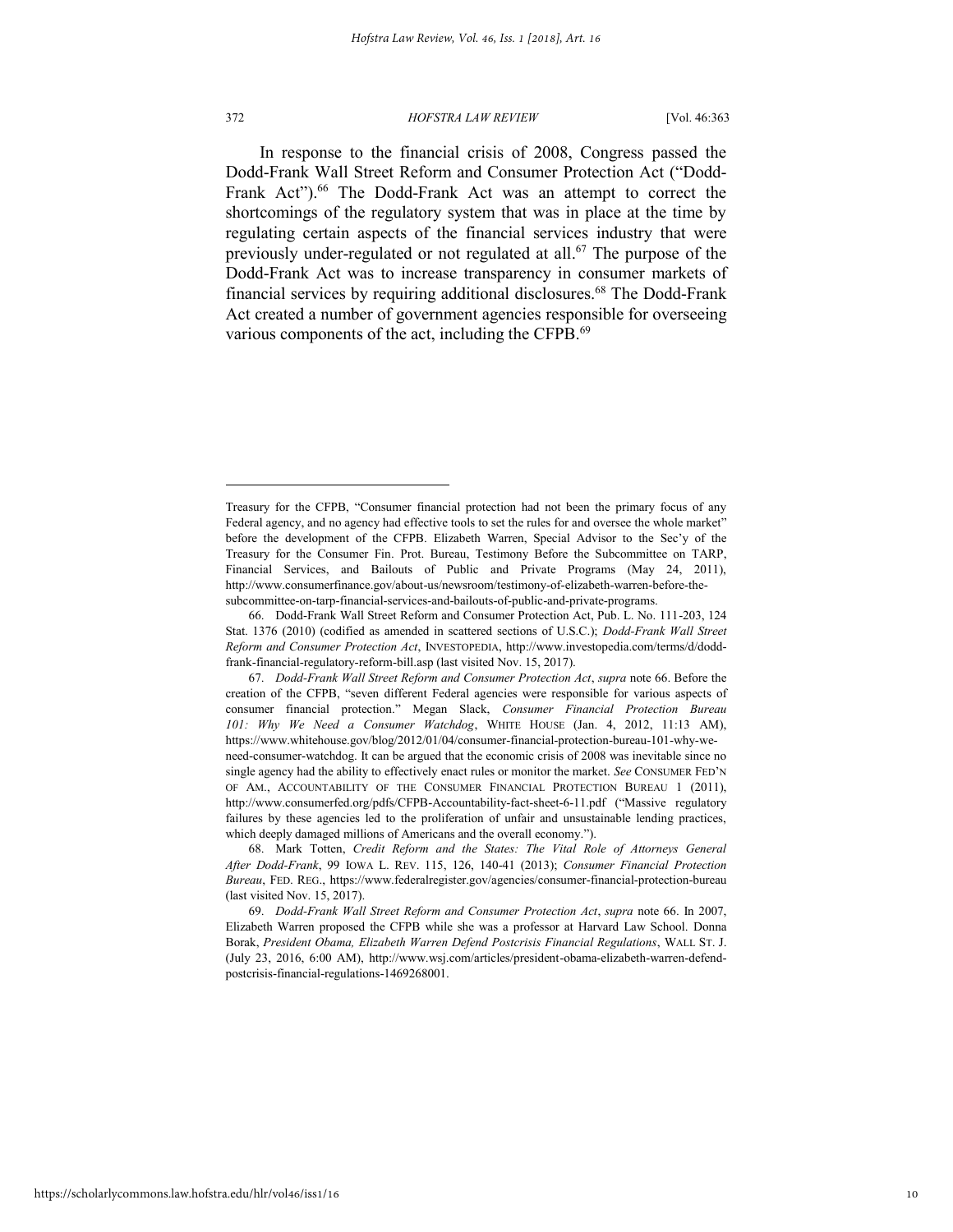## 1. Leadership Structure and Budget of the Consumer Financial Protection Bureau

The CFPB was established as an independent bureau within the Federal Reserve.<sup>70</sup> Even as a subsidiary, the CFPB exercises "complete regulatory independence from the Board of Governors of the Federal Reserve."<sup>71</sup> To promote independence of the agency, Congress allocated an established percentage of funding from the budget of the Federal Reserve for the CFPB.<sup>72</sup> Additionally, a minor portion of the Bureau's funding originates from "receipts collected from interest on Treasury securities and filing fees pursuant to the Interstate Land Sales Full Disclosure Act of 1968."<sup>73</sup>

The CFPB's independent funding and leadership structure were designed in order to protect it from "agency capture."<sup>74</sup> Under the Dodd-

<sup>70. 12</sup> U.S.C. § 5491(a) (2012). As a compromise to Republicans who opposed the creation of the Bureau, the CFPB was placed within the Federal Reserve. Rachel E. Barkow, *Insulating Agencies: Avoiding Capture Through Institutional Design*, 89 TEX. L. REV. 15, 72-74 (2010) (noting that proponents of the bureau were pushed to relinquish the idea of a "freestanding agency" in order to get the legislation passed in the Senate). Opponents of the CFPB sought to curtail the budget—and therefore, the power of the CFPB—by making it a subsidiary of the Federal Reserve System. *See* Richard Cordray, *Message from Richard Cordray*, *in* CONSUMER FIN. PROT. BUREAU, THE CFPB STRATEGIC PLAN, BUDGET, AND PERFORMANCE PLAN AND REPORT 3 (2016), http://files.consumerfinance.gov/f/201602\_cfpb\_report\_strategic-plan-budget-and-performance-

plan\_FY2016.pdf (explaining that as an independent Bureau within the Federal Reserve, the CFPB is funded primarily from transfers made by the Board of Governors by the Federal Reserve System from the combined earnings of the Federal Reserve System).

<sup>71.</sup> Adam J. Levitin, *The Consumer Financial Protection Bureau: An Introduction*, 32 REV. BANKING & FIN. L. 321, 340 (2012).

<sup>72.</sup> Totten, *supra* note 68, at 125. The sources and the quantity of funding received by the CFPB are as follows:

Funding required to support the CFPB's operations is obtained primarily through transfers from the Board of Governors of the Federal Reserve System. Transfers are capped at a pre-set percentage of the total 2009 operating expenses of the Federal Reserve System, subject to an annual adjustment. Beginning in FY 2014, transfers to the Bureau are capped at 12 percent of the Federal Reserve System's operating expenses. Transfer caps are adjusted annually based on the percentage increase in the employment cost index by the Federal Government for total compensation for state and local government workers as specified in the Dodd-Frank Act.

CONSUMER FIN. PROT. BUREAU, THE CFPB STRATEGIC PLAN, BUDGET, AND PERFORMANCE PLAN AND REPORT 21 (2015), http://files.consumerfinance.gov/f/201502 cfpb report strategic-planbudget-and-performance-plan\_FY2014-2016.pdf. In order for the CFPB to extend its budget beyond the cap, the United States House Committee on Appropriations must pass an appropriation bill. Michael C. Nissim-Sabat, *Capturing This Watchdog? The Consumer Financial Protection Bureau Keeping the Special Interests Out of Its House*, 40 W. ST. U. L. REV. 1, 20 (2012).

<sup>73.</sup> Richard Cordray, *supra* note 70, at 20.

<sup>74.</sup> *See* Nissim-Sabat, *supra* note 72, at 20-21, 25. Agency capture reflects the idea that "government regulation reflects the influence of special interests, and is created and operated for their advantage." Michael E. Levine & Jennifer L. Forrence, *Regulatory Capture, Public Interest, and the Public Agenda: Toward a Synthesis*, 6 J.L. ECON. & ORG. 167, 169 (1990).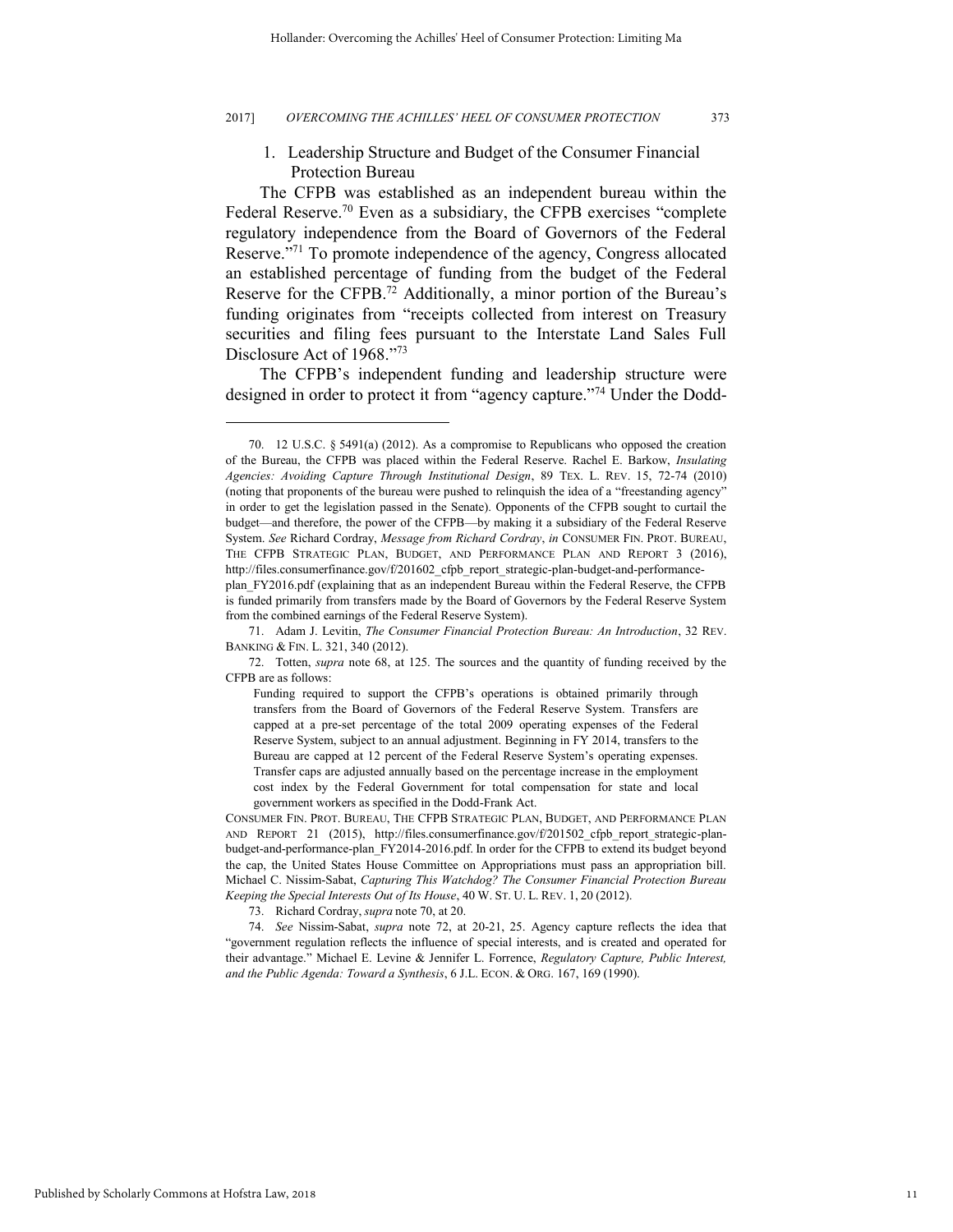#### 374 *HOFSTRA LAW REVIEW* [Vol. 46:363

Frank Act, the CFPB was to be led by a single director—only removable by the President for cause—with a maximum term of five years.<sup>75</sup> A single leader ostensibly permits more efficient execution of decisions than a board composed of several commissioners and therefore, better promotes consumers' interests.<sup>76</sup> Recently, however, a federal court of appeals has struck down the "for cause" provision and effectively permits the director to be removed by the President at will.<sup>77</sup>

<sup>75. 12</sup> U.S.C. § 5491(c)(3); Eyder Peralta, *Federal Court Rules Consumer Watchdog's Structure Is Unconstitutional*, NPR (Oct. 11, 2016, 12:46 PM), http://www.npr.org/sections/thetwoway/2016/10/11/497533963/federal-court-rules-consumer-watchdogs-structure-is-unconstitutional.

<sup>76.</sup> *See* Jennifer Liberto, *Consumer Bureau 'Stalinistic' - Republican Senator*, CNN MONEY (Dec. 12, 2011, 10:33 AM), http://money.cnn.com/2011/12/12/news/economy/consumer\_bureau\_ stalin. Traditionally government agencies run by a single leader are removable by the president at will. Peralta, *supra* note 75. Diversity in leadership of the CFPB may be critical since "[t]here is no single point of view that dominates this group, other than a shared vision to make consumer financial markets work better for all Americans." *See* Warren, *supra* note 65.

<sup>77.</sup> Peralta, *supra* note 75. The author of this Note recognizes that the U.S. Court of Appeals for the District of Columbia has recently deemed the existing structure of the CFPB—a single director loosely accountable to the Executive and only removable for good cause—to be unconstitutional. PHH Corp. v. Consumer Fin. Prot. Bureau, 839 F.3d 1 (D.C. Cir. 2016), *vacated*, No. 15-1177, at 1 (D.C. Cir. Feb. 16, 2017). However, it should be noted that rather than eliminating the CFPB altogether, the Court of Appeals directed an amendment of the statute that created the agency. *See PHH Corp.*, 839 F.3d at. 8-9. The amendment would provide the Executive the ability to remove the director of the CFPB at will, "as well as exert direct supervision and direction over a watchdog that has had unprecedented authority over home finance, student loans, credit cards and banking practices." Kevin McCoy, *Consumer Financial Protection Bureau Structure Ruled Unconstitutional*, USA TODAY (Oct. 11, 2016, 3:58 PM), http://www.usatoday.com /story/money/2016/10/11/consumer-agency-structure-ruledunconstitutional/91902146; *see PHH Corp.*, 839 F.3d at. 8 ("With the for-cause provision severed, the President now will have the power to remove the Director at will, and to supervise and direct the Director. The CFPB therefore will continue to operate and to perform its many duties . . . ."). On February 6, 2017, the ruling was vacated and the D.C. Circuit Court of Appeals was scheduled to rehear the case on May 24, 2017. Alan Kaplinksy & Michael Guerrero, *The CFPB Is Under Siege By All Three Branches of the Government*, HILL (Feb. 17, 2017, 4:00 PM), http://thehill.com/blogs/pundits-blog/finance/320141 the-cfpb-is-under-siege-by-all-three-branches-of-government; *see PHH Corp.*, No. 15-1177, at 1. A recently proposed Senate bill seeks to replace the single director with a five-member "Board of Directors." S. 105, 115th Cong. § 2 (2017). Banking associations have also advocated for the leadership structure of the CFPB to be changed into a multi-member committee. *See 5-Person CFPB Board Would Provide Continuity: CUNA to Congress*, CREDIT UNION NAT'L ASS'N (Nov. 23, 2015), http://news.cuna.org/articles/108538-cuna-to-congress-5-person-cfpb-board-wouldprovide-continuity (stating that the Credit Union National Association and its partners have proposed that the CFPB operate as a five-member committee in order to function as a non-partisan consumer protection agency).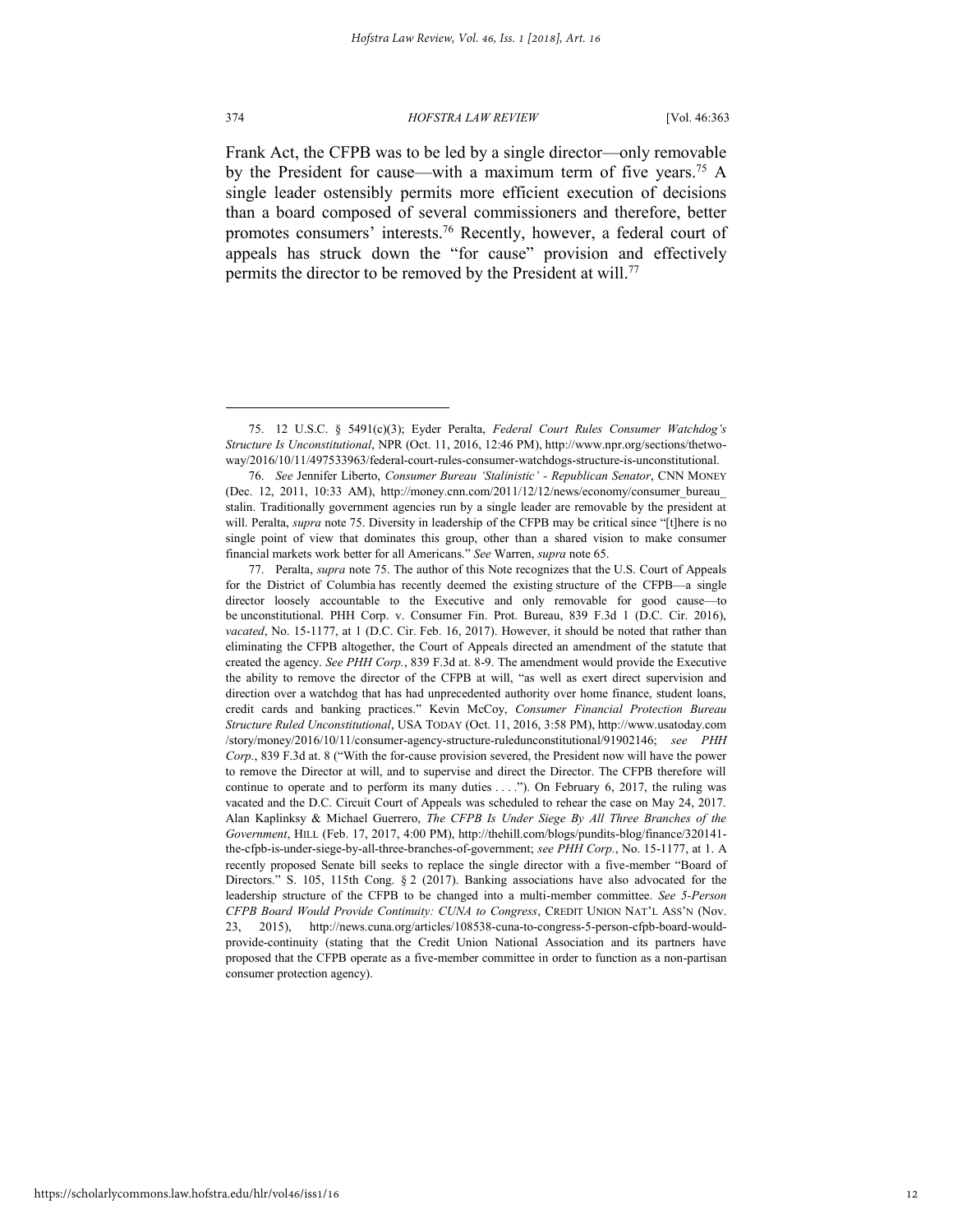2. Current State of the Consumer Financial Protection Bureau

The CFPB began operating on July 21, 2011.<sup>78</sup> The Bureau's early work centered around "hiring within the complex federal process, securing physical facilities, acquiring technological systems, and writing office policies and procedures, as well as designing, drafting, and implementing federal regulations on investigative procedures and administrative adjudication."<sup>79</sup> However, the CFPB's early enforcement operations were delayed by the Senate's failure to confirm the Bureau's first Director, Richard Cordray, for nearly two years.<sup>80</sup>

Under the Dodd-Frank Act, the CFPB was given jurisdiction to regulate the activities of consumer financial products or services through rulemaking, supervisory actions, and enforcement actions.<sup>81</sup> The CFPB functions "[to] protect consumers from unfair, deceptive, or abusive practices and take action against companies that break the law."<sup>82</sup>

82. *The Bureau*, CONSUMER FIN. PROTECTION BUREAU, http://www.consumerfinance.gov/ about-us/the-bureau (last visited Nov. 15, 2017).

<sup>78.</sup> Christopher L. Peterson, *Consumer Financial Protection Bureau Law Enforcement: An Empirical Review*, 90 TUL. L. REV. 1057, 1076 (2016); *CFPB Ready to Help Consumers on Day One*, CONSUMER FIN. PROTECTION BUREAU (July 21, 2011), http://www.consumerfinance.gov/ about-us/newsroom/consumer-financial-protection-bureau-ready-to-help-consumers-on-day-one.

<sup>79.</sup> Peterson, *supra* note 78, at 1076. For the rules relating to investigations see 12 C.F.R. pt. 1080 (2012).

<sup>80.</sup> Susan Block-Lieb, *Accountability and the Bureau of Consumer Financial Protection*, 7 BROOK. J. CORP. FIN. & COM. L. 25, 36, 40, 42 (2012). Pursuant to the Appointments Clause of the Constitution:

<sup>[</sup>The President] shall nominate, and by and with the Advice and Consent of the Senate, shall appoint Ambassadors, other public Minsters and Consuls, Judges of the supreme Court, and all other Officers of the United States, whose Appointments are not herein otherwise provided for, and which shall be established by Law . . . .

U.S. CONST. art. II. § 2, cl. 2. Although she was the brainchild and forerunner to serve as the director of the CFPB, former President Obama did not nominate Elizabeth Warren to serve as the Bureau's director. Todd Zywicki, *The Consumer Financial Protection Bureau: Savior or Menace?*, 81 GEO. WASH. L. REV. 856, 862 (2013). The Obama Administration suspected that the Senate would not confirm the potential appointment of Warren due to strong Republican opposition to Warren's political views. *Id.* Instead, former President Obama appointed Warren to serve as the Assistant to the President and Special Advisor to the Secretary of the Treasury on the CFPB in order to help design the Bureau. *Elizabeth Warren Biography*, BIOGRAPHY, http://www.biography.com/people/elizabeth-warren-20670753#political-career (last updated Feb. 8, 2017). In July 2013, Richard Cordray was appointed by former President Obama appointed and then confirmed by the Senate as director of the CFPB. Danielle Douglas, *Senate Confirms Cordray to Head Consumer Financial Protection Bureau*, WASH. POST (July 16, 2013), https://www.washingtonpost.com/business/economy/senate-confirms-consumer-watchdognomineerichard-cordray/2013/07/16/965d82c2-ee2b-11e2-a1f9-ea873b7e0424\_story.html.

<sup>81.</sup> Jasmine S. Chean, Note, *Can't Live with Them, Can't Live Without Them: How Mini CFPAs and Surety Bonds Could Make a World with Debt Settlement Companies More Bearable*, 21 FORDHAM J. CORP. & FIN. L. 379, 391-92 (2016). For the detailed process of rulemaking for federal administrative agencies, see Administrative Procedure Act, 5 U.S.C § 553 (2012).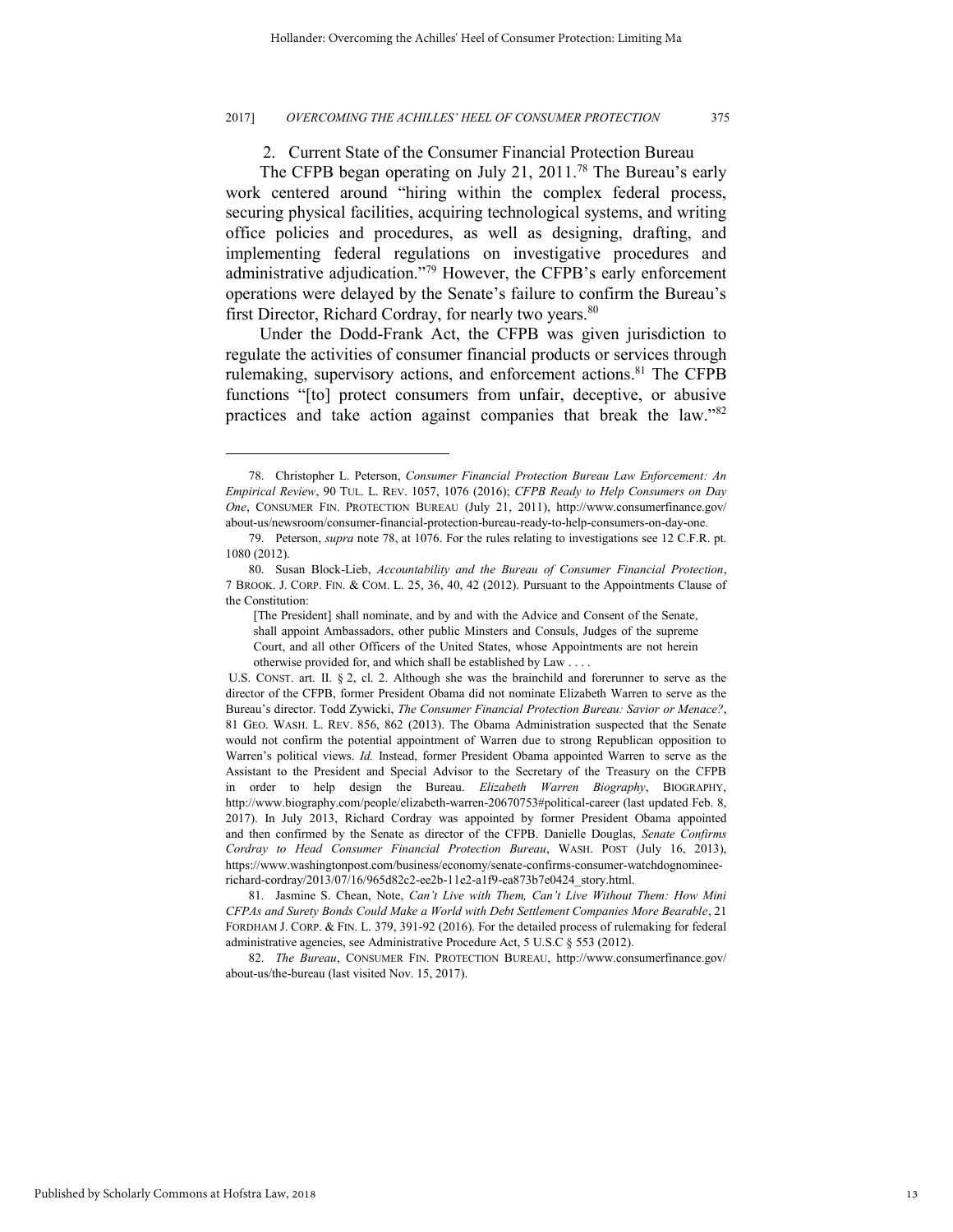376 *HOFSTRA LAW REVIEW* [Vol. 46:363

Beginning in 2012, "the CFPB's investigations and exams began to bear fruit in public law enforcement."<sup>83</sup> Between 2012 and 2015, the CFPB took the following actions:

[T]he Bureau announced 8 public enforcement actions. By the time the Senate confirmed Director Cordray on July 16, 2013, the Bureau had announced 17 public enforcement cases, including 6 against large banks and 11 against nonbank financial companies. In the calendar year 2013, the Bureau announced 27 actions. In 2014 and 2015, the Bureau announced 32 and 55 actions, respectively. Over the first 4 years of the Bureau's active enforcement program, the number of public enforcement actions has roughly tracked the Bureau's recruitment of staff.<sup>84</sup>

In 2015, the CFPB continued to aggressively conduct enforcement actions and looked towards proposing rules.<sup>85</sup> Before proposing a rule, the CFPB was required to conduct a study examining the prevalence and impact of arbitration clauses in consumer contracts.<sup>86</sup> The study examined arbitration clauses in six different consumer finance markets: (1) credit cards, (2) checking accounts, (3) prepaid cards, (4) payday loans, (5) private student loans, and (6) mobile wireless contracts.<sup>87</sup> The

<sup>83.</sup> Peterson, *supra* note 78, at 1076. The CFPB may commence enforcement actions against an entity or a person provided that the Bureau believes that the entity or person has violated the law. *Enforcement Actions*, CONSUMER FIN. PROTECTION BUREAU, https://www.consumerfinance.gov/ policy-compliance/enforcement/actions (last visited Nov. 15, 2017). The enforcement action may be commenced by filing an action in federal district court or by initiating an administrative adjudication proceeding. *Id.*; *see* Christopher J. Willis, *CFPB's Enforcement Rules: A "Rocket Docket" that Looks Strangely Familiar*, BALLARD SPHAR LLP (Aug. 8, 2011), https://www.cfpbmonitor.com/2011/08/08/cfpbs-enforcement-rules-a-rocket-docket-that-looksstrangely-familiar ("In devising its rules for administrative enforcement proceedings, the CFPB seems to have taken the view that speed is the overriding goal."). The administrative law judge ("ALJ") conducts administrative proceedings in which the ALJ holds hearings and issues a recommended decision. 28 C.F.R. § 4.14 (2016); *Enforcement Actions*, *supra*.

<sup>84.</sup> Peterson, *supra* note 78, at 1076-77.

<sup>85.</sup> *See* Joseph L. Barloon et al., *CFPB Pursues Aggressive Enforcement Agenda and Arbitration Restrictions*, *in* 2016 INSIGHTS 102 (Thomas H. Kennedy et al. eds., 2015), https://www.skadden.com/sites/default/files/publications/2016\_Insights.pdf.

<sup>86. 12</sup> U.S.C. § 5518(a); *see* CONSUMER FIN. PROT. BUREAU, ARBITRATION STUDY: REPORT TO CONGRESS, PURSUANT TO DODD-FRANK WALL ST. REFORM AND CONSUMER PROTECTION ACT § 1028(A) (2015) [hereinafter CFPB FINAL REPORT], http://files.consumer finance.gov/f/201503\_cfpb\_arbitration-study-report-to-congress-2015.pdf.

<sup>87.</sup> *See generally id.* The author of this Note acknowledges that the accuracy of the study conducted by the CFPB has been criticized. *See* Dani Kass, *CFPB Accused of Withholding Public Arbitration Study Docs*, LAW360 (Dec. 14, 2016, 5:00 PM), https://www.law360.com/ articles/872293/cfpb-accused-of-withholding-public-arbitration-study-docs. For a further discussion on the shortcomings of the CFPB's study, see *The CFPB's Flawed Arbitration "Study"*, U.S. CHAMBER OF COM., (Mar. 8, 2016, 11:45 AM), https://www.uschamber.com/issue-brief/the-cfpb-sflawed-arbitration-study.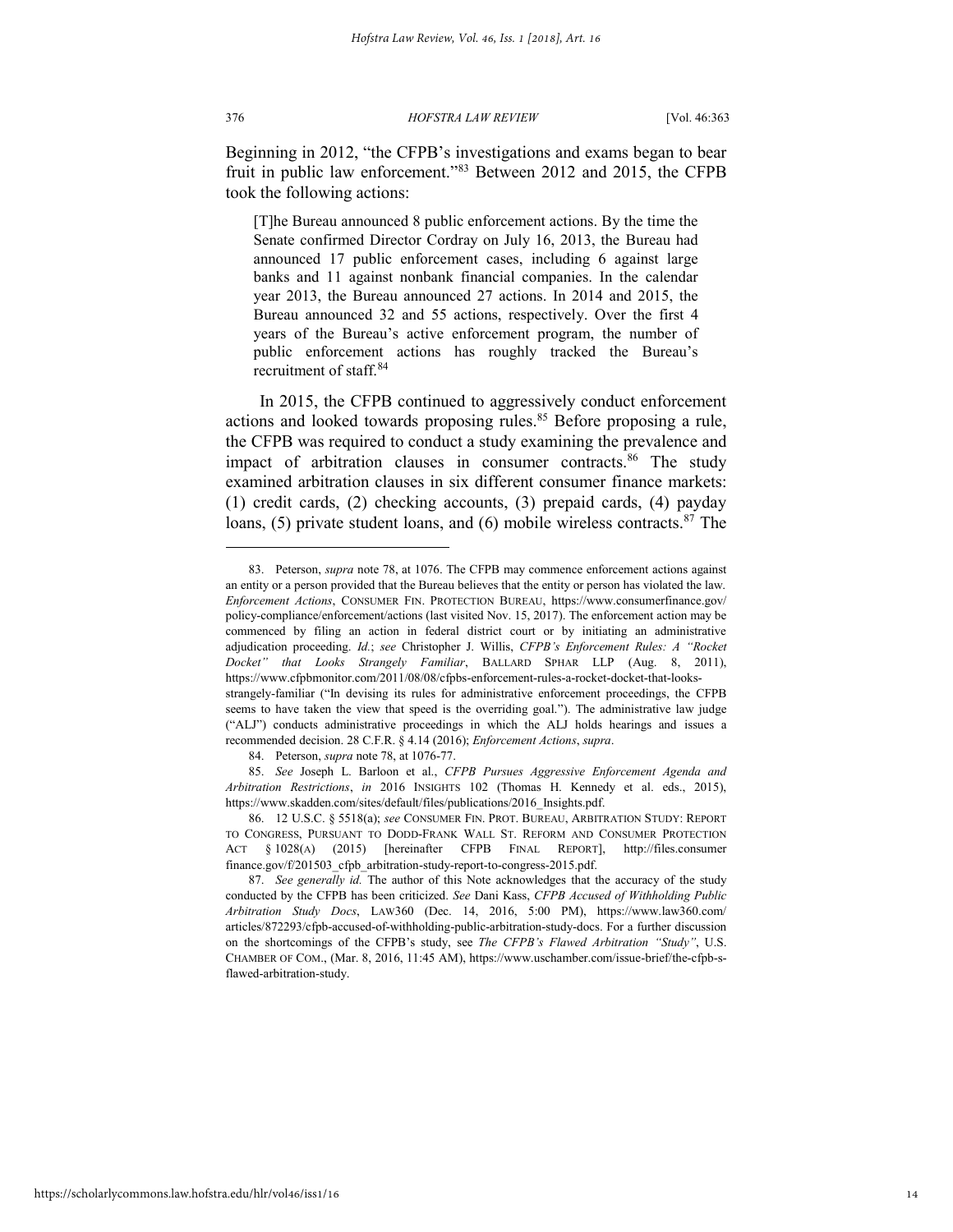study, publicly available as of March 2015, concluded that "[t]ens of millions of consumers use financial products or services that are subject to pre-dispute arbitration clauses." <sup>88</sup> For example, 99.9% of mobile wireless providers use arbitration clauses in consumer contracts.<sup>89</sup>

In October 2015, the CFPB proceeded with its first potential rulemaking to limit arbitration agreements in certain consumer financial products and services.<sup>90</sup> The proposed rule was finally published in the *Federal Register* on May 24, 2016.<sup>91</sup> As proposed, the rule seeks to ban class action waivers in pre-dispute arbitration clauses and requires the submission of arbitral claims and awards to the CFPB.<sup>92</sup> Consequently, arbitration clauses in consumer contracts would still be valid, but they must explicitly state that consumers are not prohibited from being part of a class action in court.<sup>93</sup> Additionally, the enforceability of arbitration awards would be conditioned upon submission of specified arbitral records to the CFPB.<sup>94</sup> During the ninety-day comment period, closing on August 22,  $2016<sup>95</sup>$  the CFPB was flooded with over  $120,000$ comments in response to the proposed rule.<sup>96</sup>

The final rule, including the aforementioned limitations and restrictions on pre-dispute arbitration clauses, was published in the *Federal Register* on July 19, 2017.<sup>97</sup> However, President Trump recently repealed this rule such that it has "no force or effect."<sup>98</sup>

l

95. *Id.*

<sup>88.</sup> CFPB FINAL REPORT, *supra* note 86, § 1.4.1.

<sup>89.</sup> *Id.* § 2.3 & tbl.1.

<sup>90.</sup> *See generally* SMALL BUS. ADVISORY REVIEW PANEL FOR POTENTIAL RULEMAKING ON ARBITRATION AGREEMENTS, CONSUMER FIN. PROT. BUREAU, SMALL BUSINESS ADVISORY REVIEW PANEL FOR POTENTIAL RULEMAKING ON ARBITRATION AGREEMENTS (2015), http://files.consumerfinance.gov/f/201510\_cfpb\_small-business-review-panel-packet-explainingthe-proposal-under-consideration.pdf.

<sup>91.</sup> Arbitration Agreements, 81 Fed. Reg. 32,829, 32,830 (proposed May 24, 2015) (codified at 12 C.F.R. pt. 1040 (2017)). The proposed rule was in part motivated by *AT&T Mobility LLC v. Concepcion*, 563 U.S. 333 (2011). Bleich & Patashnik, *supra* note 43, at 39-40. For a discussion on *Concepcion*, see *infra* Part III.C.1.

<sup>92.</sup> Arbitration Agreements, 81 Fed. Reg., at 32,830.

<sup>93.</sup> *Id.*

<sup>94.</sup> *Id.*

<sup>96.</sup> *Arbitration Agreements,* REGULATIONS.GOV, https://www.regulations.gov/docketBrowser ?rpp=25&so=DESC&sb=commentDueDate&po=0&dct=PS&D=CFPB-2016-0020 (last visited Nov. 15, 2017).

<sup>97.</sup> Arbitration Agreements, 82 Fed. Reg. 33,210, 33,210 (July 19, 2017) (to be codified at 12 C.F.R. pt. 1040 (2017)).

<sup>98.</sup> *See* Pub. L. No. 115-74 (2017); *see also* Office of Press Sec'y, *President Donald J. Trump Signs H.J.Res. 111 into Law*, WHITE HOUSE (Nov. 1, 2017) https://www.whitehouse.gov/the-pressoffice/2017/11/01/president-donald-j-trump-signs-hjres-111-law.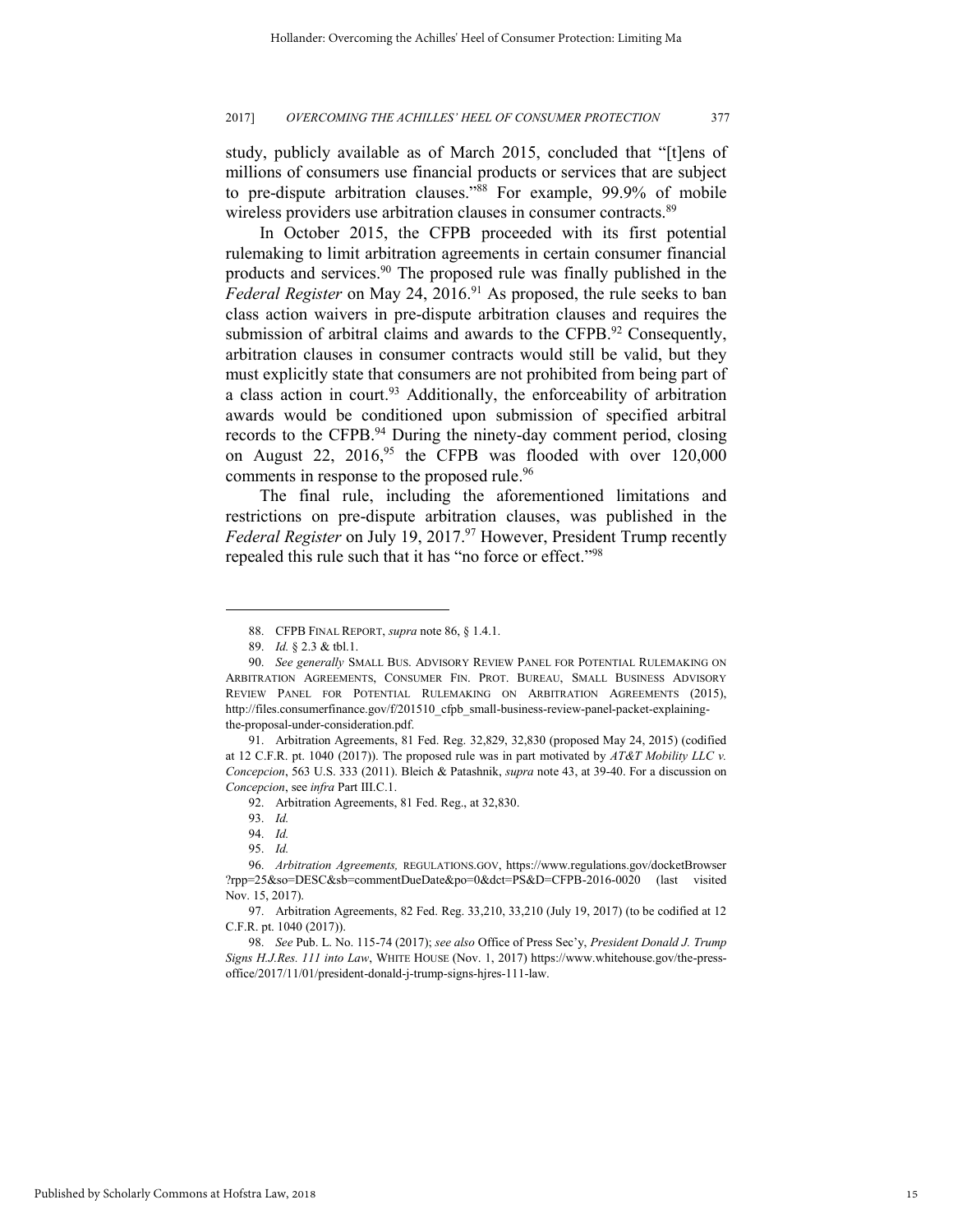378 *HOFSTRA LAW REVIEW* [Vol. 46:363

3. Shortcomings of the Consumer Financial Protection Bureau

The CFPB has limited resources for enforcement, and state attorneys general have done little to implement their new powers under the Dodd-Frank Act.<sup>99</sup> Consequently, consumers are left with the burden of learning about their rights and having to actively pursue remedies.<sup>100</sup> Consumers must contact and submit complaints to the Consumer Response Team of the CFPB.<sup>101</sup> The complaints are then published by the CFPB on its "Consumer Complaint Database," which "affords the public direct insight into the patterns of consumer problems around the country."<sup>102</sup> Finding violations of consumer financial law, the CFPB has proceeded to penalize financial institutions.<sup>103</sup>

### III. THE UNINTENDED EXPANSION OF ARBITRATION

Having discussed the development, current practice, and state of law of arbitration, this Part expands upon the shortcomings and public

101. Richard Cordray, *Message from Richard Cordray*, *in* CONSUMER FIN. PROT. BUREAU, CONSUMER RESPONSE ANNUAL REPORT: JULY 21 - DECEMBER 31, 2011, at 2 (2012), http://files.consumerfinance.gov/f/201204 cfpb ConsumerResponseAnnualReport.pdf.

<sup>99.</sup> Amy J. Schmitz, *Remedy Realities in Business-to-Consumer Contracting*, 51 ARIZ. L. REV. 213, 220, 227-29 (2016). The CFPB provides consumers with the "Ask CFPB" tool that offers direct public insight into the frequently asked questions. *See Ask CFPB*, CONSUMER FIN. PROTECTION BUREAU, http://www.consumerfinance.gov/askcfpb (last visited Nov. 15, 2017). This tool is designed to be interactive as consumers can pose new questions or provide potential modifications to existing answers. Richard Cordray, *Protecting Consumers in the Financial Marketplace: Keynote Address, November 2, 2012*, 2013 U. CHI. LEGAL F. 1, 10-11.

<sup>100.</sup> Schmitz, *supra* note 99, at 220. The CFPB has taken measures to educate consumers about the relinquished rights stemming from arbitration clauses. Cordray, *supra* note 99, at 5-8.

<sup>102.</sup> Cordray, *supra* note 99, at 10-12. For the Consumer Complaint Database, see *Consumer Complaint Database*, CONSUMER FIN. PROTECTION BUREAU, http://www.consumerfinance.gov/ complaintdatabase (last visited Nov. 15, 2017).

<sup>103.</sup> *Consumer Financial Protection Bureau Takes Action Against Bridgepoint Education, Inc. for Illegal Student Lending Practices*, CONSUMER FIN. PROTECTION BUREAU (Sept. 12, 2016), http://www.consumerfinance.gov/about-us/newsroom/consumer-financial-protection-bureau-takesaction-against-bridgepoint-education-inc-illegal-student-lending-practices ("[T]he CFPB has the authority to take action against institutions violating consumer financial laws; including engaging in unfair, deceptive, or abusive acts or practices."); *see, e.g.*, *Consumer Financial Protection Bureau Fines Wells Fargo \$100 Million for Widespread Illegal Practice of Secretly Opening Unauthorized Accounts*, CONSUMER FIN. PROTECTION BUREAU (Sept. 8, 2016), https://www.consumerfinance.gov/about-us/newsroom/consumer-financial-protection-bureau

<sup>-</sup>fines-wells-fargo-100-million-widespread-illegal-practice-secretly-opening-unauthorized-accounts ("[T]he Consumer Financial Protection Bureau (CFPB) fined Wells Fargo Bank, N.A. \$100 million for the widespread illegal practice of secretly opening unauthorized deposit and credit card accounts."); *Consumer Financial Protection Bureau Takes Action Against Bridgepoint Education, Inc. for Illegal Student Lending Practices*, *supra* ("The Bureau is ordering Bridgepoint to discharge all outstanding private loans the institution made to its students and to refund loan payments already made by borrowers. Loan forgiveness and refunds will total over \$23.5 million in automatic consumer relief. Bridgepoint must also pay an \$8 million civil penalty to the Bureau.").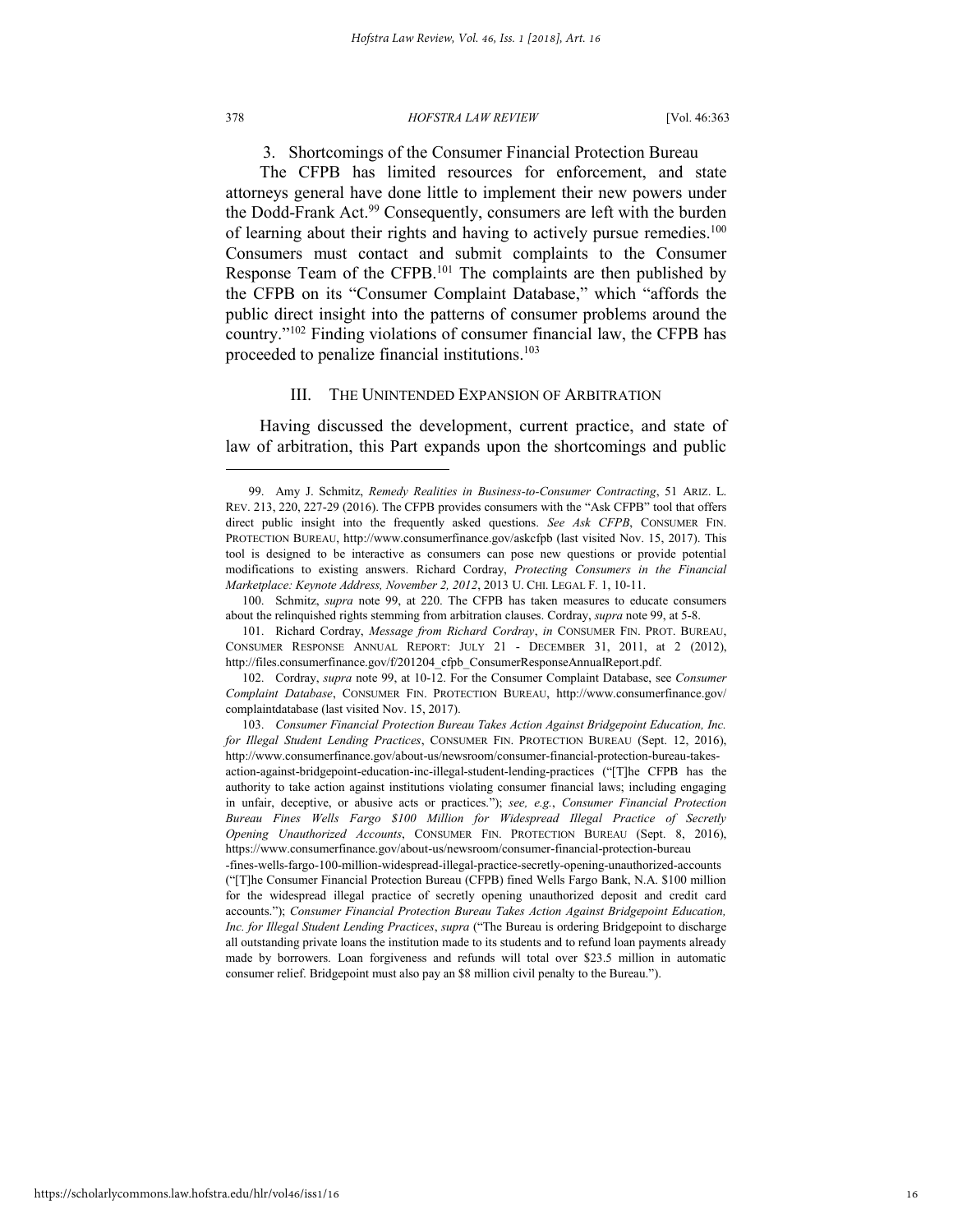policy concerns created by mandatory arbitration agreements.<sup>104</sup> This Part also discusses the inherent unequal bargaining power between commercial parties and consumers, and explains how the lower standard of care that financial advisers owe to patrons already further disadvantages consumers.<sup>105</sup> Lastly, this Part examines a recent example of preemption of state consumer protection law by federal law and the near dissolution of the unconscionability doctrine.<sup>106</sup>

#### *A. Inherent Unequal Bargaining Power in Consumer Contracts*

Contracts of adhesion are apparent in nearly all consumer contracts.107 Consumer contracts are typically offered on a "take-it-orleave-it" basis in which the consumer must either accept the terms of the contract or take her business elsewhere.<sup>108</sup> However, even if the consumer were to seek services elsewhere, she would most likely face a similar dilemma.<sup>109</sup> Consequently, consumer contracts are often contracts of adhesion in which the drafting party—almost always the commercial party—selects all the contract terms and therefore creates a power imbalance between the contracting parties.<sup>110</sup>

Moreover, commercial parties typically hire sophisticated lawyers to draft the terms of the contract that are in the best interest of the commercial party.<sup>111</sup> On the contrary, consumers do not typically consult lawyers before entering into contracts for everyday services, and as a result, equal access to information is seldom found in these contracting relationships.<sup>112</sup> Information asymmetry exists when contracting parties do not have equal access to information.<sup>113</sup> Information asymmetry frustrates the freedom of contract theory.<sup>114</sup>

<sup>104.</sup> *See infra* Part III.

<sup>105.</sup> *See infra* Part III.A–B.

<sup>106.</sup> *See infra* Part III.C.

<sup>107.</sup> Neal v. State Farm Ins. Cos., 10 Cal. Rptr. 781, 784 (Dist. Ct. App. 1961). An adhesion contract is defined as "a standard-form contract prepared by one party, to be signed by another party in a weaker position, usu. a consumer, who adheres to the contract with little choice about the terms." *Adhesion Contract*, BLACK'S LAW DICTIONARY (10th ed. 2014).

<sup>108.</sup> Sierra David Sterkin, Comment, *Challenging Adhesion Contracts in California: A Consumer's Guide*, 34 GOLDEN GATE U. L. REV. 285, 285-86, 289-91 (2004).

<sup>109.</sup> *Id*. at 286.

<sup>110.</sup> *See* Richard P. Sybert, *Adhesion Theory in California: A Suggested Redefinition and Its Application to Banking*, 11 LOY. L.A. L. REV. 297, 301 (1978).

<sup>111.</sup> *See* Sterkin, *supra* note 108, at 287.

<sup>112.</sup> *See id.* 

<sup>113.</sup> Eric H. Franklin, *Mandating Precontractual Disclosure*, 67 U. MIAMI L. REV. 553, 561 (2013).

<sup>114.</sup> *Id.* at 563-64. *Printing & Numerical Registering Co. v. Sampson* describes the classic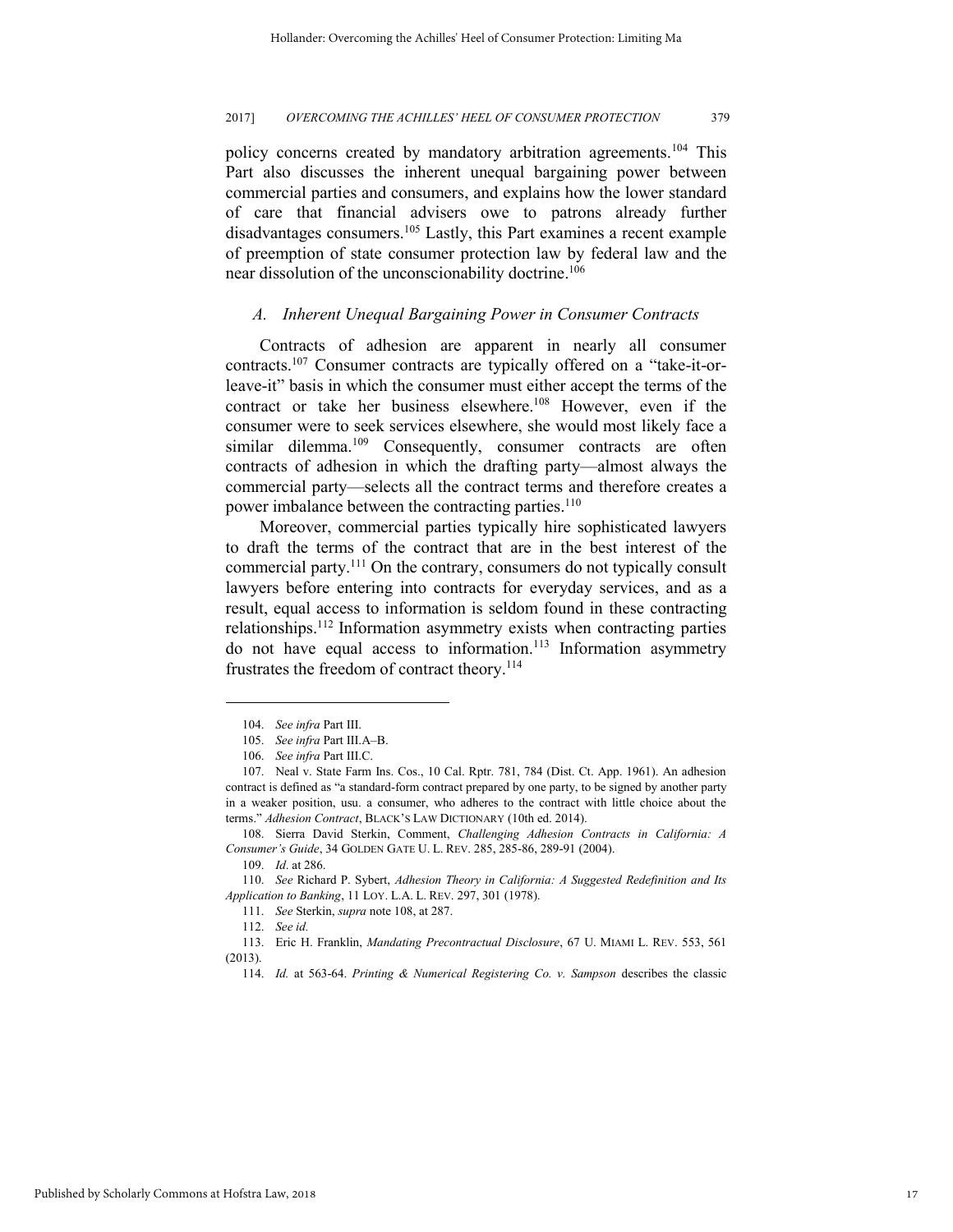#### 380 *HOFSTRA LAW REVIEW* [Vol. 46:363

In the context of mandatory arbitration clauses, the commercial party typically retains the ability to select the arbitrator or the arbitration institution and therefore, the "repeat player" phenomenon may have potentially deleterious effects on consumers.<sup>115</sup> Unlike judges who receive a predetermined salary, arbitrators are generally only paid when they are selected to resolve a dispute.<sup>116</sup> As a result, arbitrators may be incentivized to favor the commercial party—the repeat player—who may be likely select them to arbitrate claims again.<sup>117</sup> Therefore, some scholars believe that arbitrators have biases favoring commercial parties since their livelihoods are dependent upon being selected to resolve future disputes.<sup>118</sup> Since arbitration records are often subject to confidentiality, consumers may be unable to discover repeated bad conduct and hold arbitrators accountable.<sup>119</sup>

#### *B. Restrictions on Imposing Fiduciary Relationships*

In the context of consumer contracts for financial services, customers must be wary since not until recently have all financial

116. HÖRNLE, *supra* note 115, at 124.

theory of freedom of contract as follows:

It must not be forgotten that you are not to extend arbitrarily those rules which say that a given contract is void as being against public policy, because if there is one thing which more than another public policy requires it is that men of full age and competent understanding shall have the utmost liberty of contracting, and that their contracts when entered into freely and voluntarily shall be held sacred and shall be enforced by Courts of justice. Therefore, you have this paramount public policy to consider—that you are not lightly to interfere with this freedom of contract.

Printing & Numerical Registering Co. v. Sampson [1873] 19 LR Eq. 462, 465 (Eng.).

<sup>115.</sup> JULIA HÖRNLE, CROSS-BORDER INTERNET DISPUTE RESOLUTION 172 (2009); *see* Lisa B. Bingham, *Employment Arbitration: The Repeat Player Effect*, 1 EMP. RTS. & EMP. POL'Y J., Fall 1997, at 189, 210 (discussing results from a study that showed repeat-player arbitrators held in favor of employees for only eleven percent of claims in employment disputes, while non-repeat-player arbitrators found in favor of employees in forty-eight percent of claims). The National Arbitration Forum, the American Arbitration Association, and JAMS handle the majority of arbitration cases for large corporations. *Is Credit Card Arbitration Fair for Consumers?*, CREDIT INFOCENTER, http://www.creditinfocenter.com/cards/credit-card-arbitration.shtml (last updated July 13, 2017); *see also* Jessica Silver-Greenberg & Michael Corkery, *A 'Privatization of the Justice System'*, N.Y. TIMES, Nov. 2, 2015, at A1 ("Arbitration records obtained by The Times found that 41 arbitrators each handled 10 or more cases for one company between 2010 and 2014.").

<sup>117.</sup> *Part 7 Awards: Commentary*, *in* TOWARDS A SCIENCE OF INTERNATIONAL ARBITRATION: COLLECTED EMPIRICAL RESEARCH 267 (Christopher R. Drahozal & Richard W. Naimark eds., 2005).

<sup>118.</sup> David Horton & Andrea Cann Chandrasekher, *After the Revolution: An Empirical Study of Consumer Arbitration*, 104 GEO. L.J. 57, 71 (2015).

<sup>119.</sup> *See* Jim Lardner, *A Corporate 'Get Out of Jail Free' Card*, U.S. NEWS & WORLD REP. (Sept. 6, 2013, 5:15 PM), http://www.usnews.com/opinion/blogs/economic-intelligence/2013/09/06/ forced-arbitration-is-a-corporate-get-out-of-jail-free-card.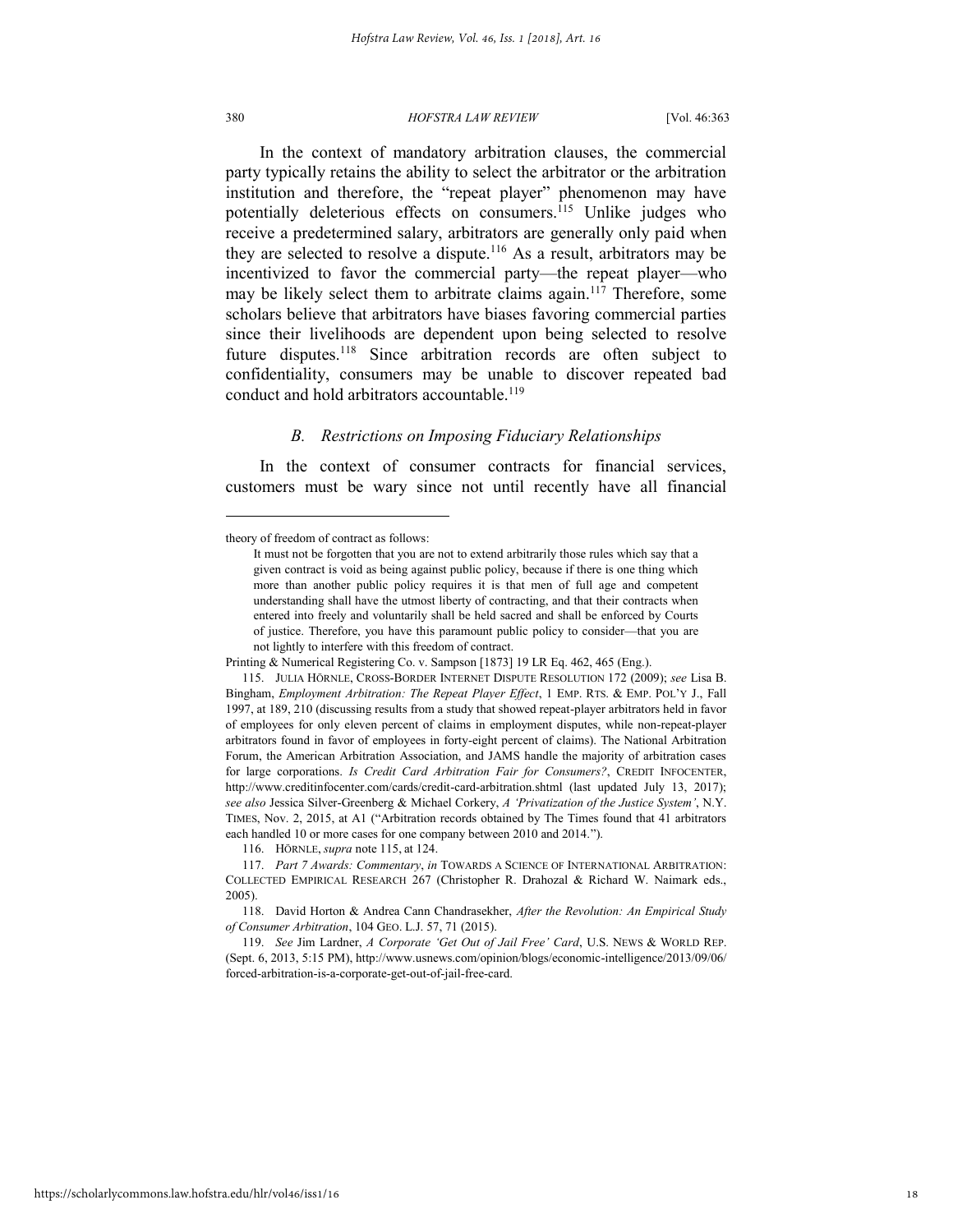advisors been required to act as fiduciaries.<sup>120</sup> Fiduciaries must act in the best interest of the client, manage the client's money and property carefully, keep the client's money and property separate from her own, and to keep accounting records for the client.<sup>121</sup> A fiduciary relationship may "arise[] when the parties are in certain special relationships such as a principal-agent, attorney-client, and guardian-ward" as well as "when a person entrusts another with money or property."<sup>122</sup> Courts may have discretion to impose an informal fiduciary relationship when parties have unequal bargaining power and the stronger party has an incentive to take advantage of the weaker party.<sup>123</sup> However, absent proof that

122. Budnitz, *supra* note 19, at 269; *see* Mark E. Budnitz, *The Sale of Credit Life Insurance: The Bank as Fiduciary*, 62 N.C. L. REV. 295, 299-301 (1984).

<sup>120.</sup> *See Look for an Adviser with Fiduciary Duty to Save Money on Your IRA*, CONSUMER REPS. (July 7, 2015, 10:45 AM), http://www.consumerreports.org/cro/news/2015/07/look-for-anadviser-with-fiduciary-duty-to-save-money-on-your-ira/index.htm. For example, insurance agents or producers, and brokers were held to a suitability standard. Keith Ellis, *Why It's Important to Know Whether Your Adviser Is a Fiduciary*, KIPLINGER (Dec. 2016), http://www.kiplinger.com/ article/investing/T023-C032-S014-important-know-whether-your-adviser-is-a-fiduciary.html. On the contrary, investment advisers are held to the fiduciary standard. *Information for Newly-Registered Investment Advisers*, U.S. SEC. & EXCH. COMM'N, https://www.sec.gov/ divisions/investment/advoverview.htm (last modified Mar. 31, 2017). The term "investment adviser" is defined as "an individual or company that is registered as such with either the Securities and Exchange Commission or a state securities regulator." *Investment Advisers*, FIN. INDUSTRY REG. AUTHORITY, http://www.finra.org/investors/investment-advisers (last visited Nov. 15, 2017); *see Investment Advisers: What You Need to Know Before Choosing One*, U.S. SEC. & EXCH. COMM'N, https://www.sec.gov/investor/pubs/invadvisers.htm (Aug. 7, 2012) ("For instance, individuals or firms that receive compensation for giving advice on investing in stocks, bonds, mutual funds, or exchange traded funds are investment advisers.").

<sup>121.</sup> CONSUMER FIN. PROT. BUREAU, MANAGING SOMEONE ELSE'S MONEY: HELP FOR AGENTS UNDER POWER OF ATTORNEY 6 (2015), http://files.consumerfinance.gov/f/201310\_cfpb lay fiduciary guides agents.pdf. For the entire guidelines released by the CFPB that explain the responsibilities of a fiduciary, see *id.* The guidelines created by the CFPB were particularly targeted for financers acting on behalf of older Americans since many older Americans are vulnerable to fraud and scam as they experience declining capacity to handle finances. *CFPB Releases Guides for Managing Someone Else's Money*, CONSUMER FIN. PROTECTION BUREAU (Oct. 29, 2013), http://www.consumerfinance.gov/about-us/newsroom/cfpb-releases-guides-for-managing-someoneelses-money.

<sup>123.</sup> Budnitz, *supra* note 122, at 300; *see* Hydro-Mill Co. v. Hayward, Tilton & Rolapp Ins. Assocs., 10 Cal. Rptr. 3d 582, 593 (Ct. App. 2004) ("The insurer-insured relationship . . . is not a true 'fiduciary relationship' in the same sense as the relationship between trustee and beneficiary, or attorney and client. . . . It is, rather, a relationship often characterized by unequal bargaining power . . . in which the insured must depend on the good faith and performance of the insurer . . . . This characteristic has led the courts to impose 'special and heightened' duties, but '[w]hile these "special" duties are akin to, and often resemble, duties which are also owed by fiduciaries, the fiduciary-like duties arise because of the unique nature of the insurance contract, *not* because the insurer *is* a fiduciary.'" (quoting Vu v. Prudential Prop. & Casualty Ins. Co., 33 P.3d 487, 492 (Cal. 2001))); Tran v. Farmers Grp. 128 Cal. Rptr. 2d 728, 735 (Ct. App. 2002) (citations omitted) ("The insurer-insured relationship is not a true fiduciary relationship . . . . It is, rather, a relationship often characterized by unequal bargaining power in which the insured must depend on the good faith and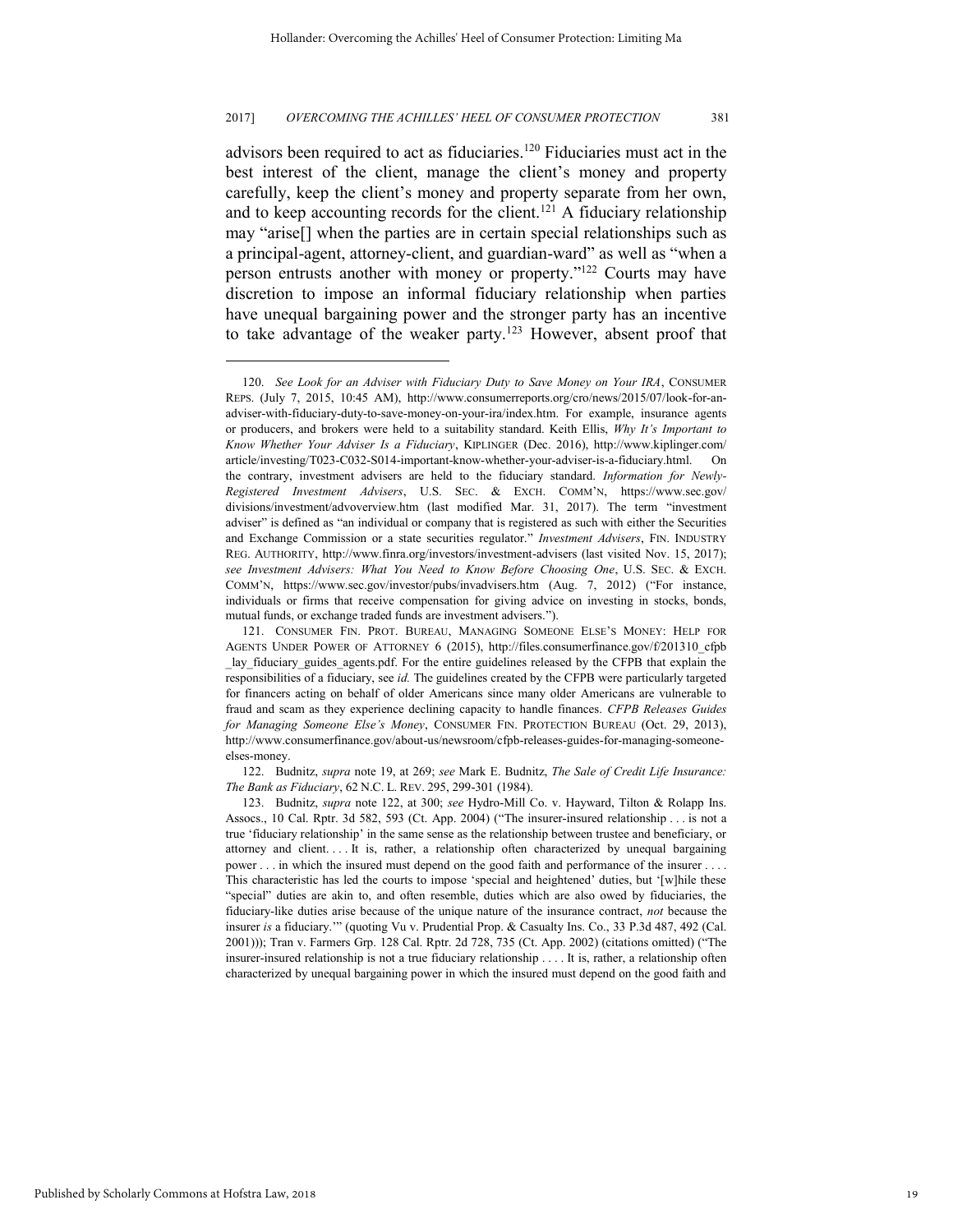both parties understood that the weaker party reposed trust or confidence in the stronger party, and both parties reasonably expected that the stronger party was to act on behalf of the weaker party, courts seldom impose fiduciary relationships.<sup>124</sup>

Historically, many financial advisors were held to the suitability standard—a less stringent obligation than the fiduciary standard.<sup>125</sup> Financial Industry Regulatory Authority ("FINRA") rule 2111 requires that firms or associated people "have a *reasonable basis* to believe a recommended transaction or investment strategy involving a security or securities is suitable for the customer."<sup>126</sup> Rule 2111 lists three main suitability obligations for firms and associated persons: (1) reasonablebasis suitability,<sup>127</sup> (2) customer-specific suitability,<sup>128</sup> and (3) quantitative suitability.<sup>129</sup>

126. *See* FINRA § 2111 (FIN. INDUS. REGULATORY AUTH. 2014) (emphasis added); *see also Suitability*, FIN. INDUSTRY REG. AUTHORITY, http://www.finra.org/industry/suitability (last visited Nov. 15, 2017). FINRA is "[a]n independent organization authorized by Congress to enforce the organization's rules governing securities broker-dealers." *Financial Regulatory Authority*, BLACK'S LAW DICTIONARY (10th ed. 2014).

127. *Suitability*, *supra* note 126. Reasonable-basis suitability requires that a broker must "have a reasonable basis to believe, based on reasonable diligence, that the recommendation is suitable for at least some investors." *Id.* 

128. *Id.* Customer-specific suitability requires that "a broker-dealer must make recommendations based on a customer's financial situation and needs as well as other security holdings, to the extent known." U.S. SEC. & EXCH. COMM'N, STUDY ON INVESTMENT ADVISERS AND BROKER-DEALERS 63 (2011), https://www.sec.gov/news/studies/2011/913studyfinal.pdf.

129. *Suitability*, *supra* note 126. BRADLEY BERMAN, FREQUENTLY ASKED QUESTIONS ABOUT FINRA RULE 2111 – SUITABILITY 2-3 (2016), https://media2.mofo.com/documents/faq-finra-rule-2111-suitability.pdf. Quantitative suitability requires that "[a] person who has actual or de facto control over a customer account to have a reasonable basis to believe that a series of recommended transactions, even if suitable when viewed in isolation, are not excessive and unsuitable for the customer when taken together in light of the customer's investment profile." *Id.*

performance of the insurer."); ADT Operations Inc. v. Chase Manhattan Bank, 662 N.Y.S.2d 190, 195 (Sup. Ct. 1997) ("New York courts have never adopted the notion that a mere debtor/creditor relationship between a bank and a customer creates a fiduciary duty, and have imposed such a duty only in extreme cases involving grossly unequal bargaining power or the domination or control of the customer by the bank.").

<sup>124.</sup> Budnitz, *supra* note 122, at 308-09. For example, a fiduciary relationship may be imposed between a lender and customer upon findings that the customer reposed trust in the lender. *Id.* at 327. However, "if customers are required to show that they reposed trust and confidence in the bank, they will face substantial problems of proofs." *Id.* 

<sup>125.</sup> *See* Kate Dore, *What the New DOL Fiduciary Rule Means for You*, MAGNIFY MONEY (June 9, 2017), http://www.magnifymoney.com/blog/consumer-watchdog/new-dol-fiduciary-rulemeans; Blake Fambrough, *Why Fees and the Fiduciary Standard Matter to Investors*, NERDWALLET (June 24, 2016), https://www.nerdwallet.com/blog/investing/fees-fiduciary-standardmatter-investors. Currently, most investment advisors are only held to the suitability standard, however, the Department of Labor has recently mandated that advisers to retirement assets hold themselves to the fiduciary standard. Employee Benefits Security Administration, 81 Fed. Reg. 20,946, 20,946 (Apr. 8, 2016) (to be codified at 29 C.F.R. pts. 2509, 2510, 2550).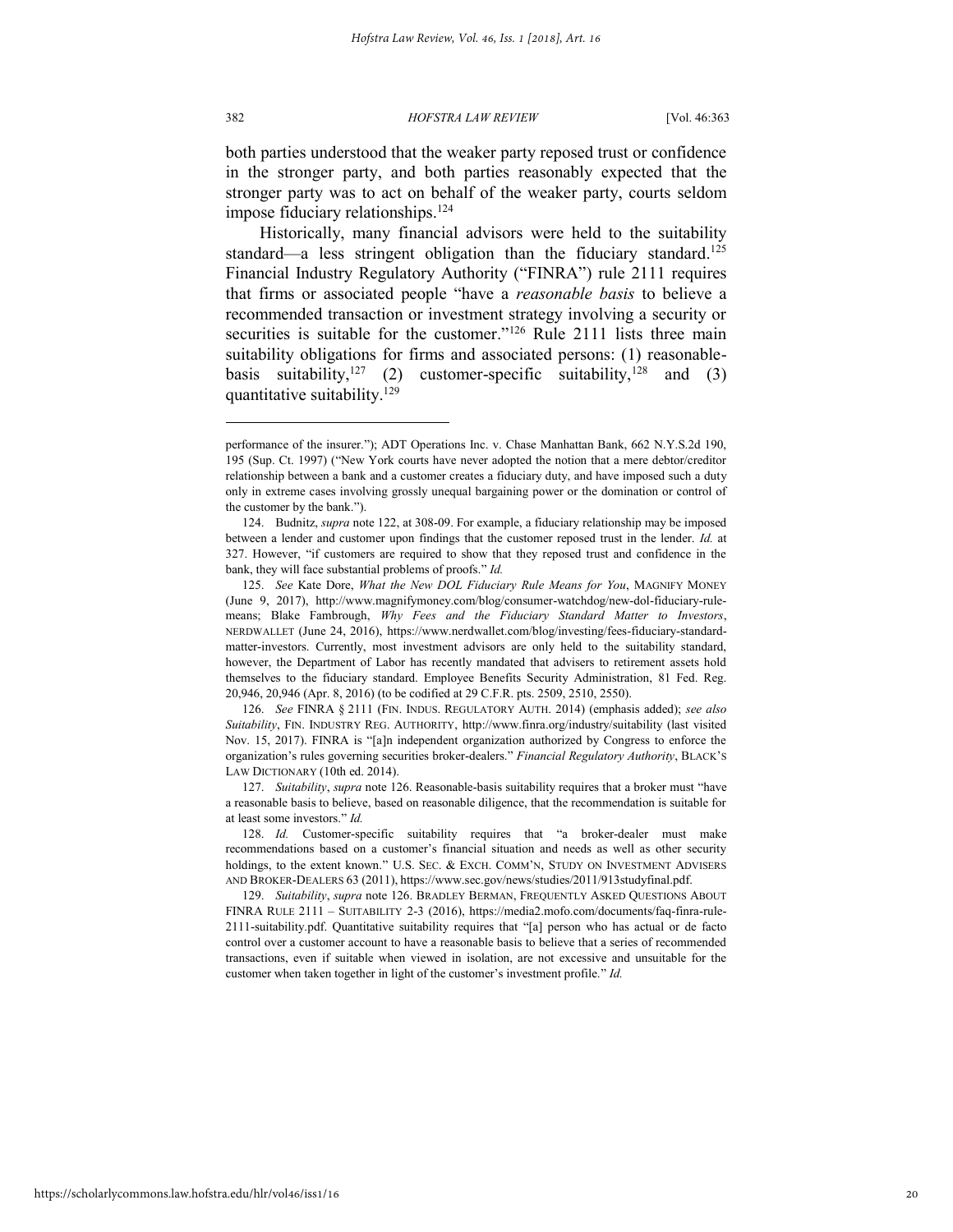The reasonable basis was based upon information obtained through the "reasonable diligence" of the firm or the associated person to understand the customer's investment profile.<sup>130</sup> The following information composes a customer's investment profile: "age, other investments, financial situation and needs, tax status, investment objectives, investment experience, investment time horizon, liquidity needs, risk tolerance, and any other information that the customer may disclose to the member or associated person in connection with such recommendation." <sup>131</sup> Asking a client for the aforementioned profile information usually suffices to satisfy the requisite due diligence.<sup>132</sup> Unlike the fiduciary standard, the suitability standard did not require that financial advisors give advice in the best interest of the client.<sup>133</sup> Consequently, the suitability standard allows for conflicts of interest.<sup>134</sup>

Conflicts of interest may arise when financial services professionals earn a commission on the product sold to a consumer.<sup>135</sup> Financial advisors could recommend any action provided that the action meets the suitability standard—even if such is the least suitable action.<sup>136</sup> As a result, the financial advisor could be motivated to sell the financial product or service generating the greatest revenue rather than the service or product that is best suited for the consumer.<sup>137</sup> Consumers were

l

133. Peter Lazaroff, *The Difference Between Fiduciary and Suitability Standards*, FORBES (Apr. 6, 2016, 12:48 PM), http://www.forbes.com/sites/peterlazaroff/2016/04/06/the-differencebetween-fiduciary-and-suitability-standards/#3062ccaf35bf.

134. Alex Madlener, *Fiduciary or Suitability Standard?*, OPENCIRCLE WEALTH PARTNERS (Sept. 14, 2015), http://opencirclewealth.com/fiduciary-or-suitability-standard. A conflict of interest arises when "a person has a duty to more than one person or organization, but cannot do justice to the actual or potentially adverse interests of both parties." *Conflict of Interest*, LAW.COM, http://dictionary.law.com/Default.aspx?selected=292 (last visited Nov. 15, 2017).

135. Jason Bromberg & Alicia P. Cackley, *Regulating Planners: Assessing the Current System and Some Alternative*, *in* THE MARKET FOR RETIREMENT FINANCIAL ADVICE 312 (Olivia S. Mitchell & Kent Smetters eds., 2013).

136. Sheyna Steiner, *How the Fiduciary Standard Protects You*, BANKRATE (June 19, 2012), http://www.bankrate.com/finance/investing/fiduciary-standard-1.aspx.

137. Bromberg & Cackley, *supra* note 135, at 312. The author of this Note acknowledges that there are two predominant compensation structures for advisors: (1) a fee-based model and (2) a transaction-based model. BOB HERGET, FINANCIAL ADVISORS, HIDDEN FEES, INCENTIVES &

<sup>130.</sup> FINRA r. 2111(a); *Suitability: What Investors Need to Know*, FIN. INDUSTRY REG. AUTHORITY, http://www.finra.org/investors/suitability-what-investors-need-know (last visited Nov. 15, 2017).

<sup>131.</sup> FINRA r. 2111(a).

<sup>132.</sup> *Suitability: What Investors Need to Know*, *supra* note 130. Reasonable diligence requires that "if the client exhibits signs of diminished capacity or other 'red flags' then the broker can have reasonable course to believe their information is inaccurate and should be cautious about recommending a transaction." John Nedge, *3 Key Points to Understanding FINRA Rule 2111 on Suitability*, POCKET RISK BLOG, http://blog.pocketrisk.com/3-key-points-to-understanding-finrarule-2111-on-suitability (last visited Nov. 15, 2017).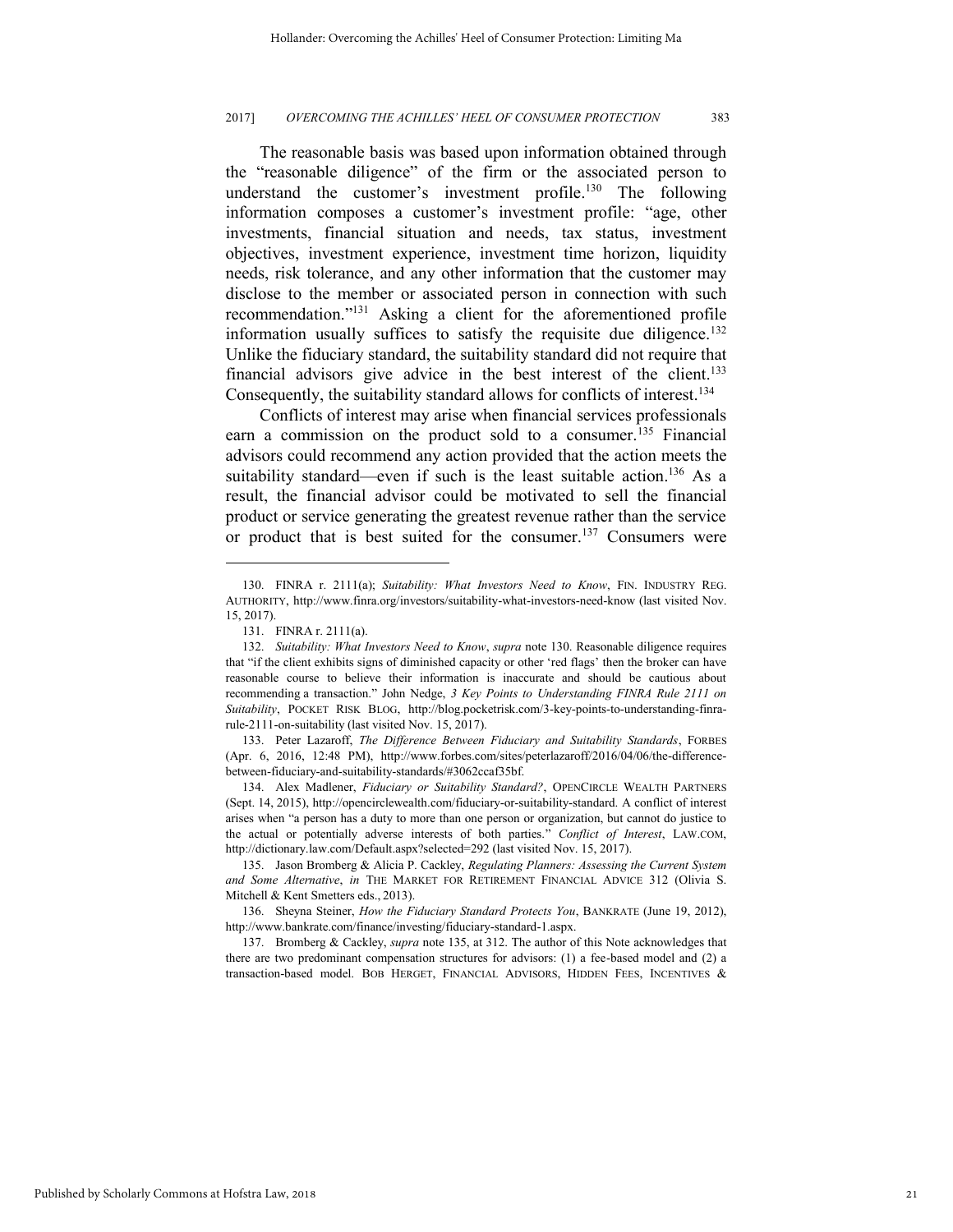further disadvantaged since they usually must arbitrate any dispute arising from the transaction with the financial adviser.<sup>138</sup>

## *C. Limited Application of the Savings Clause of the Federal Arbitration Act*

The Supreme Court has vastly limited the use of the "savings clause" to protect consumers against unfair arbitration agreements.<sup>139</sup> The savings clause of the FAA provides limitations on the enforcement of arbitration agreements in contracts.<sup>140</sup> The clause states that arbitration agreements are generally valid and enforceable "save upon such grounds as exist at law or in equity for the revocation of any contract."<sup>141</sup> The intended purpose of the FAA was "to place arbitration agreements on the *same footing* as other contracts."<sup>142</sup> However, "the United States Supreme Court has thwarted the equal footing policy established in the FAA and replaced it with a judicial policy favoring arbitration."<sup>143</sup>

#### 1. Limitations on State Consumer Protection Law

Where state law prohibits arbitration based on grounds of public policy or reasonable expectations, federal law generally preempts state law.<sup>144</sup> According to the Supremacy Clause, state courts are forbidden

STANDARDS: THE FORCES DRIVING INVESTMENT ADVICE 6-7 (2015), http://safeharborpartners.com/ wp-content/uploads/SHP-Fee-Transparency.pdf. In the fee-based model, advisors "receive a percentage of total assets under management" and therefore, "[t]he better the accounts perform, the greater the compensation the advisor receives." *Id.* at 6. On the contrary, in a transaction-based model, income is dependent upon commissions "directly tied to the market activity and market conditions." THE INVESTMENT BANKING HANDBOOK 409 (J. Peter Williamson ed., 1988).

<sup>138.</sup> *See* Adam J. Gana & Christopher L. Lufrano, *The Inconsistent Dispute Resolution Process for Investment Advisers*, A.B.A., Mar. 2013, at 1, https://www.americanbar.org/ content/dam/aba/publications/dispute\_resolution\_magazine/Gana\_Lufrano\_TheInconsistentDispute ResolutionProcessforInvestmentAdvisers.authcheckdam.pdf*.*

<sup>139.</sup> Niall Mackay Roberts, Note, *Definitional Avoidance: Arbitration's Common-Law Meaning and the Federal Arbitration Act*, 49 U.C. DAVIS L. REV. 1547, 1557-58 (2016).

<sup>140.</sup> Michael J. Yelnosky, *Fully Federalizing the Federal Arbitration Act*, 90 OR. L. REV. 729, 733 (2012).

<sup>141. 9</sup> U.S.C. § 2 (2012).

<sup>142.</sup> Jodi Wilson, *How the Supreme Court Thwarted the Purpose of the Federal Arbitration Act*, 63 CASE W. RES. L. REV. 91, 94 (2012).

<sup>143.</sup> *Id.*

<sup>144.</sup> *See, e.g.*, Kindred Nursing Ctrs. Ltd. P'ship v. Clark, No. 16–32, slip. op. at 9 (U.S. May 15, 2017) ("As we did just last Term, we once again 'reach a conclusion that . . . falls well within the confines of (and goes no further than) present well-established law.' The Kentucky Supreme Court specifically impeded the ability of attorneys-in-fact to enter into arbitration agreements. The court thus flouted the FAA's command to place those agreements on an equal footing with all other contracts." (quoting DIRECTV, Inc. v. Imburgia, 136 S. Ct. 463, 471 (2015))); Roberts, *supra* note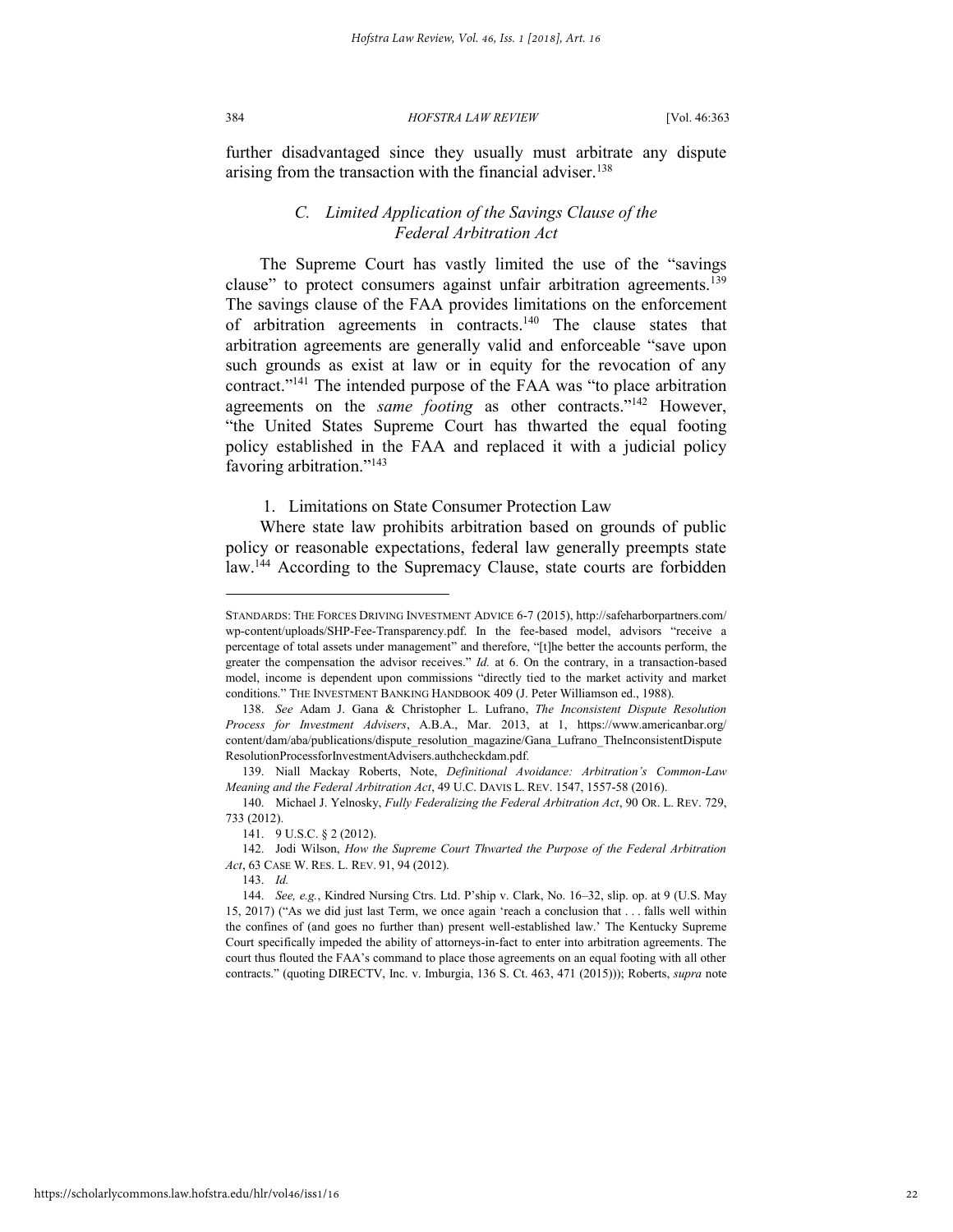"to dissociate themselves from federal law because of disagreement with its content or a refusal to recognize the superior authority of its source."<sup>145</sup> Whether a particular federal law preempts an existing law is dependent upon the congressional intent of the federal law.<sup>146</sup> Congress may express its purpose explicitly through the language of the legislation or impliedly through the structure and purpose of legislation*.* <sup>147</sup> Under the Supremacy Clause, from which the preemption doctrine is derived, "any state law, however clearly within a State's acknowledged power, which interferes with or is contrary to federal law, must yield."<sup>148</sup>

The preemption of state consumer protection law by federal judicial policy favoring arbitration is apparent in the Supreme Court's decision in *AT&T Mobility LLC v. Concepcion*. <sup>149</sup> In *Concepcion*, Vincent and Lisa Concepcion entered into an agreement for the sale and servicing of cellular telephones with AT&T Mobility LLC ("AT&T").<sup>150</sup> The contract provided for arbitration of all disputes between the parties and prohibited class action suits.<sup>151</sup> The dispute arose from AT&T's marketing of the cellphones as free of charge.<sup>152</sup> Although the Concepcions did not pay the retail price for the cellphones, they were still charged sales tax  $(\$30.22)$  based on the retail price of the phones.<sup>153</sup> The Concepcions originally filed a complaint in a California federal district court claiming that AT&T "engaged in false advertising and fraud by charging sales tax on phones it advertised as free."<sup>154</sup> Pursuant to the arbitration clause in the agreement, AT&T moved to compel

<sup>139,</sup> at 1558. Federal preemption is the principle in which "federal law can supersede or supplant any inconsistent state law or regulation." *Preemption*, BLACK'S LAW DICTIONARY (10th ed. 2014). Express preemption occurs when "a federal law explicitly overrides state law" whereas implied preemption occurs when "(a) it is impossible to comply with both state and federal requirements, or (b) state law 'stands as an obstacle to the accomplishment and execution of the full purposes and objectives of Congress.'" LAUREN SAUNDERS & ANDREW PIZOR, NAT'L CONSUMER LAW CTR., PREEMPTION OF STATE CONSUMER PROTECTION LAWS: DODD-FRANK CHANGES AND THE NEW (OLD) BARNETT STANDARD 1, 9 (2011), https://www.nclc.org/images/pdf/conferences\_and\_ webinars/webinar\_trainings/presentations/2011-2012/preemption\_webinar\_nov\_2011.pdf.

<sup>145.</sup> *Imburgia*, 136 S. Ct. at 468 (quoting Howlet v. Rose, 496 U.S. 356, 371 (1990)); *see* U.S. CONST. art. VI, cl. 2.

<sup>146.</sup> Christopher R. Drahozal, *Federal Arbitration Act Preemption*, 79 IND. L.J. 393, 397-98  $(2004)$ .

<sup>147.</sup> Cipollone v. Liggett Grp., Inc., 505 U.S. 504, 516 (1992).

<sup>148.</sup> Gade v. Nat'l Solid Wastes Mgmt. Ass'n, 505 U.S. 88, 108 (1992) (quoting Free v. Bland, 369 U.S. 663, 666 (1962)).

<sup>149.</sup> *See* 563 U.S. 333 (2011).

<sup>150.</sup> *Id.* at 336.

<sup>151.</sup> *Id.* at 336-37.

<sup>152.</sup> *Id.* at 337.

<sup>153.</sup> *Id.*

<sup>154.</sup> *Id.*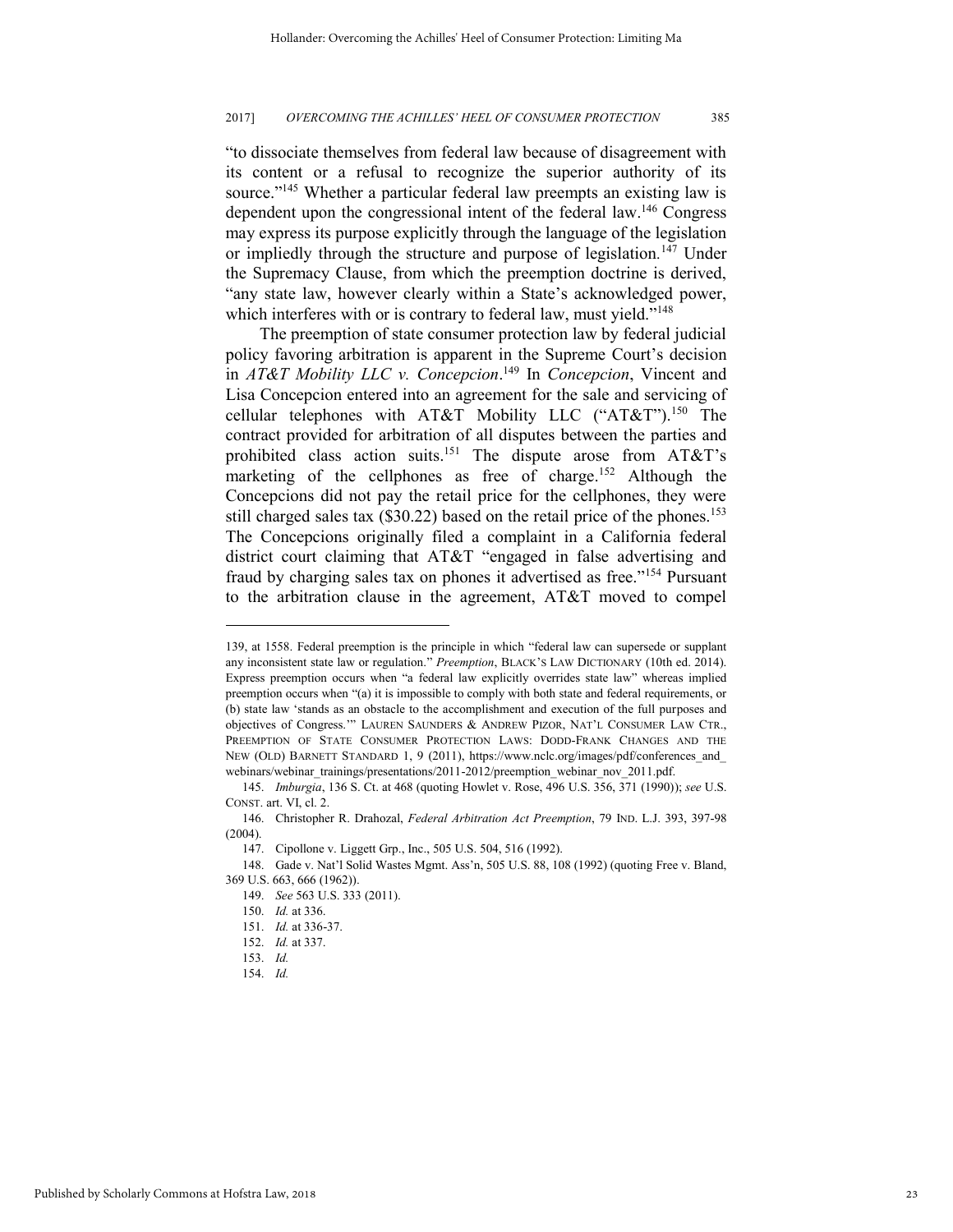arbitration, but the Concepcions "contend[ed] that the arbitration agreement was unconscionable and unlawfully exculpatory under California law because it disallowed class wide procedures."<sup>155</sup>

Upon review of the case, the Supreme Court stated that the savings clause of the FAA "permits agreements to arbitrate to be invalidated by 'generally applicable contract defenses, such as fraud, duress, or unconscionability,' but not by defenses that apply only to arbitration or that derive their meaning from the fact that an agreement to arbitrate is at issue."<sup>156</sup> In *Concepcion*, the Court held that the savings clause did not intend "to preserve state-law rules that stand as an obstacle to the accomplishment of the FAA's objectives."<sup>157</sup> The Court warned consumers that the FAA "cannot be held to destroy itself."<sup>158</sup> Consequently, preemption of state consumer protection laws by the FAA has harmed states' abilities to monitor abuses in consumer markets.<sup>159</sup>

2. Limitations of Application of the Unconscionability Doctrine

While the Supreme Court has sanctioned use of the unconscionability doctrine, *Concepcion* left little room for its actual

<sup>155.</sup> *Id.* at 337-38.

<sup>156.</sup> *Id.* at 339 (quoting Doctor's Assocs., Inc. v. Casarotto, 517 U.S. 681, 687 (1996)).

<sup>157.</sup> *Id.* at 343.

<sup>158.</sup> *Id.* (quoting Am. Tel. & Tel. Co. v. Cent. Office Tel., Inc., 524 U.S. 214, 227-28, (1998)).

<sup>159.</sup> *Preemption*, NAT'L CONSUMER LAW CTR., http://www.nclc.org/issues/preemption.html (last visited Nov. 15, 2017); *see, e.g.*, Marmet Health Care Ctr., Inc. v. Brown, 565 U.S. 530, 533 (2012) (per curiam) ("West Virginia's prohibition against predispute agreements to arbitrate personal-injury or wrongful-death claims against nursing homes is a categorical rule prohibiting arbitration of a particular type of claim, and that rule is contrary to the terms and coverage of the FAA."); Sanchez v. Valencia Holding Co., 353 P.3d 741, 757 (Cal. 2015) ("We conclude that the CLRA's [Consumer Legal Remedies Act] anti-waiver provision is preempted insofar as it bars class waivers in arbitration agreements covered by the FAA."); Estate of Ruszala v. Brookdale Living Cmtys., Inc., 1 A.3d 806, 818-19 (N.J. Super. Ct. App. Div. 2010) ("Our State's prohibition of arbitration agreements in nursing home contracts, designed to protect the elderly, is thus irreconcilable with our national policy favoring arbitration as a forum for dispute resolution. Under our federal system of government, national policy prevails. Therefore, the FAA's clear authorization nullifies the specific prohibition of arbitration provisions in nursing home or assisted living facilities' contracts contained in N.J.S.A. 30:13-8.1."); Schiffer v. Slomin's, Inc., 11 N.Y.S.3d 799, 802 (App. Div. 2015) ("General Business Law § 399–c is a categorical rule prohibiting mandatory arbitration clauses in consumer contracts, and thus, at least where there exists a nexus with interstate commerce, is displaced by the FAA."). Although the preemptive scope of the FAA is broad, states may enact consumer protection laws limiting arbitration under the following circumstances: "(1) where state arbitration laws act as a 'gap-filler' to the FAA; (2) where the FAA provides rules for federal courts without preempting different state court rules; and (3) where parties expressly contract for state law to apply." Caroline Harris Crowne & Julia E. Markley, *Federal Arbitration Act Preempts Oregon Legislature's 2007 Amendment to Oregon Arbitration Act*, LITIG. J., Summer 2008, at 4, 6 (2008), http://tonkon.com/assets/documents/news//Federal%20Arbitration%20Act%20 Preempts%20Oregon%20Legislature's%202007%20Amendment%20to%20Oregon%20Arbitration %20Act.pdf.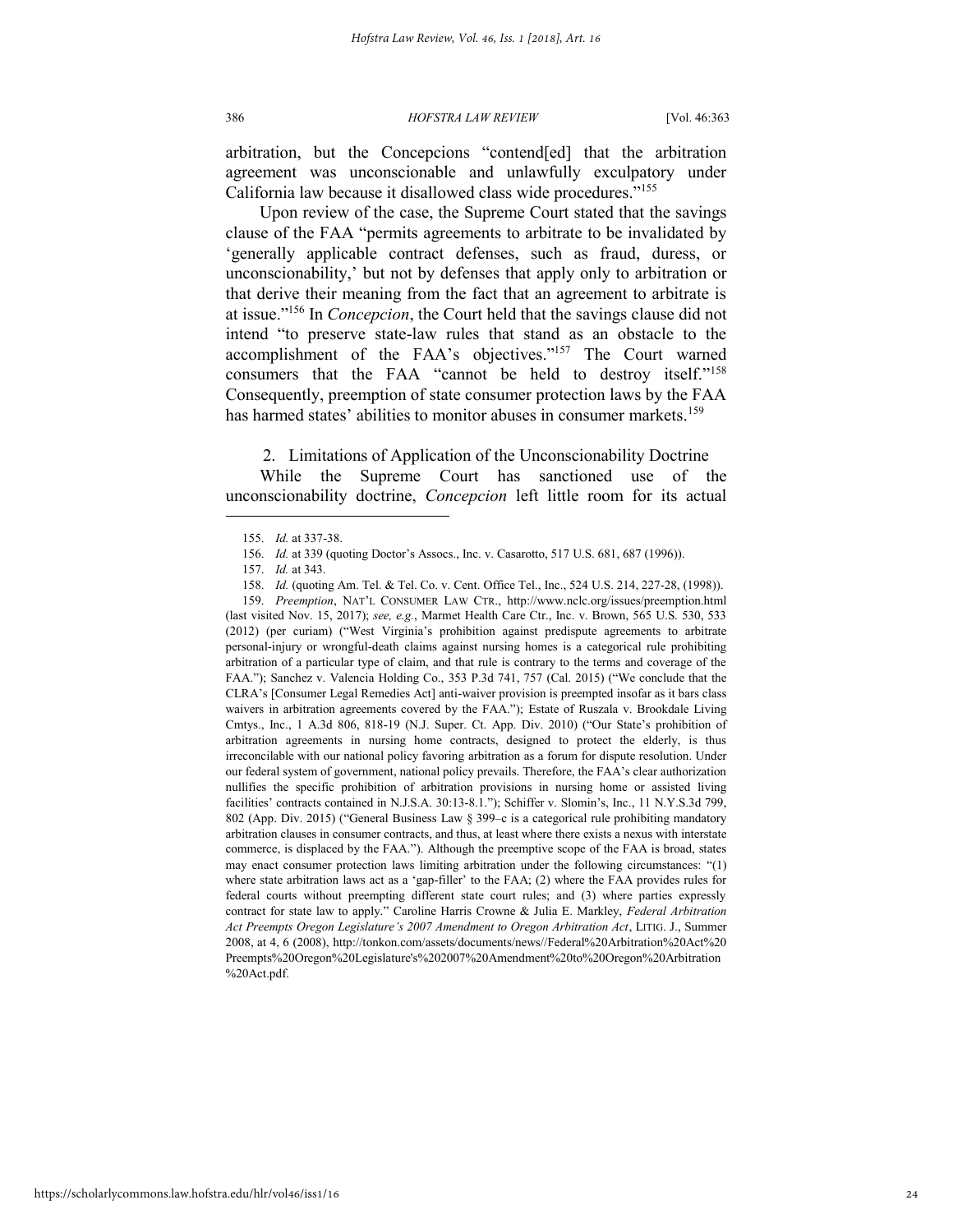application.<sup>160</sup> Traditionally, unconscionable agreements are those "such as no man in his senses and not under delusion would make on the one hand, and as no honest and fair man would accept on the other."<sup>161</sup> However, courts and academic institutions have developed different definitions of unconscionability.<sup>162</sup> The Uniform Commercial Code ("U.C.C.") establishes a litmus test of determining unconscionability by looking to "[w]hether, in the light of the general commercial background and the commercial needs of the particular trade or case, the clauses involved are so one-sided as to be unconscionable under the circumstances existing at the time of the making of the contract."<sup>163</sup> The U.C.C. treats unconscionable contracts and clauses as follows:

If the court as a matter of law finds the contract or any clause of the contract to have been unconscionable at the time it was made the court may refuse to enforce the contract, or it may enforce the remainder of the contract without the unconscionable clause, or it may so limit the application of any unconscionable clause as to avoid any unconscionable result.<sup>164</sup>

Typically, courts recognize two types of unconscionability: (1) procedural unconscionability and (2) substantive unconscionability.<sup>165</sup> Procedural unconscionability refers to the circumstances in which the contract was formed,<sup>166</sup> while substantive unconscionability refers to the literal terms of the contract.<sup>167</sup>

<sup>160.</sup> *See supra* Part III.C.1.

<sup>161.</sup> Hume v. United States, 132 U.S. 406, 411 (1889) (quoting Earl of Chesterfield v. Janssen, [1750] 28 Eng. Rep. 82, 100).

<sup>162.</sup> Susan Randall, *Judicial Attitudes Toward Arbitration and the Resurgence of Unconscionability*, 52 BUFF. L. REV. 185, 189-90 (2004). The Uniform Commercial Code "states simply that a court may refuse to enforce an unconscionable contract or clause, or may limit an unconscionable clause to avoid an unconscionable result." *Id.* at 190 (citing U.C.C. § 2-302 (AM. LAW INST. & NAT'L CONFERENCE OF COMM'RS ON UNIF. STATE LAWS)). Unconscionability has been criticized for its vagueness and uncertainty. *See* Amy J. Schmitz, *Embracing Unconscionability's Safety Net Function*, 58 ALA. L. REV. 73, 84-85 (2006). Additionally, many law and economics supporters claim that unconscionability undermines economic efficiency because "individuals are perfectly rational and have all necessary information which they use to make contract choices and that enforcement of these rational choices will maximize overall societal wealth." *Id.* at 75.

<sup>163.</sup> *See* U.C.C. § 2-302 cmt. 1.

<sup>164.</sup> *Id.* § 2-302(1).

<sup>165.</sup> Richard Craswell, *Two Kinds of Procedural and Substantive Unconscionability*, LAW & ECON. WORKSHOP, Apr. 12, 2010, at 1, 1, http://www.escholarship.org/help\_copyright.html#reuse.

<sup>166.</sup> *See id.*; *see also* Williams v. Walker-Thomas Furniture Co., 350 F.2d 445, 449-50 (D.C. Cir. 1965) (stating that procedural unconscionability refers to whether the party was given a meaningful choice in the matter).

<sup>167.</sup> Craswell, *supra* note 165, at 1.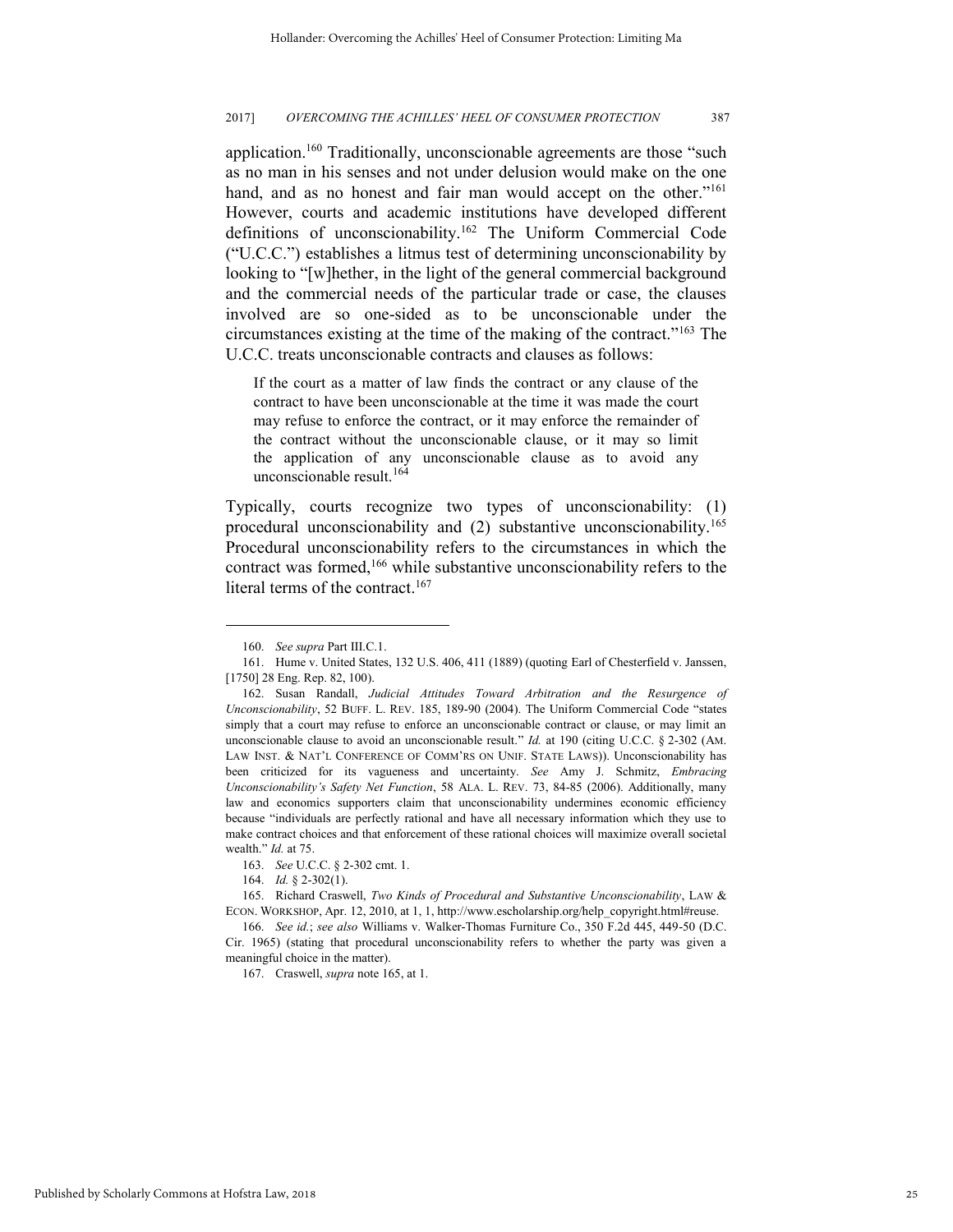Before *Concepcion*, the defense of unconscionability was "firmly but uncomfortably" permitted as a defense against arbitration.<sup>168</sup> The Supreme Court went so far as to say that "[s]tates may not . . . decide that a contract is fair enough to enforce all its basic terms (price, service, credit), but not fair enough to enforce its arbitration clause."<sup>169</sup> *Concepcion* further limited the ability of consumers to invoke unconscionability as a defense against enforcing arbitration clauses.<sup>170</sup> Although a generally applicable contract defense would otherwise be preserved by the savings clause, laws protecting against unconscionability are preempted when "applied in a fashion that disfavors arbitration." <sup>171</sup> Moreover, *Concepcion* further muddied the waters regarding the application of the unconscionability doctrine because the Supreme Court was unclear about how the unconscionability doctrine could be reconciled with the FAA.<sup>172</sup>

## IV. MANDATORY PRE-DISPUTE ARBITRATION SHOULD BE PROHIBITED OR RESTRICTED BY LEGISLATION

Due to the unequal bargaining power between parties, as well as the nearly unrestrained use of arbitration clauses in consumer contracts, the use of mandatory pre-dispute arbitration clauses in consumer contracts is contrary to public policy and thus should be prohibited or at the very least, restricted.<sup>173</sup> Mandatory pre-dispute arbitration clauses should be completely restricted through legislation prohibiting the use of these clauses in consumer contracts.<sup>174</sup> Alternatively, this Note also suggests that the use of mandatory pre-dispute arbitration clauses in consumer contracts should be limited through legislation, thereby, minimizing the impact of the pubic policy concerns previously discussed in this Note.<sup>175</sup>

<sup>168.</sup> Stephen E. Friedman, *A Pro-Congress Approach to Arbitration and Unconscionability*, 106 NW. U. L. REV. COLLOQUY 53, 55 (2011).

<sup>169.</sup> Allied-Bruce Terminix Cos. v. Dobson, 513 U.S. 265, 281 (1995).

<sup>170.</sup> Wilson, *supra* note 142, at 118-19; *see* Perry v. Thomas, 482 U.S. 483, 492-93, 492 n.9 (1987) ("A court may not . . . rely on the uniqueness of an agreement to arbitrate as a basis for a state-law holding that enforcement would be unconscionable, for this would enable the court to effect what we hold today the state legislature cannot.").

<sup>171.</sup> *See* AT&T Mobility LLC v. Concepcion, 563 U.S. 333, 341 (2011).

<sup>172.</sup> Friedman, *supra* note 168, at 56-57.

<sup>173.</sup> *See supra* Part III.A.

<sup>174.</sup> *See infra* Part IV.A.

<sup>175.</sup> *See infra* Part IV.B.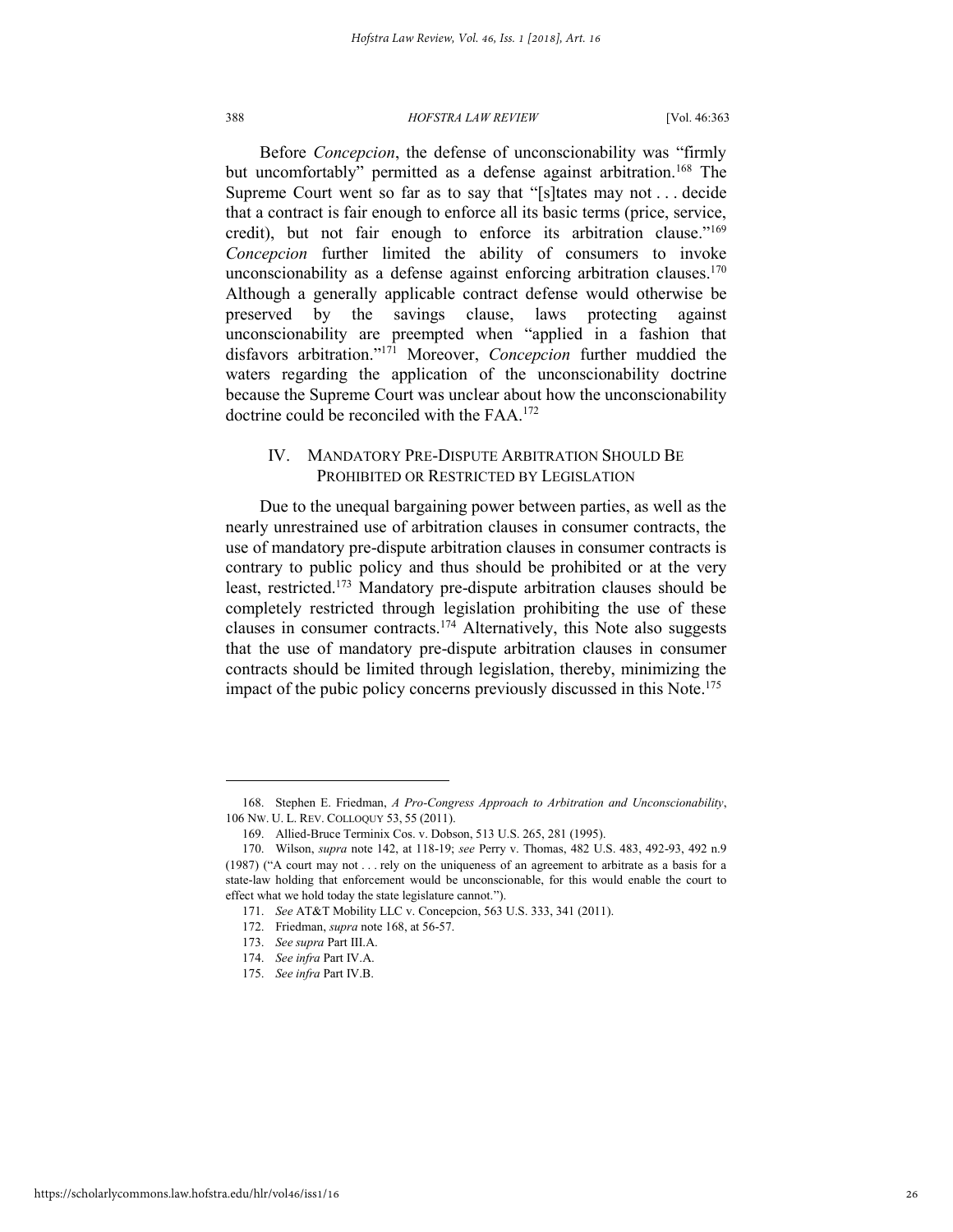## *A. The Scope of the Federal Arbitration Act Should Be Limited in Order to Restrict the Use of Mandatory Arbitration Clauses in Consumer Contracts*

The Supreme Court has expanded the scope of the FAA beyond that which its drafters intended and therefore, the scope of the FAA should be limited in order to restrict the use of mandatory arbitration in consumer contracts.<sup>176</sup> Generally, the use of mandatory arbitration clauses in consumer contracts is contrary to pubic policy because consumer contracts are typically contracts of adhesion.<sup>177</sup> The legislative history of the FAA indicates that the violation of public policy falls within the actual text of the savings clause of the FAA.<sup>178</sup>

1. The Supreme Court Expanded the Scope of the Federal Arbitration Act Beyond the Intentions of Its Drafters

The Supreme Court misinterpreted the intent of the drafters of the FAA and consequently held mandatory arbitration clauses generally "valid, irrevocable, and enforceable" in consumer contracts.<sup>179</sup> Congress passed the FAA was passed in order to enforce arbitration clauses in federal courts—not state courts.<sup>180</sup> Pursuant to a House Committee

<sup>176.</sup> *See infra* Part IV.A.1.

<sup>177.</sup> *See supra* Part III.A.

<sup>178.</sup> *See infra* Part IV.A.1. Although legislative intent is only persuasive legal authority, some courts have relied upon legislative intent when "the legislative intent is so clear." *See* State v. N.J. State Trooper Captains Ass'n, 116 A.3d 63, 71 (N.J. Super. Ct. App. Div. 2015) ("The Division argues that the phrasing of the language indicates a legislative intent to impose on the executive branch the same one-pronged test that the Act applies to superintendents and assistant superintendents within school districts. We do not agree that the *legislative intent is so clear* in the case before us." (emphasis added)); Andersen v. Long Island R.R., 453 N.Y.S.2d 203, 208-09 (App. Div. 1982), *aff'd*, 450 N.E.2d 213 (N.Y. 1993) ("Implied repeals are not favored by the courts, and should be found only where the *legislative intent is so clear*, or two statutory provisions are so mutually inconsistent, that the only possible conclusion is that an earlier enactment was in fact repealed by a later enactment." (emphasis added)); Oregon v. Galligan, 816 P.2d. 601, 604 (Or. 1991) (en banc) ("Because the *legislative intent is so clear*, and because the context of ORS 162.135 requires it, we hold that the word 'custody,' as used in ORS 162.135(7), includes detention in a correctional facility." (emphasis added)); *see also* Jesse M. Barrett, Note, *Legislative History, the Neutral, Dispassionate Judge, and Legislative Supremacy: Preserving the Latter Ideals Through the Former Tool*, 73 NOTRE DAME L. REV. 819, 826-27 (1998) (discussing that legislative intent may be particularly useful in statutory construction when the "statutory language is insufficient to eliminate all ambiguities").

<sup>179.</sup> *See* 9 U.S.C. § 2 (2012); H.R. REP. NO. 68-96, at 1-2 (1924) ("If the parties to the arbitration are willing to proceed under it, they need not resort to the courts at all."); Horton, *supra*  note 1, at 1225-27; *supra* Part III.

<sup>180.</sup> Horton, *supra* note 1, at 1226-27; *see* H.R. REP. NO. 68-96, at 1-2 ("The bill declares simply that such agreements for arbitration shall be enforced, and provides a procedure in the Federal courts for their enforcement.").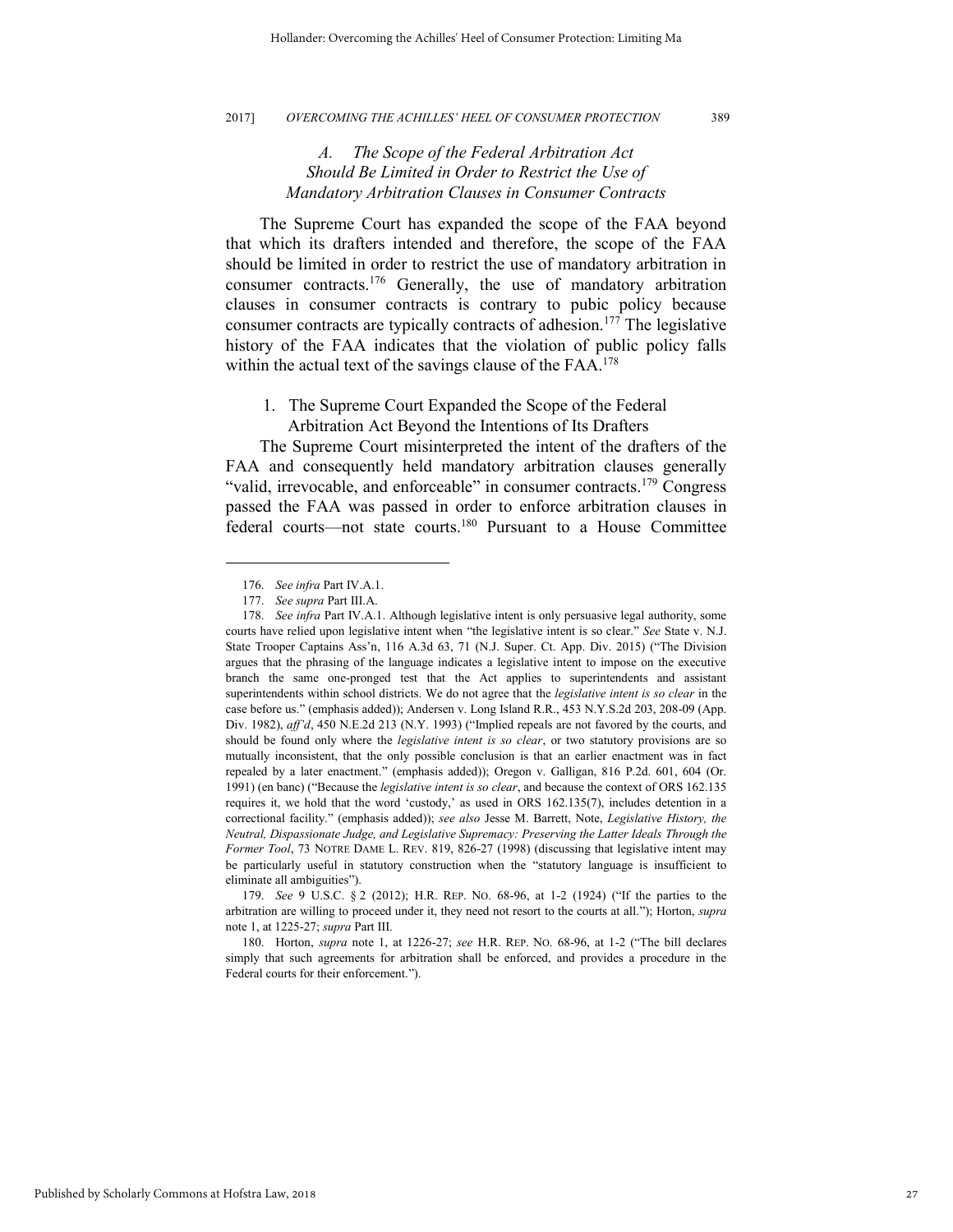Report on the FAA, the enforceability of arbitration agreements was a question of procedural law rather than substantive law.<sup>181</sup> Consequently, as a question of procedural law, the enforceability of an arbitration provision would be determined based upon the reviewing court rather than the forum in which the contract was made.<sup>182</sup> As a result, the enactment of the federal law was crucial to the ability to enforce arbitration clauses in contracts between parties located in different states.<sup>183</sup>

The strictly procedural nature of the FAA was also confirmed by the simultaneous support of FAA advocates and reformers to the National Conference of Commissioners on Uniform State Laws ("NCCUSL") in support of an arbitration act.<sup>184</sup> If enacted, the NCCUSL's proposed arbitration act would have enabled states to create laws that would make pre-dispute arbitration agreements enforceable in state courts.<sup>185</sup> Consequently, if the FAA was intended to be applicable in state courts, the NCCUSL's proposal would have been not only unnecessary but also redundant.<sup>186</sup>

Moreover, comments by legislators and reform advocates during the time period have demonstrated that the FAA was never intended to be applied to consumer or employment contracts.<sup>187</sup> Instead, Congress intended that application of the FAA would be limited to agreements between businesses with relatively equal bargaining power.<sup>188</sup> For

l

187. *See* Moses, *supra* note 51, at 99-100 (footnotes omitted) ("Today's statute [(FAA)] which has been construed to preempt state law, eliminate the requirement of consent to arbitration, permit arbitration of statutory rights, and remove the jury trial right from citizens without their knowledge or consent . . . .").

188. *See id.* at 106.

<sup>181.</sup> Horton, *supra* note 1, at 1226-27; *see* H.R. REP. NO. 68-96, at 2.

<sup>182.</sup> *See* H.R. REP. NO. 68-96, at 1 ("Before [arbitration] contracts could be enforced in the Federal courts, therefore, this law is essential. The bill declares that such agreements shall be recognized and enforced by the courts of the United States."); *Arbitration of Interstate Commercial Disputes*: *Joint Hearings on S. 1005 and H.R. 646 Before the Subcomms. of the Comms. on the Judiciary*, 68th Cong. 37 (1924) ("A Federal statute providing for the enforcement of arbitration agreement does relate solely to procedure of the Federal courts.").

<sup>183.</sup> Burch, *supra* note 60, at 1313-15.

<sup>184.</sup> *Id.* at 1316-17.

<sup>185.</sup> *Id.* at 1317.

<sup>186.</sup> *Id.*; Sternlight, *Panacea or Corporate Tool?*, *supra* note 3, at 649-50 ("The fact that the same groups that sought passage of the FAA were working simultaneously on state laws that would have been superfluous if the FAA were truly intended to govern the state forum as well as the federal bolsters this conclusion."). The idea that the FAA was originally intended to only apply to federal courts is confirmed by the repeated references to "federal courts" in the Act. *See* MACNEIL, *supra* note 51, at 106-07 ("Either the A.B.A. and Congress were being extraordinarily dense in failing to recognize that those references should be to all courts, or they meant exactly what they said when they referred only to federal courts.").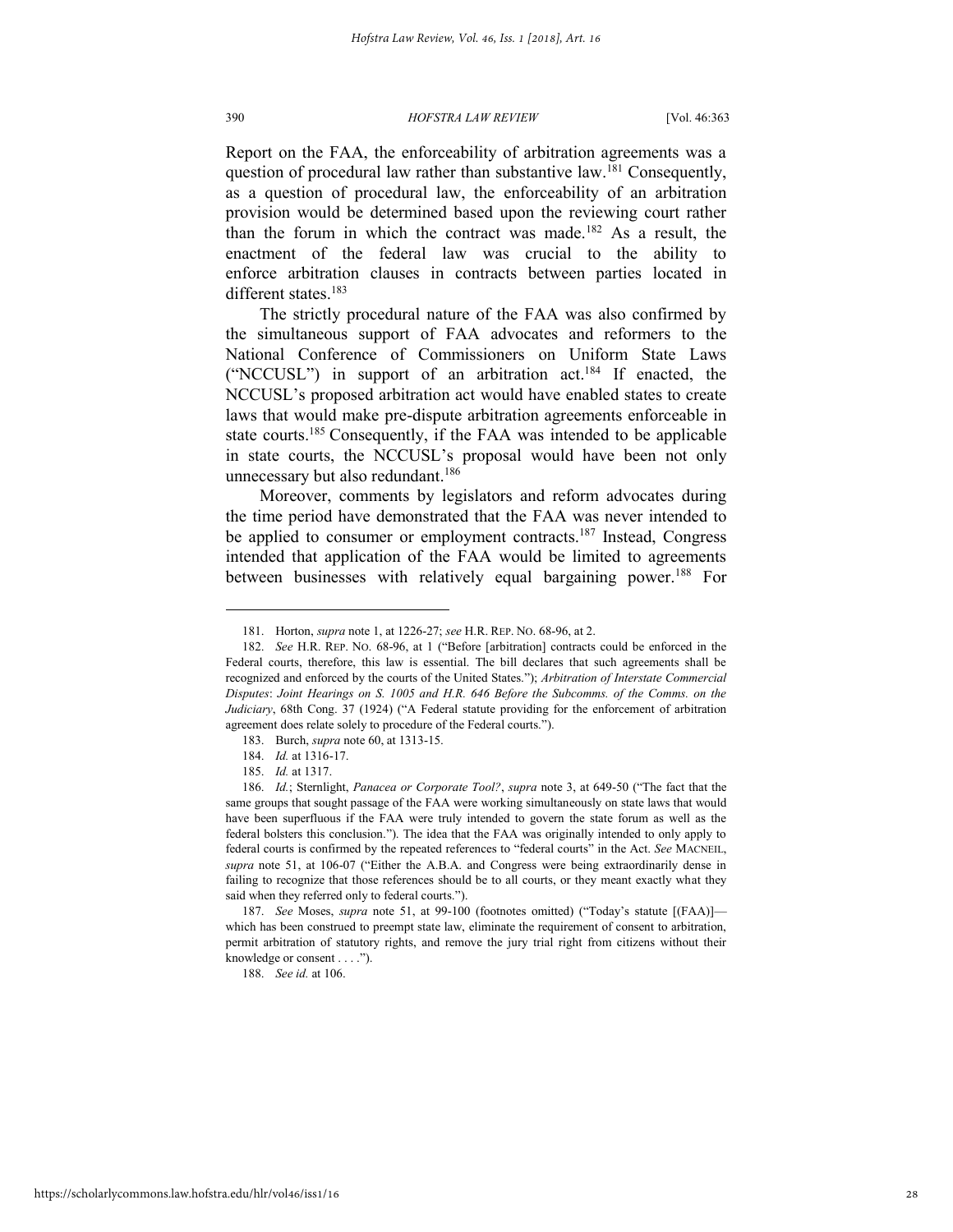instance, Charles Bernheimer, Chairman of the Arbitration Committee of the New York Chamber of Commerce, stated that the FAA was meant to apply only to voluntary agreements with the purpose of "preserv[ing] business friendships."<sup>189</sup>

However, in 1984, the Supreme Court transformed the FAA into a substantive federal law that would trump conflicting state laws in state court.<sup>190</sup> In *Southland Corp. v. Keating*,<sup>191</sup> the Supreme Court divorced the FAA from its legislative history—an act of judicial activism—and rewrote the Act into a meaning of its choosing.<sup>192</sup> The Court justified expanding the scope of the FAA by relying upon the national policy of favoring arbitration in order do the following: "(1) cover statutory disputes and employment agreements, (2) preempt state consumerprotection laws, and (3) eliminate arbitration's consent requirement."<sup>193</sup> Following the decision, "companies increasingly began adding arbitration provisions to their consumer, employee, and franchisee agreements—often using those provisions to restrict or eliminate the nondrafting parties' rights."<sup>194</sup> Despite the lack of legislative consent, the Supreme Court instructed the lower courts to enforce arbitration clauses "since parties *should* have autonomy to negotiate the manner in which they resolve disputes."<sup>195</sup>

<sup>189.</sup> Willy E. Rice, *Courts Gone "Irrationally Biased" in Favor of the Federal Arbitration Act?—Enforcing Arbitration Provisions in Standardized Applications and Marginalizing Consumer-Protection, Antidiscrimination, and States' Contract Laws: A 1925–2014 Legal and Empirical Analysis*, 6 WM. & MARY BUS. L. REV. 405, 447 (2015) (quoting *Arbitration of Interstate Commercial Disputes*: *Joint Hearings on S. 1005 and H.R. 646 Before the Subcomms. of the Comms. on the Judiciary*, 68th Cong. 7 (1924) (statement of Charles L. Bernheimer, Chairman Comm. on Arbitration, Chamber Commerce of the State of N.Y., N.Y.C.)).

<sup>190.</sup> *See infra* notes 191-201 and accompanying text.

<sup>191. 465</sup> U.S. 1 (1984).

<sup>192.</sup> *See id.* at 11-12 ("The Arbitration Act was an exercise of the Commerce Clause power [that] clearly implied the substantive rules of the Act were to apply in state as well as federal courts.... [W]hen Congress exercises its authority to enact substantive federal law under the Commerce Clause, it normally creates rules that are enforceable in state as well as federal courts." (citing Prima Paint Corp. v. Flood & Conklin Mfg., Co. 388 U.S. 395, 420 (1967) (Black, J., dissenting))); Moses, *supra* note 51, at 130-31.

<sup>193.</sup> Burch, *supra* note 60, at 1322.

<sup>194.</sup> *Id.* at 1309; *see id.* at 1325.

<sup>195.</sup> *Id.* at 1309 (emphasis added). The author of this Note acknowledges that many businesses operating at arms-length may bilaterally consent to arbitration in order "to keep the transaction, which is often part of a continuing relationship, running smoothly." *See* Dale Beck Furnish, *Commercial Arbitration Agreements and the Uniform Commercial Code*, 67 CALIF. L. REV. 317, 318 (1979). However, there is an inherent unequal bargaining power between consumers and commercial parties and therefore, contract law should reflect this phenomenon. *See supra* Part III.A.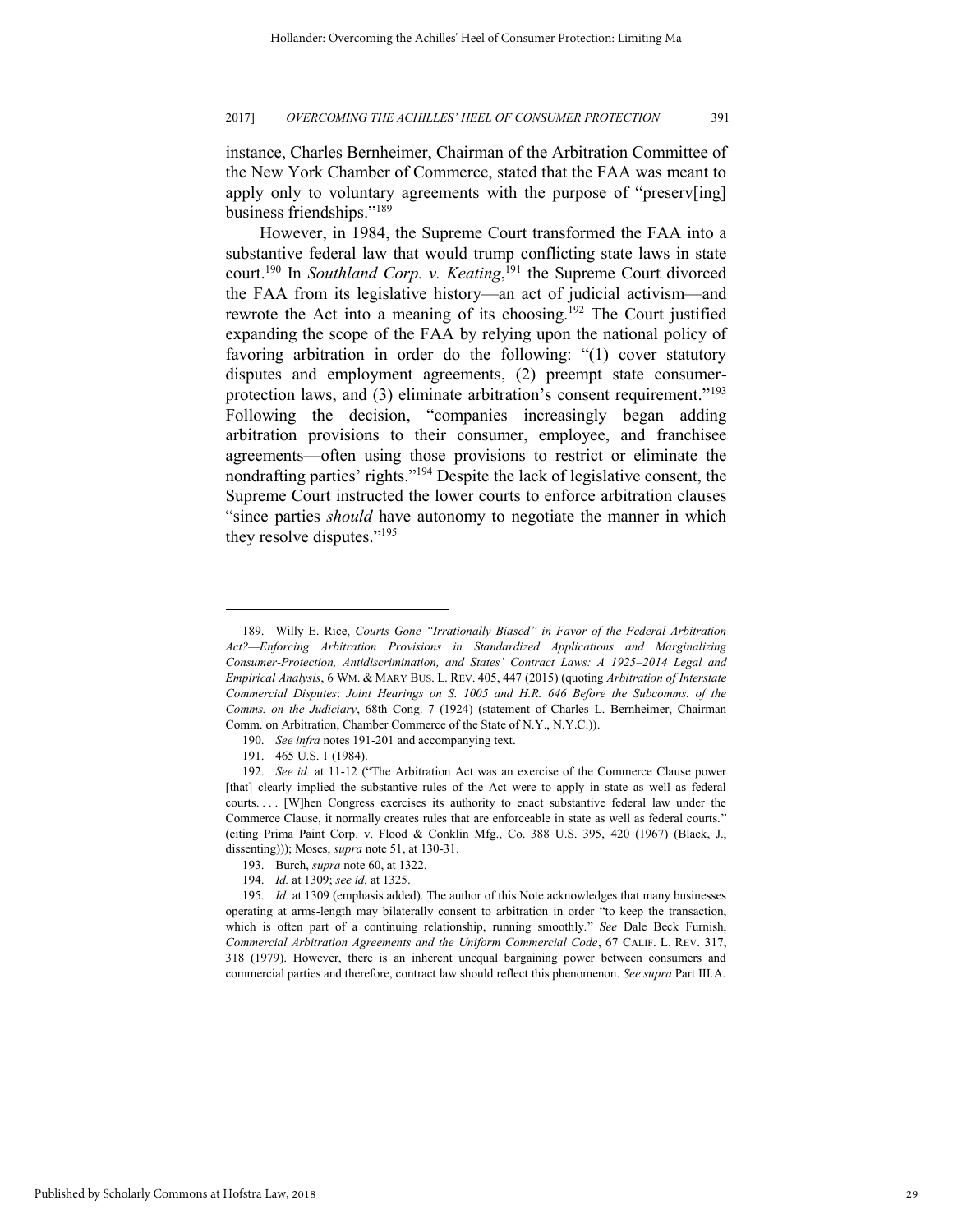The Supreme Court further misinterpreted the FAA in *AT&T Mobility LLC v. Concepcion* when it discounted the savings clause.<sup>196</sup> When completing its preemption analysis, the Court did not properly consider the meaning of the savings clause within the framework of the FAA's statutory purpose.<sup>197</sup> The Court found that the savings clause could not be invoked to save a right that "would be absolutely inconsistent with the provisions of the act."<sup>198</sup> Although Congress made no explicit statement regarding the purposes of the Act within the actual text of the FAA, the public policy exception is clearly within the plain text of the savings clause.<sup>199</sup> However, the Supreme Court refused to invoke the savings clause to render an arbitration clause unenforceable since "doing so would conflict with that statutory purpose."200 Accordingly, the Court "[i]n effect wrote the savings clause out of the FAA for purposes of its preemption analysis."201

## 2. Functionality of Restricting Mandatory Arbitration in Consumer Contracts

The United States already restricted mandatory arbitration clauses in closed consumer credit transactions and should extend this policy to mandatory arbitration clauses to all consumer contracts.<sup>202</sup> For instance, "[a] contract or other agreement for a consumer credit transaction secured by a dwelling" may not be subject to pre-mandatory arbitration clauses.<sup>203</sup> However, consumers and lenders still remain eligible to settle or arbitrate any dispute after the dispute arises.<sup>204</sup>

l

204. MOSS, *supra* note 203, at 2.

<sup>196.</sup> *See* 563 U.S. 333, 344 (2011). For a further discussion on preemption and *Concepcion*, see *supra* Part III.C.

<sup>197.</sup> *Concepcion*, 563 U.S*.* at 343-45 (stating that the "principal purpose" of the FAA—readily apparent from the text—was to "ensur[e] that private arbitration agreements are enforced according to their terms" (quoting Volt Info. Scis., Inc. v. Bd. of Trs. of Leland Stanford Junior Univ., 489 U.S. 468, 478 (1989))).

<sup>198.</sup> *Id.* (quoting Am. Tel. & Tel. Co. v. Cent. Office Tel., Inc., 524 U.S. 214, 227-28 (1998)).

<sup>199.</sup> *See* S. REP. NO. 68-536, at 2 (1924) ("The purpose of the [FAA] is clearly set forth in section 2."); Wilson, *supra* note 142, at 125.

<sup>200.</sup> Wilson, *supra* note 142, at 125.

<sup>201.</sup> *Id.*

<sup>202.</sup> *See* Consumer Fin. Servs. Grp., *TILA Ban on Mandatory Arbitration in Mortgage Loans Takes Effect June 1*, BALLARD SPAHR LLP (May 16, 2013), http://www.ballardspahr.com/ alertspublications/legalalerts/2013-05-16-tila-ban-on-mandatory-arbitration-in-mortgage-loans.aspx (explaining that the Truth in Lending Act bans mandatory arbitration clauses in certain mortgage loans).

<sup>203. 12</sup> C.F.R. § 1026.36(h) (2013); VALERIE MOSS, REGULATORY COMPLIANCE, CREDIT UNION NAT'L ASS'N, PROHIBITION ON MANDATORY ARBITRATION & WAIVERS OF CERTAIN CONSUMER RIGHTS 1-2 (2013), https://www.cuna.org/uploadedFiles/CUNA/Compliance/ Compliance \_EGuide/Guide\_Entries/CompNotes\_MandatoryArbitration.pdf.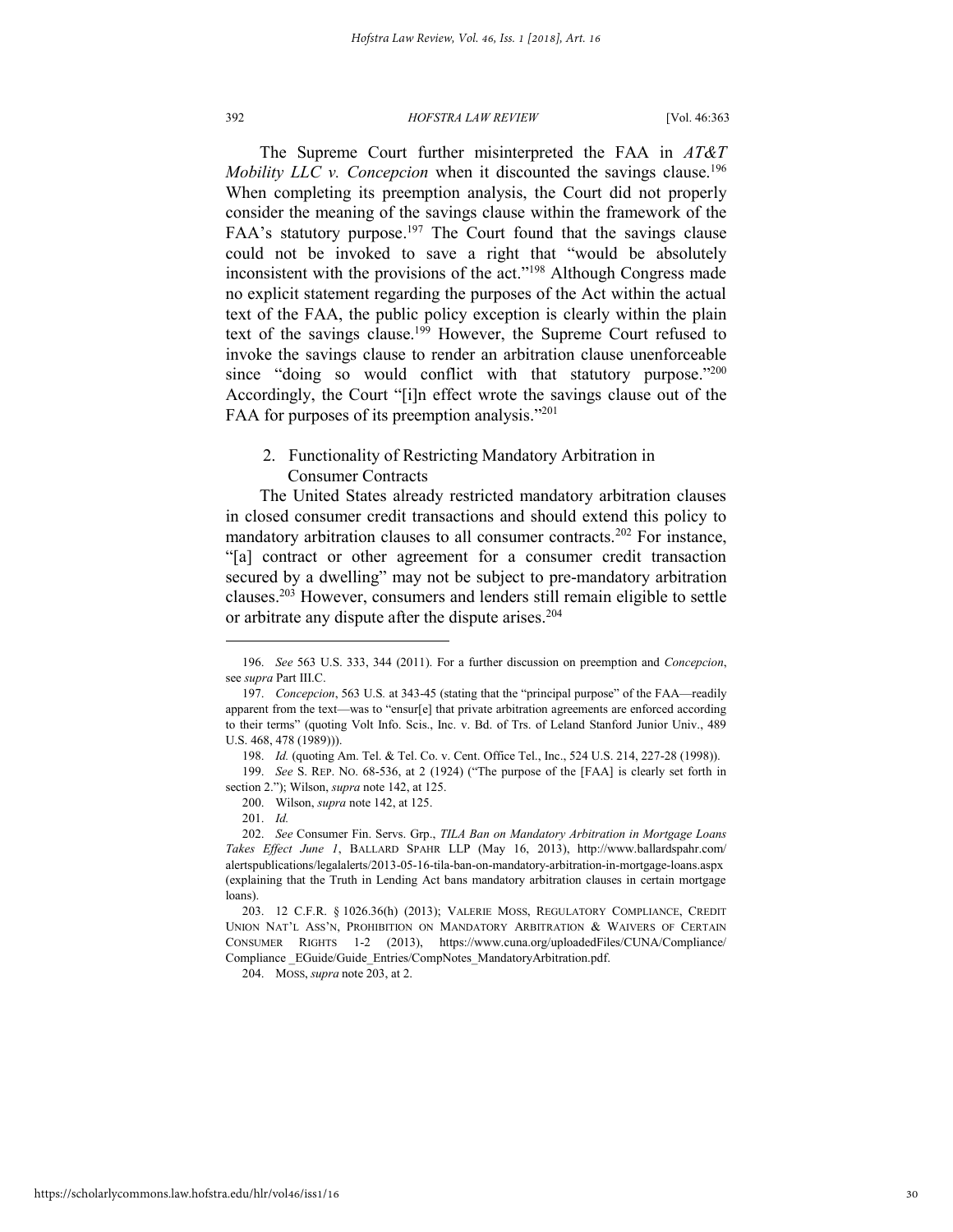Moreover, other nations have demonstrated that the restriction of mandatory arbitration clauses in consumer contracts proves to be a workable model.<sup>205</sup> For example, France restricted the use of mandatory pre-dispute arbitration clauses in contracts between consumers and businesses.<sup>206</sup> The French Civil Code permits the submission of disputes to arbitration in most commercial transactions but impliedly bars enforcement of pre-dispute arbitration clauses in consumer contracts.<sup>207</sup> Moreover, the French Civil Code considers arbitration clauses between businesses and consumers to be "unfair" and detrimental to consumers due to the "significant imbalance between the rights and obligations of the parties to the contract."<sup>208</sup> Because of the inherent imbalance of power between commercial parties and consumers, the FAA should be interpreted by courts to exclude consumer contracts or Congress should amend the FAA as to expressly exclude consumer contracts.<sup>209</sup> Accordingly, states would be able to protect their residents

206. Amy J. Schmitz, *American Exceptionalism in Consumer Arbitration*, 10 LOY. U. CHI. INT'L L. REV. 81, 95 (2012).

207. *Id*.

l

208. *Id.* (quoting CODE DE LA CONSOMMATION [C. CON.] [CONSUMER CODE] art. L132-1 (Fr.)).

<sup>205.</sup> *See* FRANZ T. SCHWARTZ & CHRISTIAN W. KONRAD, THE VIENNA RULES: A COMMENTARY ON INTERNATIONAL ARBITRATION IN AUSTRIA 15-16 (2009) ("Indeed, under Section 617(5) ZPO, the arbitration agreements 'shall be of relevance only if the consumer invokes it', if consumer, at the time the arbitration is concluded or when the arbitration is initiated, does not have his domicile, habitual place of residence or place of employment in the jurisdiction where the arbitration has its seat. . . . [T]he new arbitration law makes it practically impossible to conclude an arbitration agreement with a consumer." (citing ZIVILPROZESSORDNUNG [ZPO] [CIVIL PROCEDURE STATUTE] § 617 (5), https://www.ris.bka.gv.at/Dokument.wxe?Abfrage=Bundesnormen& Dokumentnummer=NOR40072303 (Austria))); Wolf Theiss & Katerina Kulhankova, *Twilight of Arbitration Clauses in Czech Consumer Credit Agreements*, LEXOLOGY (Dec. 19, 2016), http://www.lexology.com/library/detail.aspx?g=635930d0-32d9-472b-9249-c04339a207ef (explaining that amendments to the Consumer Credit Act in the Czech Republic completely bar arbitration as a mechanism of dispute resolution between credit providers and consumers, and all consumer credit disputes must be resolved by regular courts as a result); World Heritage Encyclopedia, *Arbitration Agreement*, PROJECT GUTENBERG SELF-PUBLISHING PRESS, http://www.gutenberg.us/articles/eng/Arbitration agreement (last visited Nov. 15, 2017) (stating that German law excludes disputes over rental of living space from any form of arbitration but permits arbitration clauses in consumer contracts only if the arbitration clause is signed on a separate document that bears no other information other than the arbitration agreement).

<sup>209.</sup> Katherine V.W. Stone & Alexander J.S. Colvin, *The Arbitration Epidemic*, ECON. POL'Y INST. (Dec. 7, 2015), http://www.epi.org/publication/the-arbitration-epidemic ("The most direct way to address mandatory arbitration would be for Congress to amend the Federal Arbitration Act to exempt consumer and employment arbitration, or to provide more protection for consumer and employee rights in arbitration. Whereas state-level legislative action to this effect would almost certainly be preempted by the FAA, legislation passed by Congress would encounter no such problem." (quoting 9 U.S.C. § 2 (2012))); *supra* Part III.A.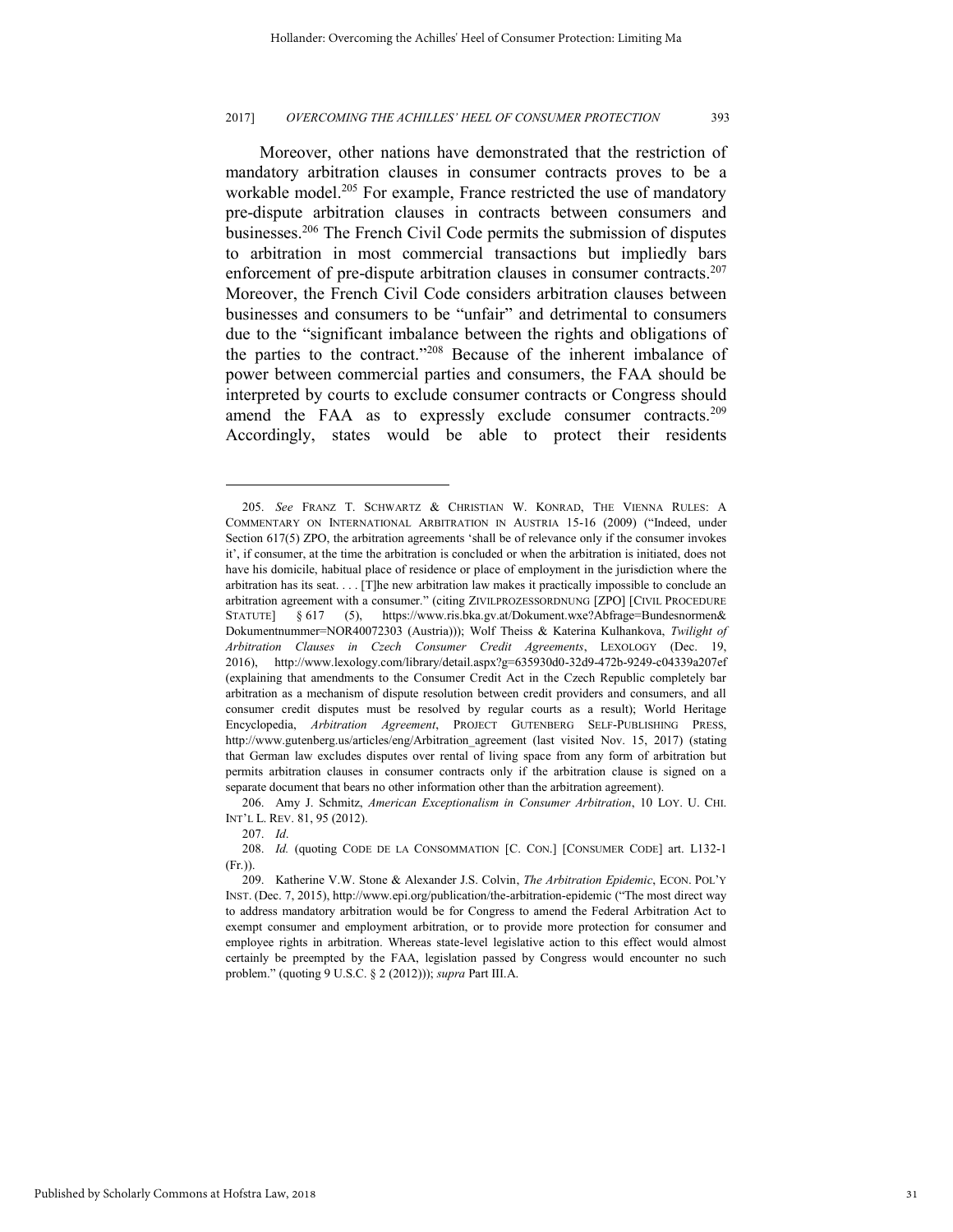better through state consumer protection laws without fearing federal preemption.<sup>210</sup>

## *B. The Dodd-Frank Act Should Impose a Rebuttable Presumption Against the Enforcement of Mandatory Arbitration Clauses in Consumer Contracts*

Legislation should reflect the inherently unequal bargaining power between consumers and commercial parties.<sup>211</sup> In the United States, one way to do this would be to simply include additional provisions to the existing language restricting the use of mandatory arbitration clauses in consumer contracts.<sup>212</sup> Currently 12 U.S.C. § 5518(b) provides as follows:

(b) Further authority

The Bureau, by regulation, may prohibit or impose conditions or limitations on the use of an agreement between a covered person and a consumer for a consumer financial product or service providing for arbitration of any future dispute between the parties, if the Bureau finds that such a prohibition or imposition of conditions or limitations is in the public interest and for the protection of consumers. The findings in such rule shall be consistent with the study conducted under subsection(a).<sup>213</sup>

It is suggested that the following provisions be added to 12 U.S.C. § 5518(b):

*There is a presumption that prohibition or restriction of mandatory pre-dispute arbitration is in the public interest and for the protection of consumers.*<sup>214</sup> *The burden of proof rests with the party seeking* 

l

By interfering with Americans' freedom of contract to prevent the use of mandatory arbitration, the government could severely damage U.S. business interests by exposing them to a marked increase in expensive class action litigation. In turn, that would result

<sup>210.</sup> *See* Stone & Colvin, *supra* note 209.

<sup>211.</sup> *See* Shelly Smith, Note, *Mandatory Arbitration Clauses in Consumer Contracts: Consumer Protection and the Circumvention of the Judicial System*, 50 DEPAUL L. REV. 1191, 1245-48 (2001).

<sup>212.</sup> *See infra* notes 214-15 and accompanying text.

<sup>213. 12</sup> U.S.C. § 5518(b).

<sup>214.</sup> *See infra* note 220 and accompanying text. Opponents may argue that imposing restrictions on mandatory arbitration in consumer contracts may adversely affect consumers. *See*  George Calhoun, *Arbitration Under Fire: Brace Your Company for Less Contract Freedom and More Class Actions*, FTC BEAT (Mar. 31, 2016), https://ftcbeat.com/2016/03/31/arbitration-underfire-brace-your-company-for-less-contract-freedom-and-more-class-actions. Skeptics of mandatory arbitration may argue, as follows, that limiting or restricting arbitration may be harmful for consumers: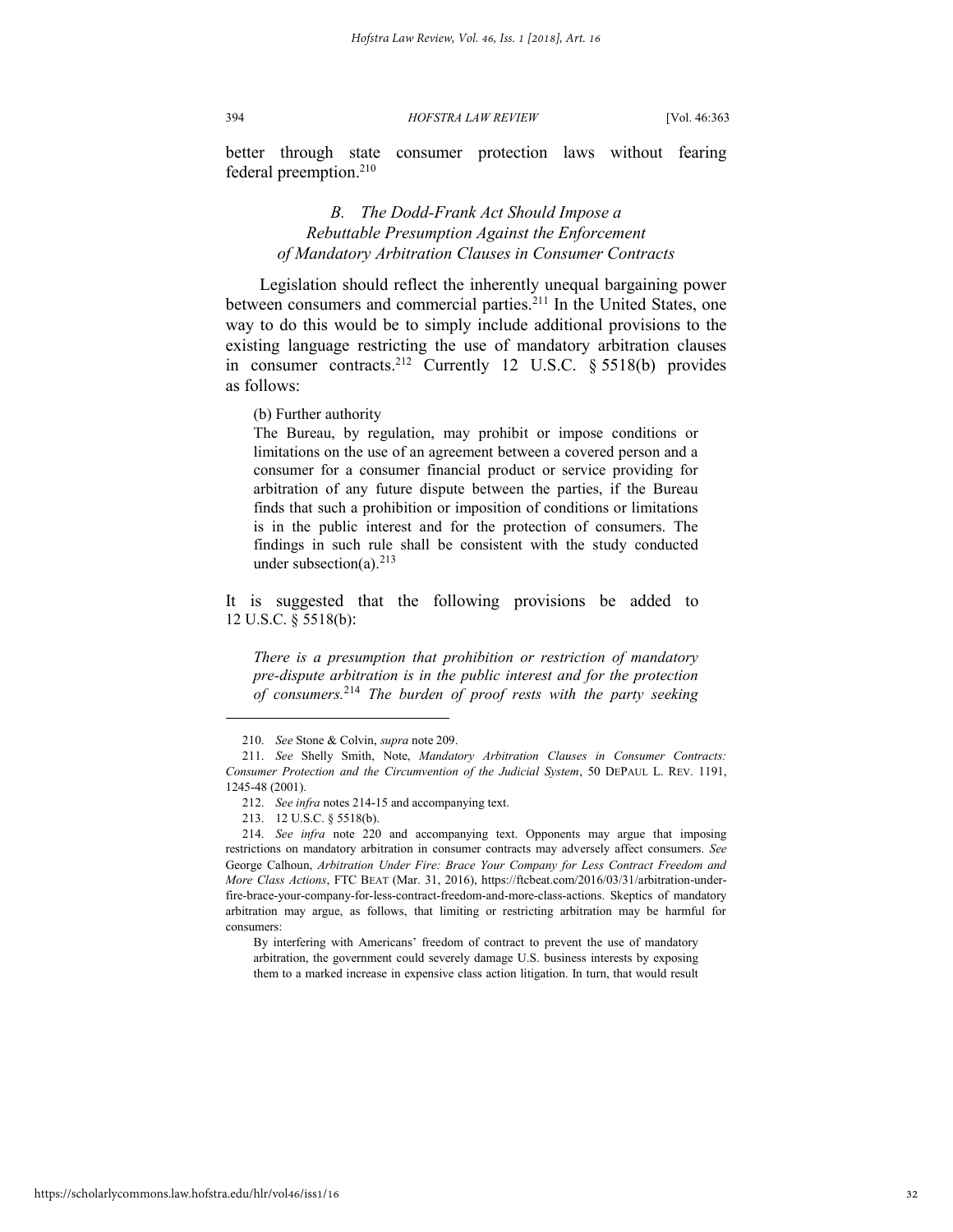enforcement to prove that enforcing the arbitration clause would not *violate public policy.*<sup>215</sup>

Other nations similarly restricted the use of mandatory arbitration clauses in consumer contracts.<sup>216</sup> The legislation would act in much the same way as the Directive on Unfair Terms in Consumer Contracts ("Consumer Directive") issued by the Council of the European Union in 1993.<sup>217</sup> Under the Consumer Directive, terms that were not individually negotiated in consumer contracts are considered unfair and therefore, not binding on consumers. 218 Specifically, the following should be evaluated to determine whether a term is unfair:

Unfairness looks to the requirements of good faith and whether an arbitration clause causes a significant imbalance in the parties' rights and obligations that acts to the detriment of the consumer. Terms must also be drafted in plain, intelligible language and consumers must have the opportunity to examine all contract terms.  $2^{19}$ 

 The Consumer Directive creates a rebuttable presumption that predispute arbitration clauses in consumer contracts are invalid.<sup>220</sup> Pursuant

in more limited choices and increased costs for consumers.

*Id.* Moreover, the Model Rules of Professional Conduct require that lawyers "not bring or defend a proceeding, or assert or controvert an issue therein, unless there is a basis in law and fact for doing so that is not frivolous." *See* MODEL RULES OF PROF'L CONDUCT r. 3.1 (AM. BAR ASS'N 2016).

<sup>215.</sup> *See infra* note 220.

<sup>216.</sup> Donna M. Bates, Note, *A Consumer's Dream or Pandora's Box: Is Arbitration a Viable Option for Cross-Border Consumer Disputes?*, 27 FORDHAM INT'L L.J. 823, 842-44 (2004); *see, e.g.*, Council Directive 93/13, 1993 O.J. (L 95) (EC) [hereinafter Council Directive]; AUSTRIAN YEARBOOK ON INTERNATIONAL ARBITRATION 2016, at 14-16 (Christian Klausegger et al. eds., 2016), https://www.walderwyss.com/publications/1769.pdf.

<sup>217.</sup> Council Directive, *supra* note 214 ("A contractual term which has not been individually negotiated shall be regarded as unfair if, contrary to the requirement of good faith, it causes a significant imbalance in the parties' rights and obligations arising under the contract, to the detriment of the consumer.").

<sup>218.</sup> Bates, *supra* note 216, at 839-41.

<sup>219.</sup> *Id.* at 839-40.

<sup>220.</sup> Walter D. Kelley Jr., *Mandatory Arbitration in the United States and Europe*, HAUSFELD (Aug. 9, 2017), http://www.hausfeld.com/news/eu/mandatory-arbitration-in-the-united-state-andeurope# edn21. A rebuttable presumption may affect the burden of producing evidence or the burden of proof. *See* Kopping v. Workers' Comp. Appeals Bd., 48 Cal. Rptr. 3d 618, 623 (Ct. App. 2006). Rebuttable presumptions have been adopted in many financial contexts. *See, e.g.*, Basic Inc. v. Levinson, 485 U.S. 224, 230, 245-49 (1987) (holding that a rebuttable presumption of materiality was proper when stockholders relied on information made available when buying or selling securities); Krueger v. Ary, 205 P.3d 1150, 1154-55 (Colo. 2009) (en banc) (stating that rebuttable presumption of undue influence and unfairness is imposed when "[a] party can show the grantee was a fiduciary to the grantor or had a confidential relationship with the grantor"). For a discussion on the rebuttable presumption employed in the context of "fraud on the market theory" in *Basic*, see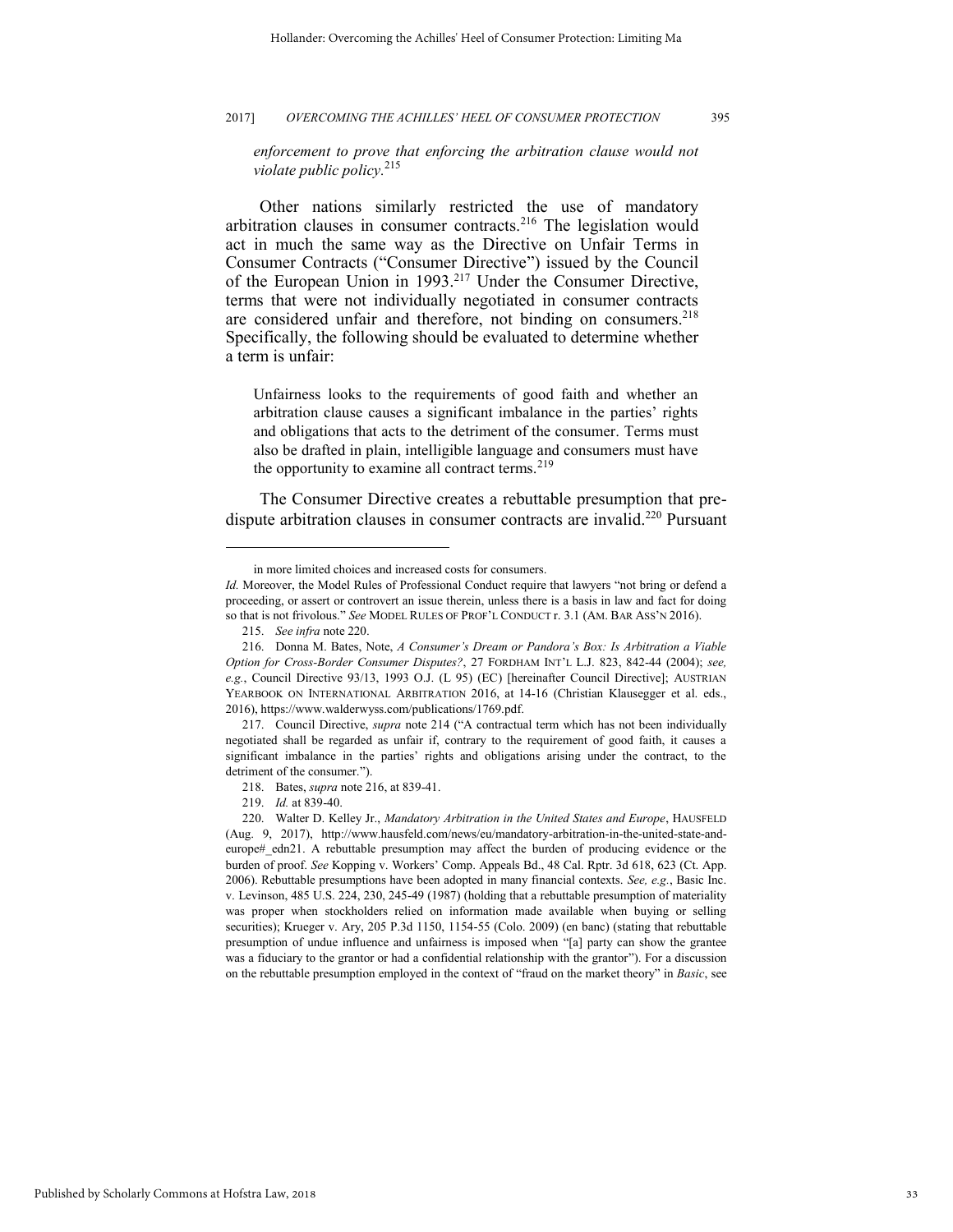to the Consumer Directive, courts of member states of the European Union must "presume that the arbitration agreement in consumer contracts is an unfair term, if it was not individually negotiated by the parties after the dispute arose."<sup>221</sup> The language of the Directive provides that a contract term would qualify as unfair provided that the both of the following conditions are satisfied: (1) the term creates a "significant imbalance" in the rights and obligations of the parties to the detriment of the consumer and (2) the imbalance created must be "contrary to the principle[s] [of] good faith."<sup>222</sup> However, "the official position is that any clause that causes a significant imbalance is by definition contrary to the principle of good faith."<sup>223</sup>

Since sophisticated attorneys typically draft consumer contracts, and the arbitration clauses in these contracts are usually included without giving effective notice to consumers, the United States should adopt a similar rebuttable presumption to restrict and limit the use of mandatory pre-dispute arbitration clauses.<sup>224</sup> Moreover, legislation should reflect that consumers often do not seek legal advice before entering consumer contracts.<sup>225</sup> As such, a rebuttable presumption should be adopted to restrict and limit the use of mandatory arbitration.<sup>226</sup>

## V. CONCLUSION

The use of mandatory pre-dispute arbitration clauses in consumer contracts is contrary to public policy and should be prohibited or, at the very least, limited.<sup>227</sup> Despite the fact that sophisticated attorneys design arbitration agreements without giving effective notice to consumers, arbitration agreements involving commerce are generally held enforceable under the FAA.<sup>228</sup> Although Congress intended for the FAA to target commercial parties of generally comparable bargaining power, courts have expanded the scope of the FAA as to include consumer

Jill E. Fisch, *The Trouble with* Basic*: Price Distortion After* Halliburton, 90 WASH. U. L. REV. 895, 897-98, 910-11 (2013).

<sup>221.</sup> Justinas Jarusevicius, *Consumer Arbitration–Will the Two Different Worlds Across the Ocean Converge?*, KLUWER ARB. BLOG (Feb. 25, 2016), http://kluwerarbitrationblog.com/ 2016/02/25/consumer-arbitration-will-the-two-different-worlds-across-the-ocean-converge.

<sup>222.</sup> James R. Maxeiner, S*tandard-Terms Contracting in the Global Electronic Age: European Alternatives*, 28 YALE J. INT'L L. 109, 134-35 (2003); *see* Council Directive, *supra* note 214.

<sup>223.</sup> Maxeiner, *supra* note 222, at 134-35.

<sup>224.</sup> *See supra* Part III.A–B.

<sup>225.</sup> *See supra* Part III.A.

<sup>226.</sup> *See supra* Part IV.B.

<sup>227.</sup> *See supra* Parts III–IV.

<sup>228.</sup> *See supra* Part III.